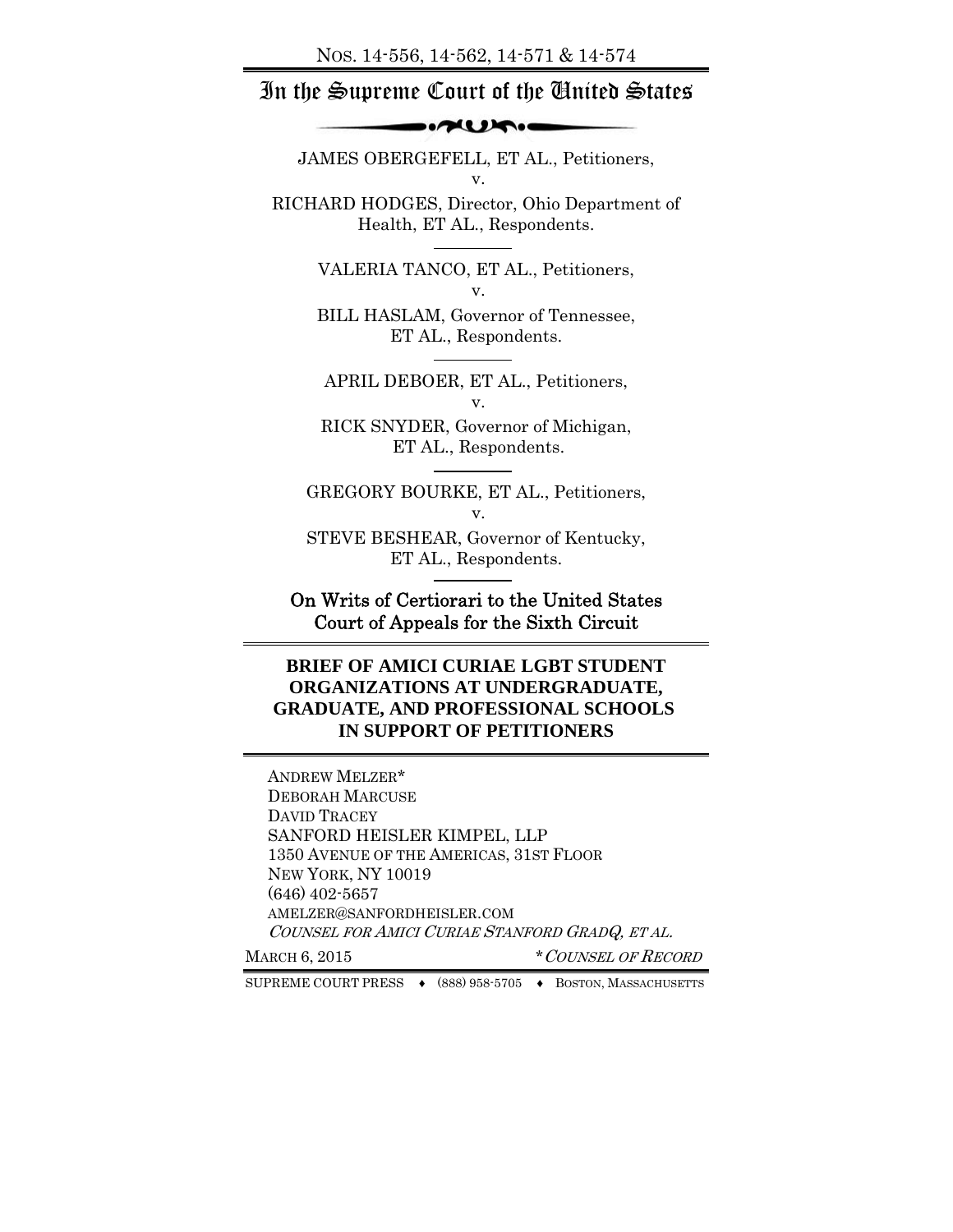## TABLE OF CONTENTS

| SUMMARY OF THE ARGUMENT  3                                                                                                                                                  |
|-----------------------------------------------------------------------------------------------------------------------------------------------------------------------------|
| THE FOURTEENTH AMENDMENT PROTECTS<br>I.<br>THE FUNDAMENTAL RIGHT TO TRAVEL; LAWS<br>THAT PENALIZE THE EXERCISE OF THIS<br>ENTRENCHED RIGHT MUST WITHSTAND                   |
| It is Firmly Established that the Right<br>A.<br>to Travel is Essential to Our Nation's                                                                                     |
| State Laws Which Burden or Penalize<br>B.<br>the Fundamental Right to Interstate<br>Travel Are Subject to Strict Scrutiny  8                                                |
| II. NON-RECOGNITION LAWS IMPOSE MASSIVE<br>AND UNJUSTIFIABLE PENALTIES ON SAME-<br>SEX COUPLES WHO EXERCISE<br>THEIR<br>FOURTEENTH AMENDMENT RIGHT TO                       |
| The Sixth Circuit's Cursory Analysis<br>A.<br>Misapprehends How Non-Recognition<br>Laws Burden the Right to Travel 12                                                       |
| Non-Recognition Laws Amount to an<br>В.<br>Impermissible Levy on Same-Sex<br>Couples Who Exercise their<br>Constitutional Right to Resettle in<br>Non-Recognition States 15 |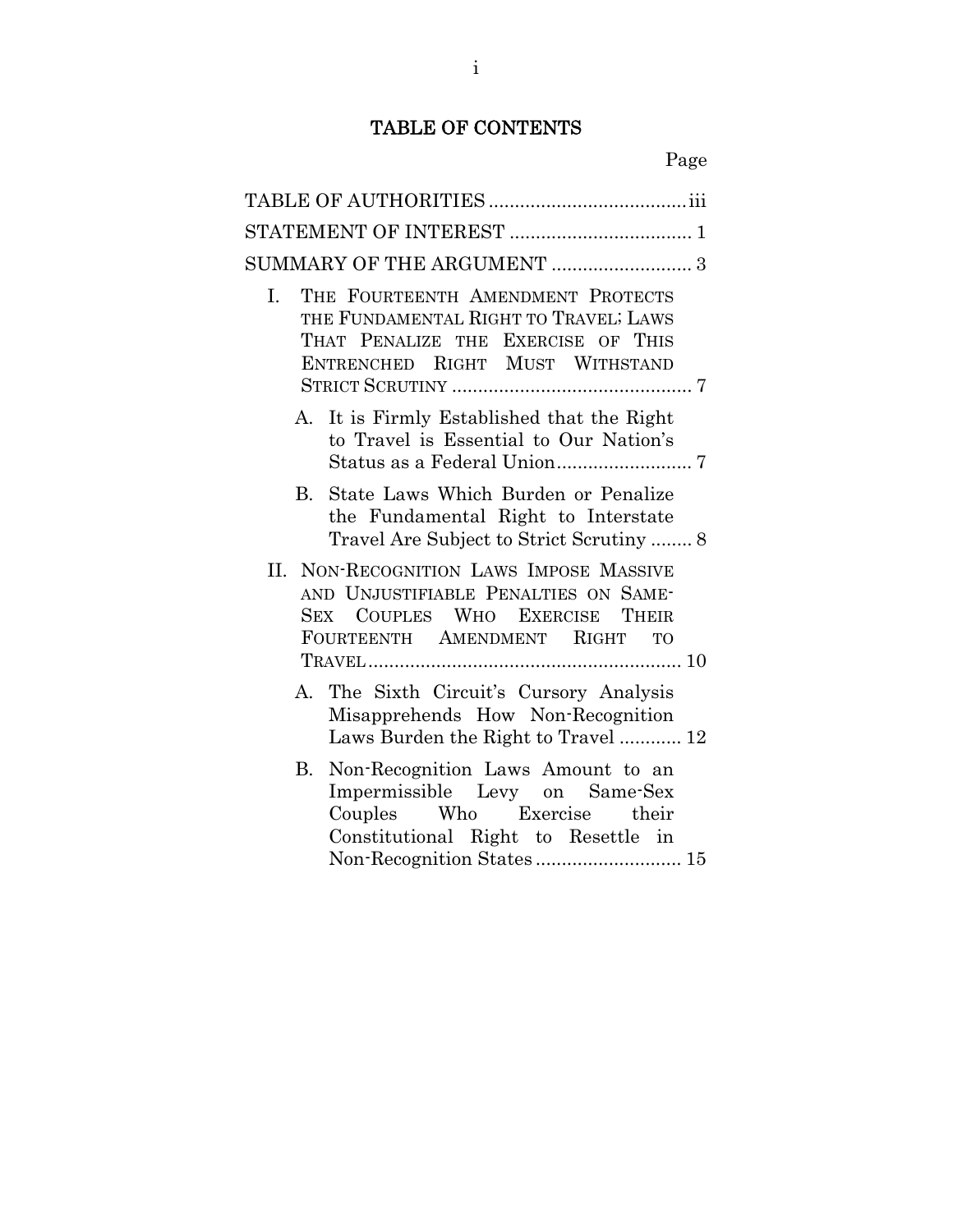## TABLE OF CONTENTS – Continued

Page

|  |                                 | C. The Only Interest Non-Recognition  |          |
|--|---------------------------------|---------------------------------------|----------|
|  |                                 | Laws Serve Is to Disfavor and Exclude |          |
|  |                                 | Same-Sex Spouses, an Interest That Is |          |
|  |                                 | Neither Legitimate Nor Compelling 22  |          |
|  | $I$ Mour Dragonium our $I$ into |                                       | $\cdots$ |

| III. NON-RECOGNITION LAWS ARE    |  |  |
|----------------------------------|--|--|
| PARTICULARLY BURDENSOME FOR LGBT |  |  |
| STUDENTS ENTERING A MOBILE       |  |  |
| WORKFORCE, DETERRING THEM FROM   |  |  |
| PURSUING VALUABLE TRAINING AND   |  |  |
| EMPLOYMENT OPPORTUNITIES  25     |  |  |
|                                  |  |  |
|                                  |  |  |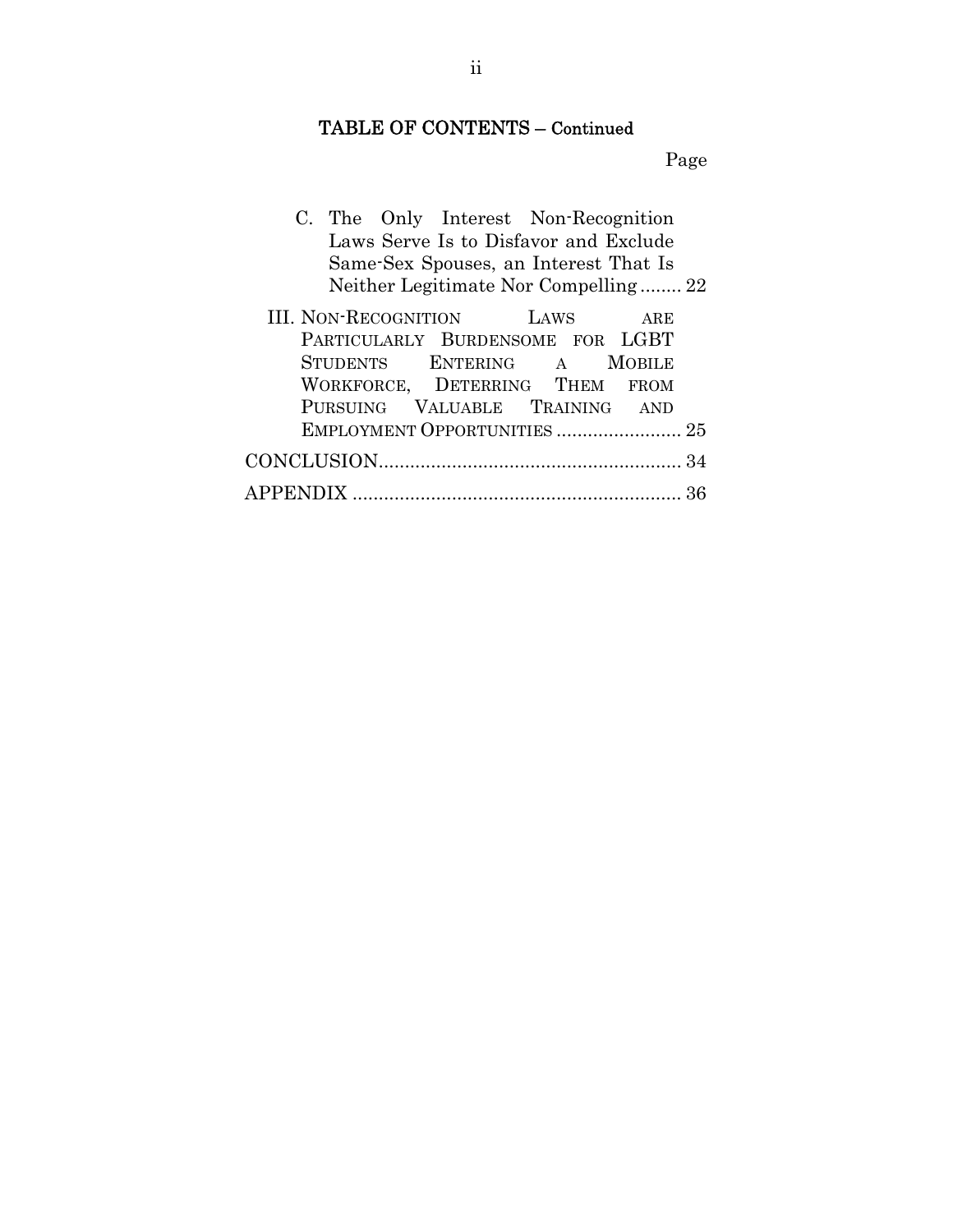## TABLE OF AUTHORITIES

## CASES

| Attorney Gen. of New York v. Soto-Lopez,                                                      |
|-----------------------------------------------------------------------------------------------|
| Baskin v. Bogan,<br>766 F.3d 648 (7th Cir. 2014)  17                                          |
| <i>Bourke v. Beshear,</i><br>996 F. Supp. 2d 542 (W.D. Ky. 2014)  17, 22                      |
| De Leon v. Perry,<br>975 F. Supp. 2d 632 (W.D. Tex. 2014)  23, 24                             |
| Deboer v. Snyder,                                                                             |
| Deboer v. Snyder,<br>973 F. Supp. 2d 757 (E.D. Mich. 2014). 18, 19, 23                        |
| Dunn v. Blumstein,                                                                            |
| Henry v. Himes,<br>14 F. Supp. 3d 1036                                                        |
| In re Adoption of Doe, 130 Ohio App. 3d 288<br>(Ohio Ct. App., Summit County 1998)  16        |
| Jernigan v. Crane,<br>No. 4:13-CV-00410 KGB, 2014 WL<br>6685391 (E.D. Ark. Nov. 25, 2014)  23 |
| Jones v. Helms,                                                                               |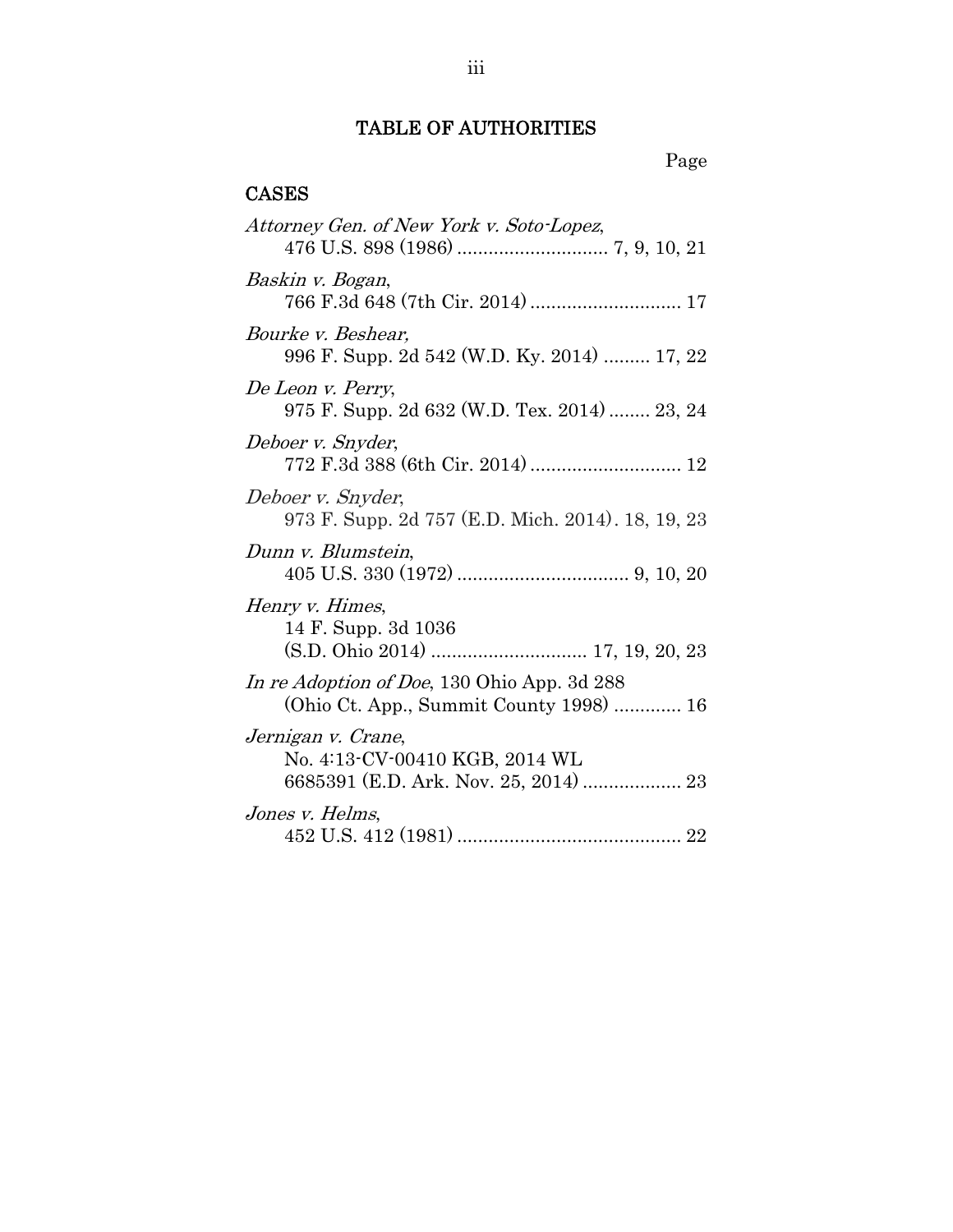| Page                                                                      |
|---------------------------------------------------------------------------|
| Lawrence v. Texas,                                                        |
| McDowell v. Sapp,                                                         |
| Mem'l Hosp. v. Maricopa Cnty.,                                            |
| Morgan v. McGhee,                                                         |
| Noble v. Noble,<br>299 Mich. 565, 300 N.W. 885 (1941) 14                  |
| Obergefell v. Wymyslo,<br>962 F. Supp. 2d 968 (S.D. Ohio 2013) 17, 23, 25 |
| Robicheaux v. Caldwell,<br>No. CIV.A. 13-5090, 2014 WL 4347099            |
| Romer v. Evans,                                                           |
| Saenz v. Roe,                                                             |
| Shapiro v. Thompson,                                                      |
| Sosna v. Iowa,                                                            |
| Speiser v. Randall,                                                       |
| Stevenson v. Gray,                                                        |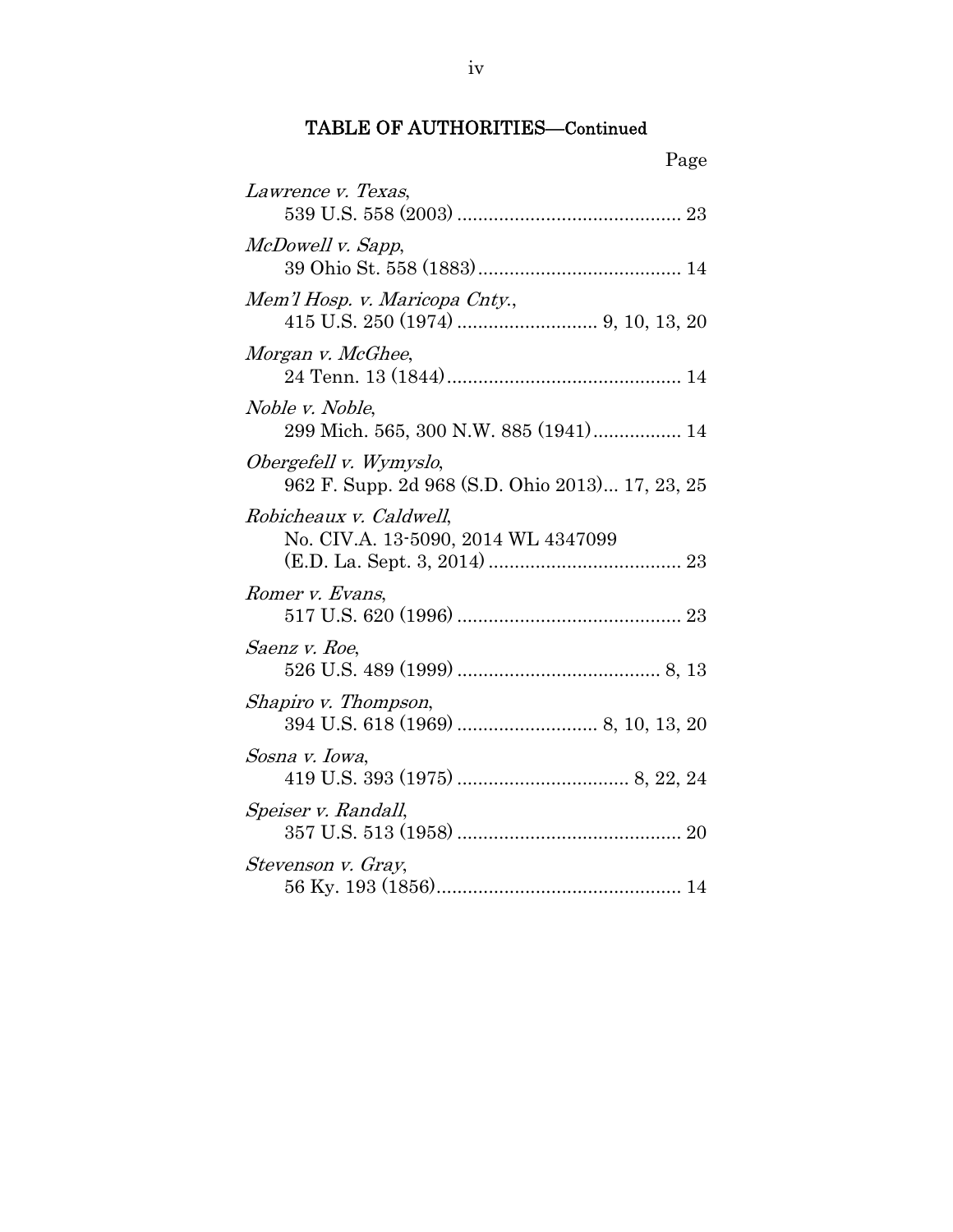| Page                                                                 |
|----------------------------------------------------------------------|
| Tanco v. Haslam,<br>No. 3:13-CV-01159, 2014 WL 997525                |
| United States v. Guest,                                              |
| United States v. Windsor,                                            |
| Washington v. Glucksberg,                                            |
| Waters v. Ricketts,<br>No. 14 cv 00356 (D. Neb. Mar. 2, 2015)  4, 18 |
| <i>Williams v. Fears,</i>                                            |
| Zablocki v. Redhail,                                                 |

## CONSTITUTIONAL PROVISIONS

## **STATUTES**

| The Employment Non-Discrimination Act of |  |
|------------------------------------------|--|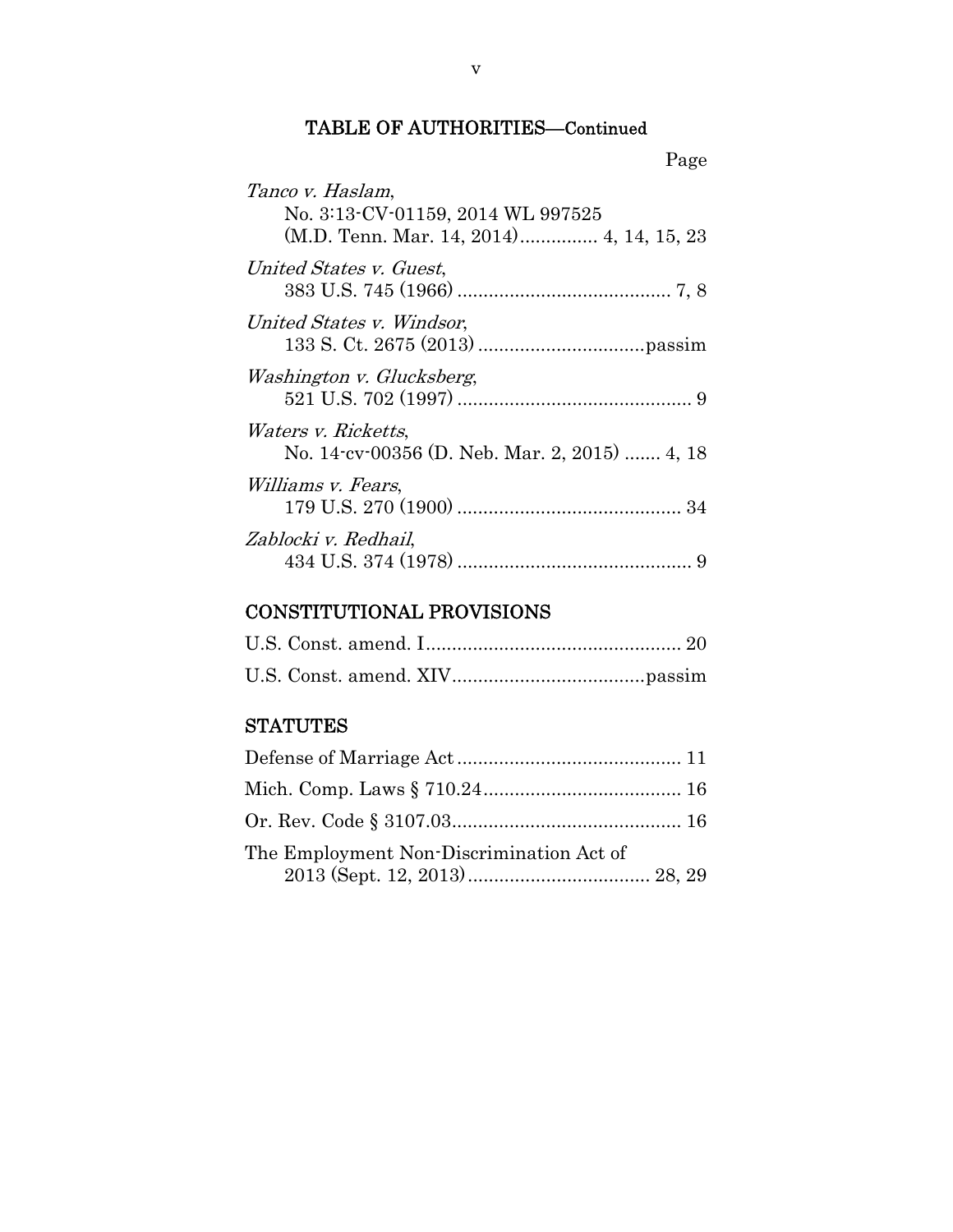Page

## OTHER AUTHORITIES

| Americans Favor Federal Job Protections        |
|------------------------------------------------|
| Based On Sexual Orientation and Gender         |
| <i>Identity</i> , Out & Equal (Oct. 30, 2014), |
| http://www.outandequal.org/connect/about       |
| /media-announcements/2014-harris-poll/ 31      |
| Articles of Confederation of 1781,             |
| 7                                              |
| Being 'Out' on the Job Search and at Work,     |
| Stanford University, http://studentaffairs.    |
| stanford.edu/cdc/jobs/jobsearch-out-at-        |
| work.                                          |
| Brett Sholtis, Some Med School Grads Fail to   |
| Get Residency, Pittsburgh Post-Gazette,        |
| May 26, 2014, http://www.post-gazette.         |
| com/news/health/2014/05/26/Some-med-           |
| school-grads-fail-to-get-residency/stories/    |
|                                                |
| Br. of 57 Employers and Organizations          |
| Representing Employers as Amici Curiae         |
| in Support of Appellees, DeBoer v.             |
| Snyder, 772 F.3d 388 (6th Cir. 2014)           |
|                                                |
| Danger Signs for the Academic Job Market in    |
| <i>Humanities?</i> , The American Academy of   |
| Arts & Sciences (March 2015), https://         |
| www.amacad.org/content/research/               |
| dataForumEssay. aspx?i=21673 26                |
|                                                |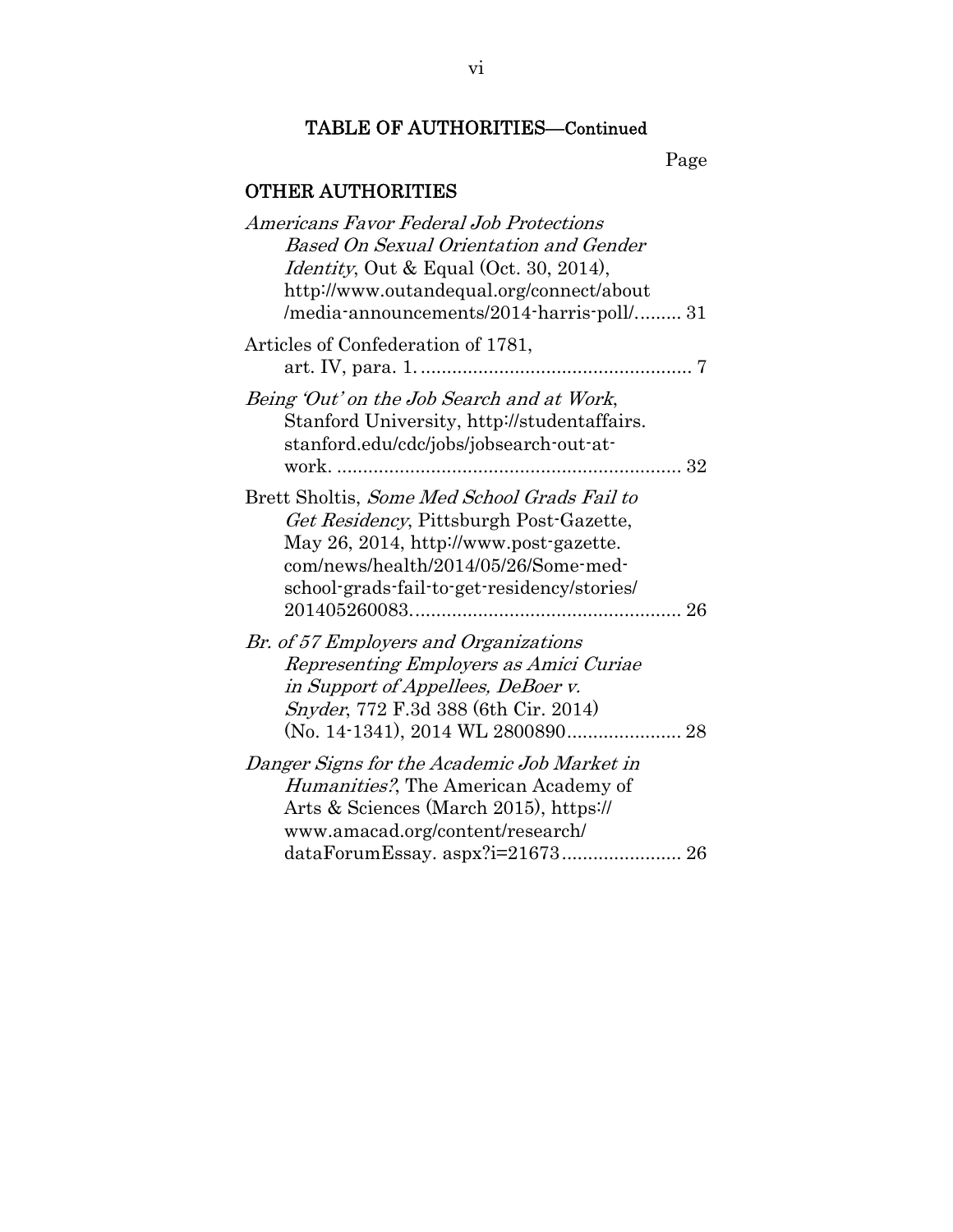| Page                                                                                                                                                                                                                                               |
|----------------------------------------------------------------------------------------------------------------------------------------------------------------------------------------------------------------------------------------------------|
| David Ihrke, U.S. Census Bureau, P20-574,<br>Reasons for Moving 2012-2013 1 (2014),<br><i>available at http://www.census.gov/prod/</i>                                                                                                             |
| Ellen C. Perrin et al., <i>Promoting the Well-</i><br>Being of Children Whose Parents<br>Are Gay or Lesbian,<br>131 Pediatrics e1374 (2013) 17, 18, 21                                                                                             |
| Gary J. Gates and Frank Newport, LGBT<br>Percentage Highest in D.C., Lowest in<br>North Dakota, Gallup (2012), http://www.<br>gallup.com/poll/160517/lgbt-percentage-                                                                              |
| Jamie M. Grant et al., <i>Injustice at Every Turn</i> :<br>A Report of the National Transgender                                                                                                                                                    |
| Jennifer C. Pizer et al., Evidence of Persistent<br>and Pervasive Workplace Discrimination<br>Against LGBT People: The Need for<br><b>Federal Legislation Prohibiting</b><br>Discrimination and Providing for Equal<br><b>Employment Benefits,</b> |
| Kentucky Department of Revenue, Same-Sex<br>Married Couples Filing Guidance,<br>Kentucky Tax Alert, Nov. 2013, available at<br>http://www.revenue.ky.gov/nr/rdonlyres/<br>9ba15c3d-34cc-45fe-bfb6-0d346d93bac5/0/                                  |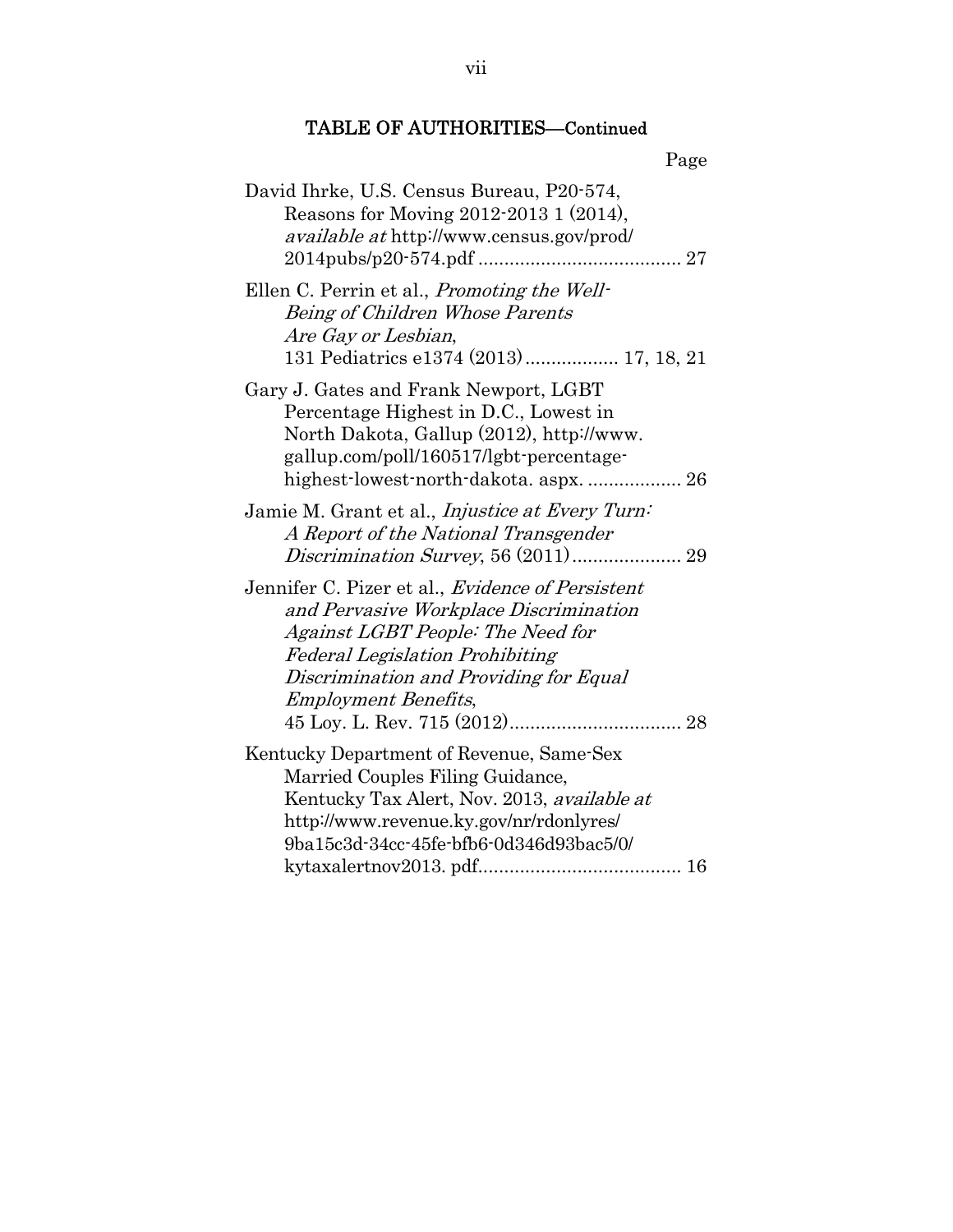| Page                                                                                                                                                                           |
|--------------------------------------------------------------------------------------------------------------------------------------------------------------------------------|
| Kristin Weir, The New Academic Job Market,<br>9 gradPSYCH Magazine, no. 3, 2011,<br><i>available at</i> http://www.apa.org/<br>gradpsych/2011/09/job-market. aspx 26           |
| <b>LGBT Career Development Resources,</b><br>Duke University Student Affairs, http://<br>studentaffairs.duke.edu/career/online-<br>tools-resources/lgbt-resources/lgbt-career- |
| LGBT Career Resources, Career Services at<br>University of Pennsylvania,<br>http://www.vpul.upenn.edu/careerservices                                                           |
| <i>LGBT Career Resources, Cornell University</i><br>Career Services, http://www.career.<br>cornell.edu/resources/Diversity/lgbt.cfm  31                                        |
| LGBT Students and Alumni, Career Center,<br>University of California, Berkeley, https://<br>career.berkeley.edu/Infolab/LGBTdisc.stm 32                                        |
| LGBT, Teachers College at Columbia<br>University, http://www.tc.columbia.edu/<br>careerservices/index.asp?Id=<br>Resources_Helpful+Websites&info=                              |
| LGBTQ Career Resources,<br>Yale School of Forestry and<br>Environmental Studies, http://<br>environment.yale.edu/careers/lgbtq/ 32                                             |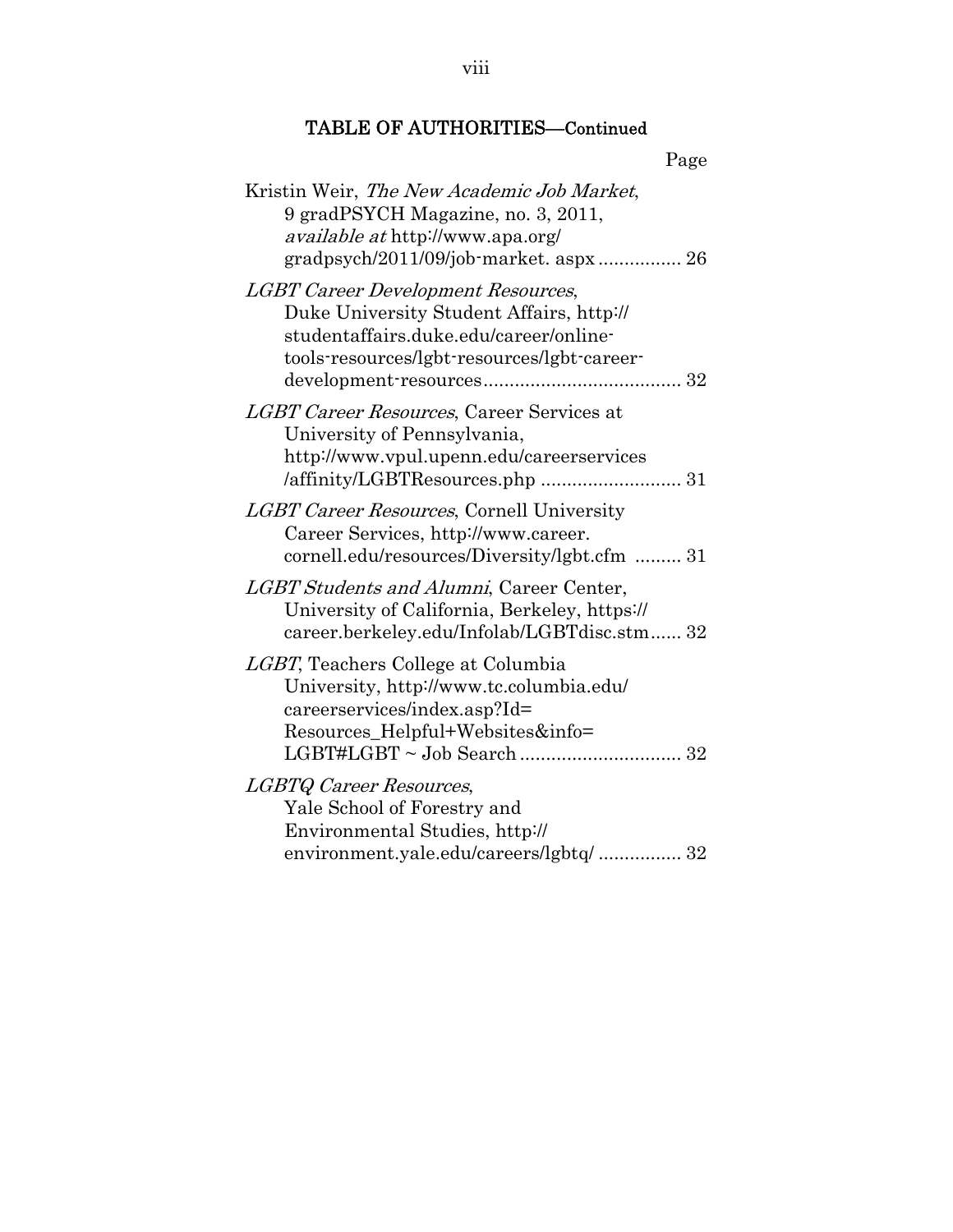| Page                                                                                                                                                                                                                                                                                                                                                                                      |
|-------------------------------------------------------------------------------------------------------------------------------------------------------------------------------------------------------------------------------------------------------------------------------------------------------------------------------------------------------------------------------------------|
| LGBTQ Job Search and Career Resources,<br>Virginia Tech, http://www.career.vt.edu/                                                                                                                                                                                                                                                                                                        |
| Memorandum from the Department of Health<br>and Human Resources on United States v.<br>Windsor to State Health Officials and<br>Medicaid Directors 2 (Sep. 27, 2013),<br><i>available at http://www.medicaid.gov/</i><br>Federal-Policy-Guidance/Downloads/SHO-                                                                                                                           |
| Michigan Department of Treasury, Same-Sex<br>Couples Filing Joint Federal Income Tax<br>Return Must File Michigan Income Tax<br>Returns as Single Filers, Sep. 19, 2013,<br><i>available at</i> http://www.michigan.gov/<br>documents/taxes/DOMAnotice_434103_7.                                                                                                                          |
| Neli Esipova et al., 381 Million Adults<br>Worldwide Migrate Within Countries:<br>U.S. one of the most mobile countries in<br><i>the world</i> , Gallup.com (May 15, 2013),<br>http://www.gallup.com/poll/162488/381-<br>million-adults-worldwide-migrate-within-<br>countries.aspx? utm_source=alert&utm_m<br>edium=email&utm_campaign=syndicatio<br>n&utm_content=morelink&utm_term=All |
| Non-Discrimination Laws: State by State                                                                                                                                                                                                                                                                                                                                                   |

Information Map, ACLU, https://www.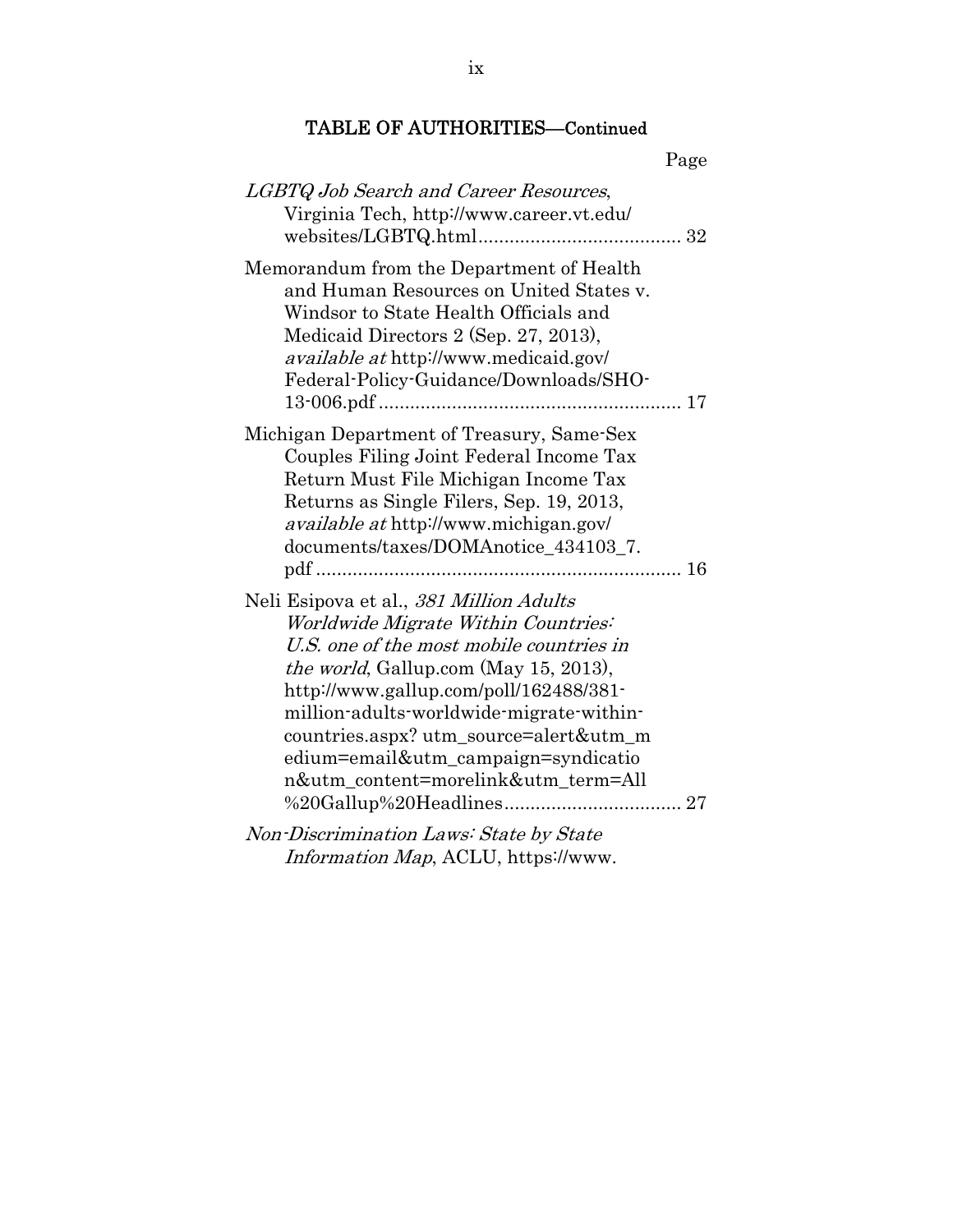| Page                                                                                                                                                                                                                                                                                                                                                                                                         |
|--------------------------------------------------------------------------------------------------------------------------------------------------------------------------------------------------------------------------------------------------------------------------------------------------------------------------------------------------------------------------------------------------------------|
| aclu.org/maps/non-discrimination-laws-                                                                                                                                                                                                                                                                                                                                                                       |
| Ohio Department of Taxation, Filing<br>Guidelines for Taxpayers Filing a Joint or<br>Married Filing Separately Federal Income<br>Tax Return With Someone of the Same<br>Gender, Information Release 2013-01,<br>Oct. 11, 2013, rev. Dec. 19, 2013, available<br>at http://www.tax.ohio.gov/Portals/0/<br>ohio_individual/individual/<br>information releases/DOMA%20PIT%<br>20Information%20Release%2012-19- |
| Pew Research Center, A Survey of LGBT<br>Americans Attitudes, Experiences and<br>Values in Changing Times 5 (2013)<br><i>available at http://www.pewsocialtrends.</i><br>org/files/2013/06/SDT_LGBT-                                                                                                                                                                                                         |
| Promoting the Well-Being of Children Whose<br>Parents Are Gay or Lesbian, 131                                                                                                                                                                                                                                                                                                                                |
| Resources for the Lesbian, Gay, Bisexual, and<br>Transgender Communities,<br>Williams College Career Center,<br>http://careers.williams.edu/resources-for-<br>the-gay-lesbian-bisexual-and-transgender-                                                                                                                                                                                                      |
| U.S. News and World Report Rankings of<br>Rural Medicine Programs, U.S. News and                                                                                                                                                                                                                                                                                                                             |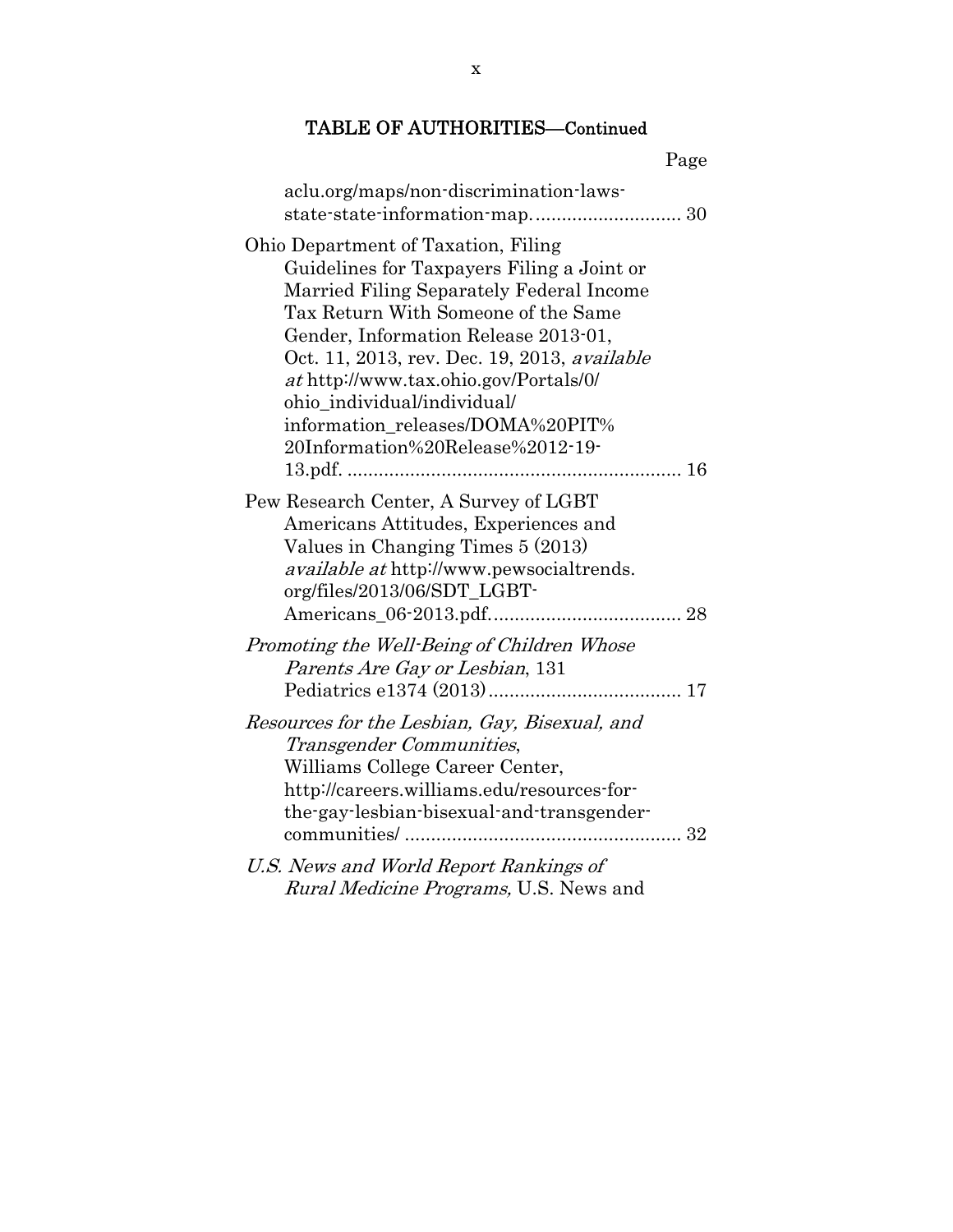|                                                                                                                                | Page |
|--------------------------------------------------------------------------------------------------------------------------------|------|
| World Report, http://grad-schools.usnews.<br>rankingsandreviews.com/best-graduate<br>schools/top-medical-schools/ruralmedicine |      |
|                                                                                                                                |      |
| William Blackstone, 1 William Blackstone,                                                                                      |      |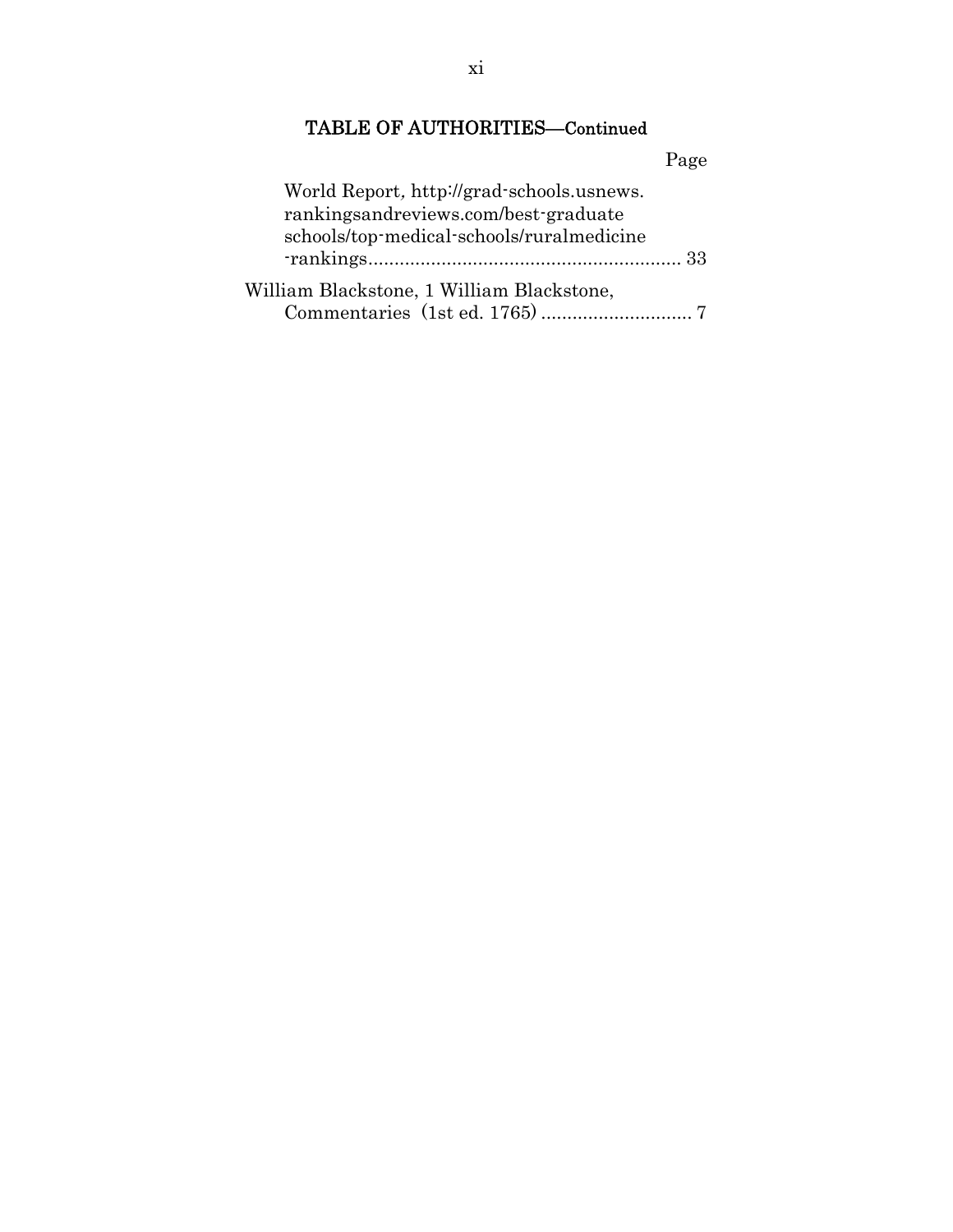

#### STATEMENT OF INTEREST

Amici Curiae are student organizations\* at colleges and universities across the nation. Amici share a longstanding commitment to foster and protect the lesbian, gay, bisexual, and transgender ("LGBT") communities on their campuses.1 Amici wear many hats: they organize social events, provide academic and employment advice, and offer other guidance and support. They also advocate for nondiscrimination laws and policies and social equity and against prejudice on their campuses. Amici's primary constituents are LGBT undergraduate, graduate, and professional students enrolled at schools throughout the country, including colleges and universities, law schools, medical schools, and business schools. Because they represent LGBT students who stand poised to enter the workforce, Amici are uniquely equipped to inform the Court of the harms which "non-recognition" laws inflict on LGBT Americans who face the prospect of moving to Respondent States to follow employment opportunities.2

<sup>\*</sup> Statements of interest for the organizations and a list of individual signatories may be found in Appendix A.

<sup>1</sup> The Parties have consented to the filing of this amicus brief. Counsel for Amici authored this brief in its entirety. No person or entity other than Amici, their staff, or their counsel made a monetary contribution to the preparation or submission of this brief.

<sup>2</sup> Amici support and adopt Petitioners' position that the Fourteenth Amendment requires states to license marriages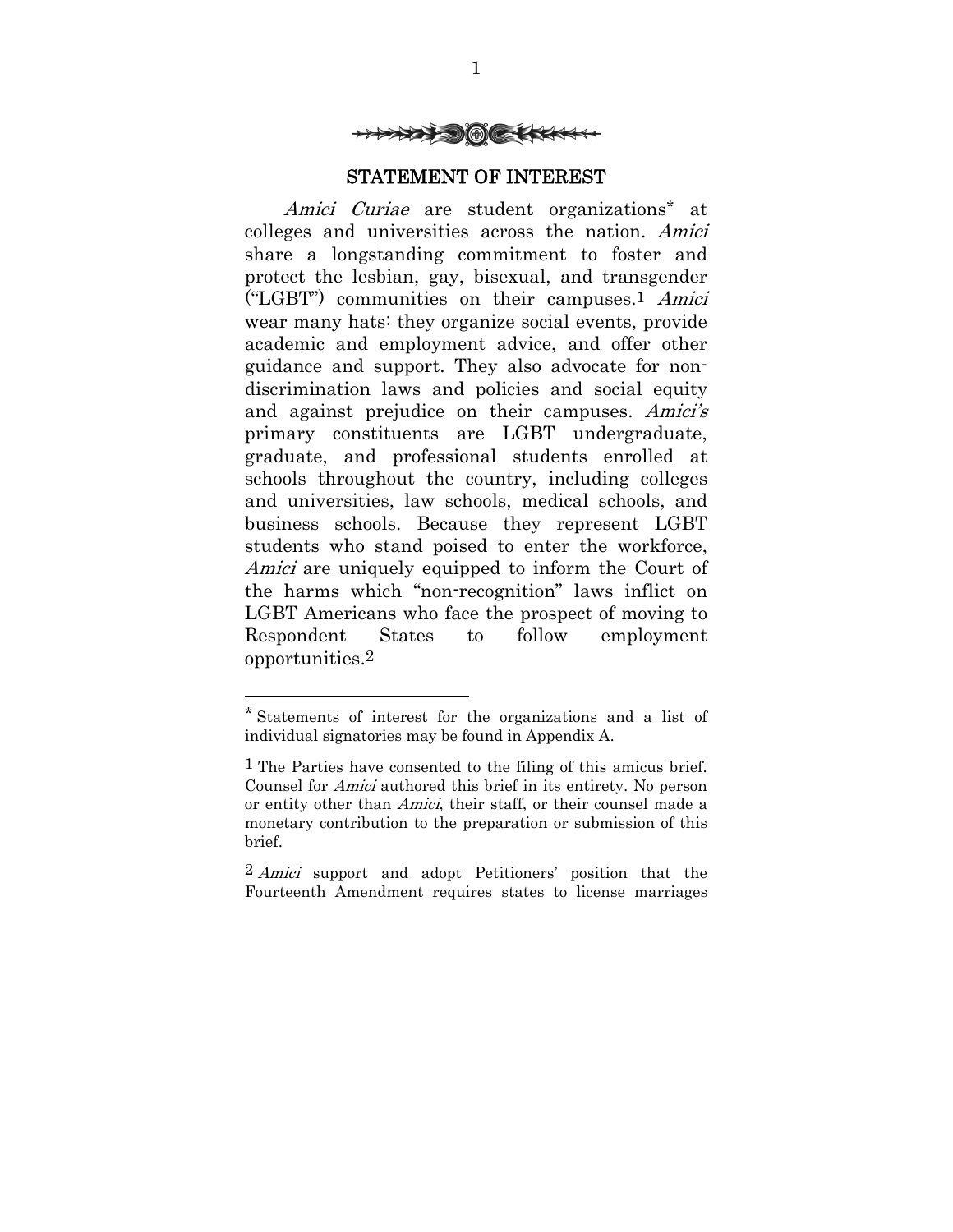Amici write to highlight how non-recognition laws amplify the preexisting discriminatory barriers LGBT individuals already face in obtaining employment, keeping their jobs, and advancing in their professions. Members of the LGBT community report high rates of employment discrimination, including failure to hire, discrimination in pay and promotions, sexual harassment, and workplace hostility. Non-recognition laws, like those enacted by the Respondent States, compound these already significant obstacles by limiting where validlymarried same-sex couples may live, work, and raise their children. When circumstances compel same-sex couples to move to jurisdictions that refuse to recognize their marriages, they and their families lose essential rights and their lives and relationships are plunged into legal limbo. These harms loom large over the life prospects of graduate and professional students, who are about to join a highly mobile labor force while at the same time often embarking on their most enduring life relationships and starting their own families. Non-recognition laws restrict Amici's constituents from pursuing clerkships, internships, residencies, research and teaching positions, and other employment on a fair and equal basis with their non-LGBT peers, leaving them at a distinct disadvantage in their respective fields. This imposes a handicap out of the starting gate that will

between individuals of the same sex (the first question certified by this Court), and urge the Court to strike down both marriage bans and non-recognition laws in unison. However, because non-recognition laws inflict distinct Constitutional and dignitary harms that Amici are well-positioned to address, Amici write separately on this topic.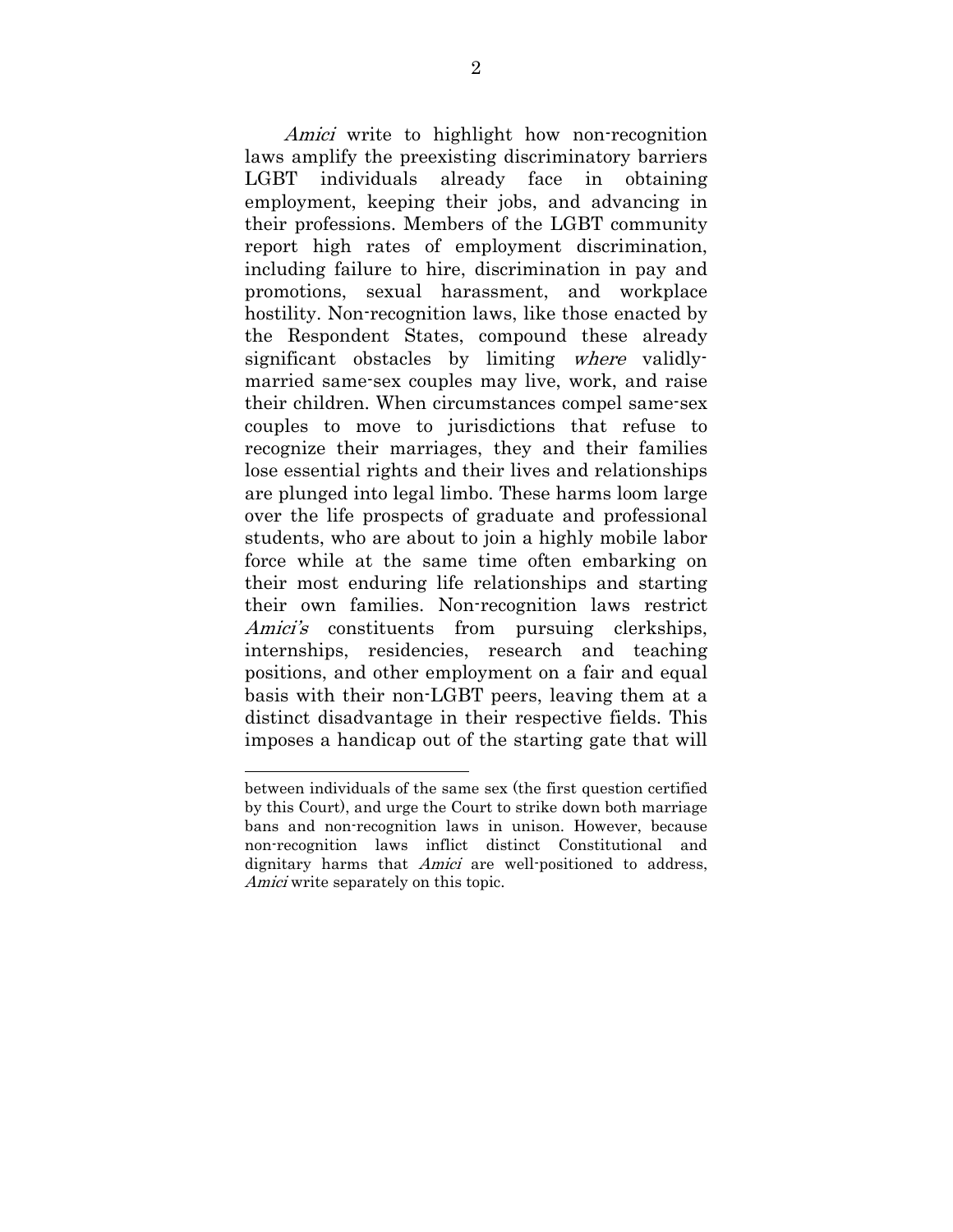inevitably exacerbate itself over the course of their careers, inhibiting not only their own futures but those of their spouses and children as well. Further, while recent graduates are likely to undertake public service projects and opportunities in underserved communities, non-recognition laws may well inhibit LGBT graduates from pursuing such endeavors, thereby barring populations in need from access to valuable resources.

Accordingly, Amici submit this brief in support of Petitioners' argument that the right to travel encompassed by the Fourteenth Amendment requires states to recognize valid same-sex marriages contracted in other jurisdictions. The non-recognition laws currently in place in fourteen states impose direct penalties and burdens on same-sex couples' fundamental right to travel. Because non-recognition laws do violence to the protections of the Fourteenth Amendment, they must be relegated to the annals of history.



#### SUMMARY OF THE ARGUMENT

For married same-sex couples, the cost of residency in fourteen states in our Federal Union is impossibly high: to live in one of these states, samesex couples must check their marital status—often including their legal relationships with their children—at the door. States impose this admission fee through "non-recognition laws," which strip samesex spouses and their families of the rights, benefits,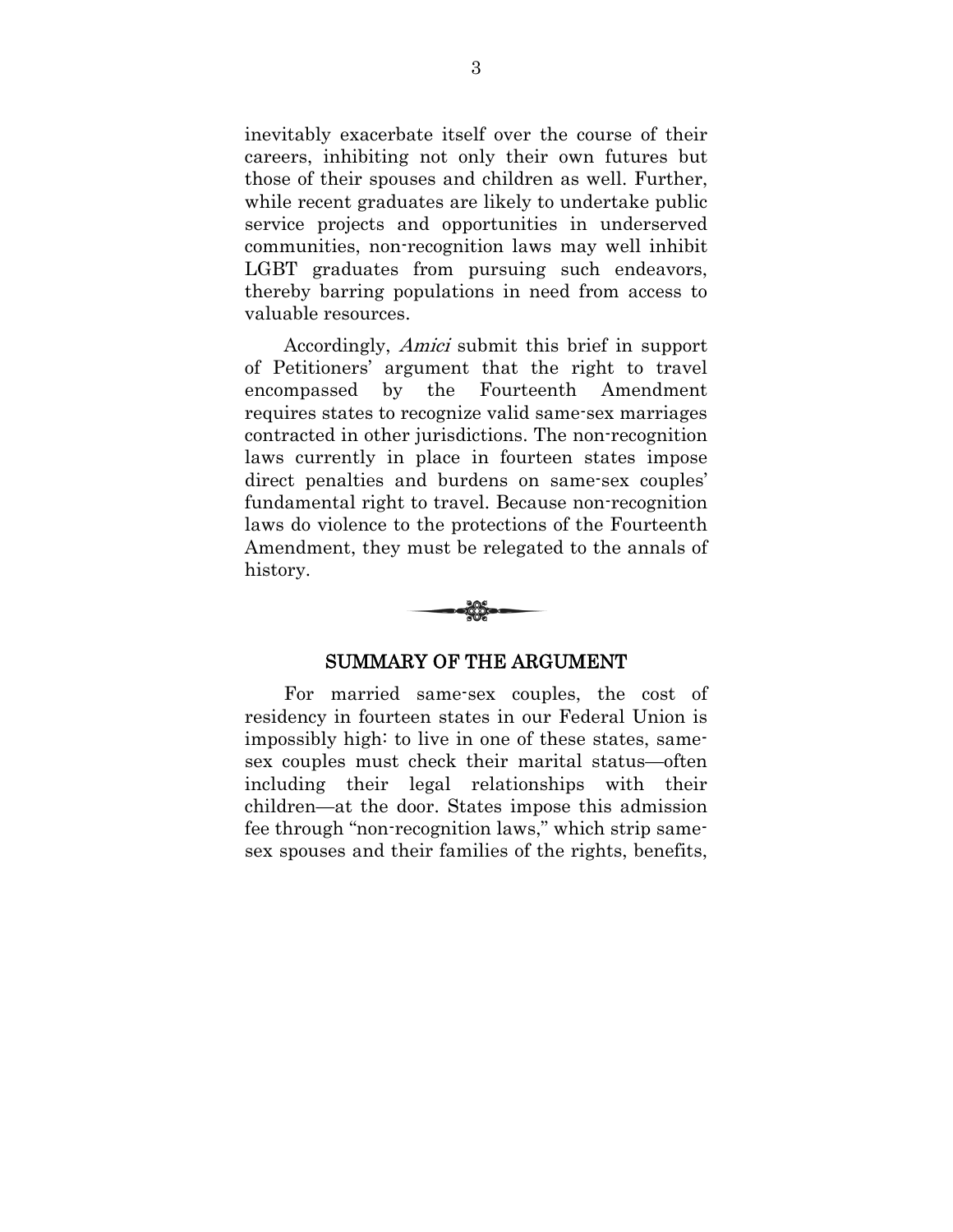and responsibilities of civil marriage.3 This is certainly no better than depriving married same-sex couples and their children of dignity, stability, and integrity by relegating them to "second-tier" marriages, see United States v. Windsor, 133 S. Ct. 2675, 2694 (2013): under state non-recognition laws, same-sex couples who are fully married in one state are stripped of that status merely by taking up residence in another locale.4 By exacting such a draconian price, non-recognition laws eviscerate the Fourteenth Amendment's protection of a citizen's right to travel to and take up residence in a new state. Such laws present only a Hobson's choice to LGBT individuals who seek to live in these jurisdictions.

This Court has long recognized that the right to travel between and among the Sister States is inherent in the very notion of a Federal Union. This implicit right dates back to the Articles of Confederation and finds its home in multiple clauses of the Constitution, including the Fourteenth Amendment. The Fourteenth Amendment

<sup>3</sup> As of the date of filing, the following states have statutes or constitutional amendments that refuse to recognize a same-sex marriage validly licensed by another State: Alabama, Arkansas, Georgia, Kentucky, Louisiana, Michigan, Mississippi, Missouri, Nebraska, North Dakota, Ohio, South Dakota, Tennessee, and Texas. Under an order of the United States District Court for the District of Nebraska, Nebraska's prohibition will be enjoined effective March 9. See Waters v. Ricketts, 8:14-cv-00356-JFB-TDT, slip op. at 34 (D. Neb. Mar. 2, 2015).

<sup>4</sup> For at least some purposes, the federal government recognizes a marriage valid in the place of celebration. But see Tanco Petitioners Br. at 6 n.1.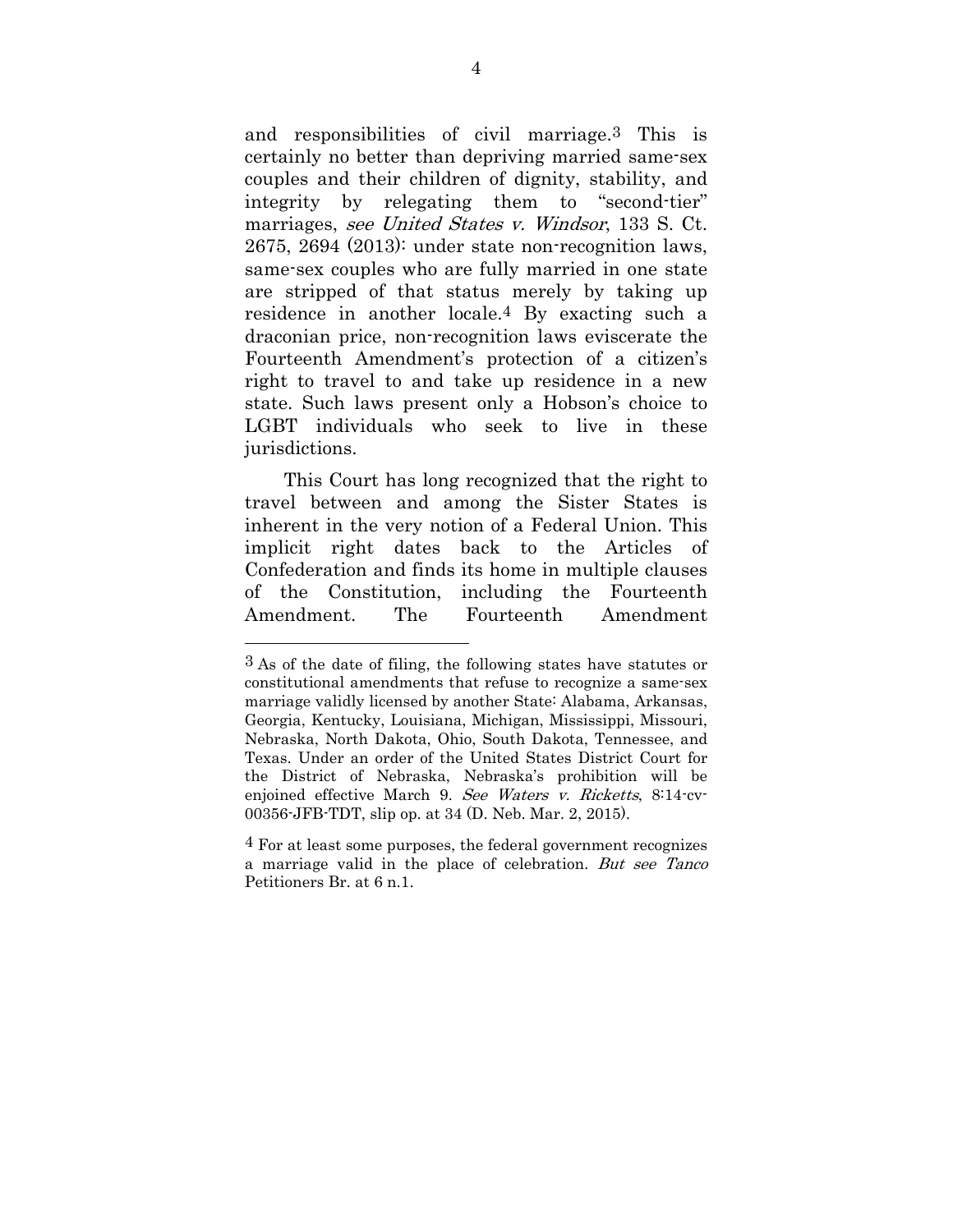specifically encompasses the right to travel to and dwell in any State of the Union. A state infringes upon this elemental right by enacting laws that penalize newcomers. Where any law imposes such a penalty on the fundamental right to travel, the law triggers strict scrutiny, requiring the state in question to demonstrate that the law both furthers a compelling state interest and provides the least restrictive means of achieving that end.

Non-recognition laws inflict precisely the type of harm that this Court has found to be an impermissible burden on the right to travel. Samesex spouses who move to one of the fourteen states with non-recognition laws are instantly stripped of their legally-married status, essentially rendered legal strangers to each other solely by virtue of their new home address. This harm flows directly from same-sex couples' exercise of their constitutional right to travel. The concrete manifestations of this penalty range "from the mundane to the profound." Windsor, 133 S. Ct. at 2694. Among other things, non-recognition laws disturb or destroy health insurance coverage, hospital visitation rights, tax benefits, inheritance rights, marital and spousal evidentiary privileges, and child custody and support arrangements. In the never planned but always possible event that a relationship breaks down, spouses may be prevented from divorcing and thereby hindered from reordering their lives and affairs, including the legal and custodial status of their children. Apart from dispossessing same-sex couples and their families of the myriad material benefits of marriage, non-recognition laws also inflict dignitary harm by divesting couples and their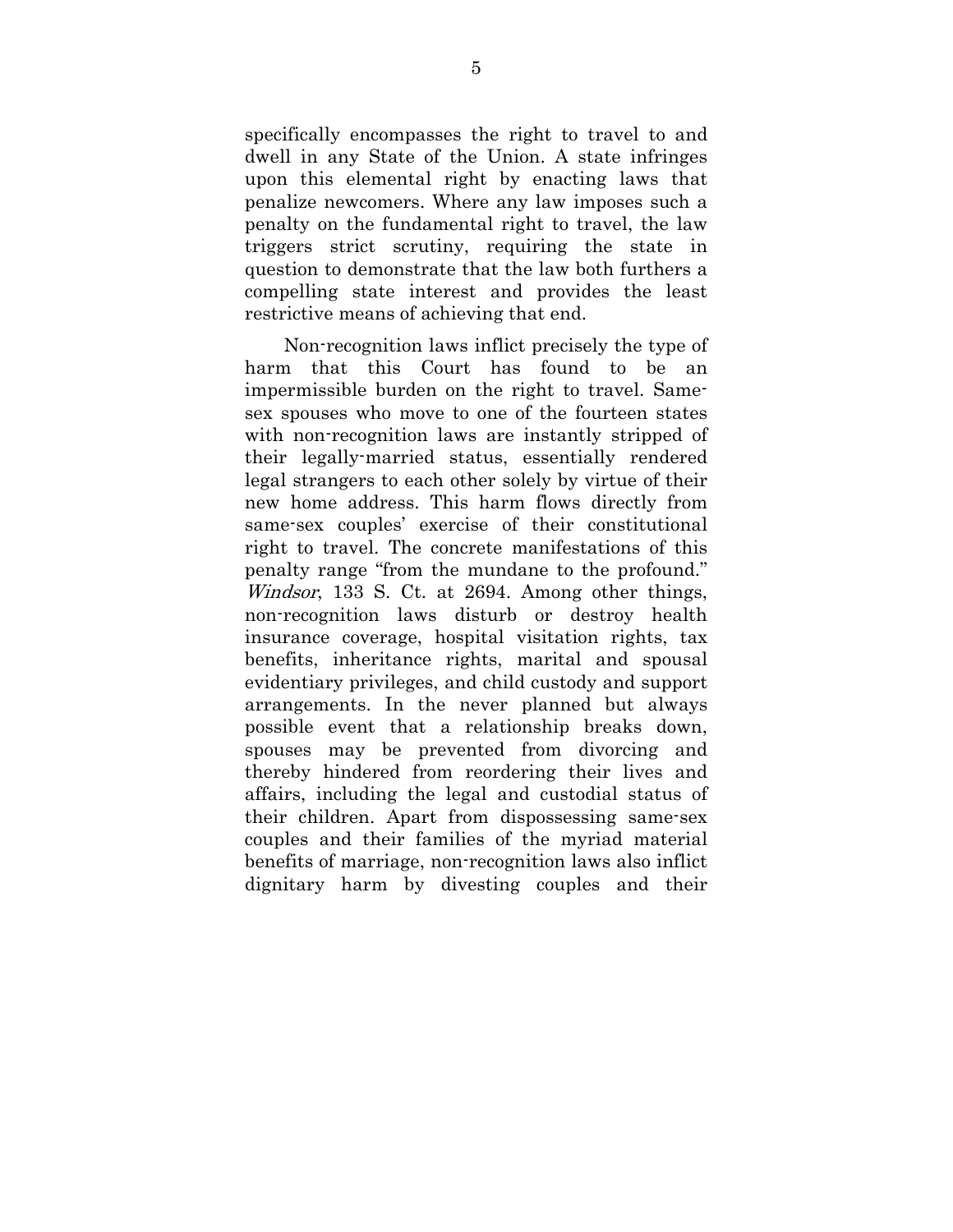children of the symbolic value of marriage and the legitimacy that it provides. Yet despite the onerous burden non-recognition laws place on the right to travel, these laws fail to further any legitimate governmental purpose. Moreover, because they are blanket bans, non-recognition laws cannot be construed as narrowly tailored. Accordingly, these laws fall far short of what strict scrutiny requires.

Non-recognition laws carry especially harsh consequences for same-sex couples compelled to relocate to Respondent States in pursuit of employment opportunities. Currently, there are no federal protections against employment discrimination on the basis of sexual orientation or gender identity. Such discrimination remains prevalent in workplaces across the country. LGBT individuals already face significant employment barriers because of their sexual orientation, including underemployment, underpayment, and high rates of workplace discrimination. Especially because of these baseline disadvantages, LGBT individuals must be able to freely follow available employment opportunities without the risk that doing so will nullify their marriages and legal relationships with their children. LGBT individuals and their families should not be forced to give up the material benefits and symbolic value of marriage in exchange for gainful employment or professional advancement.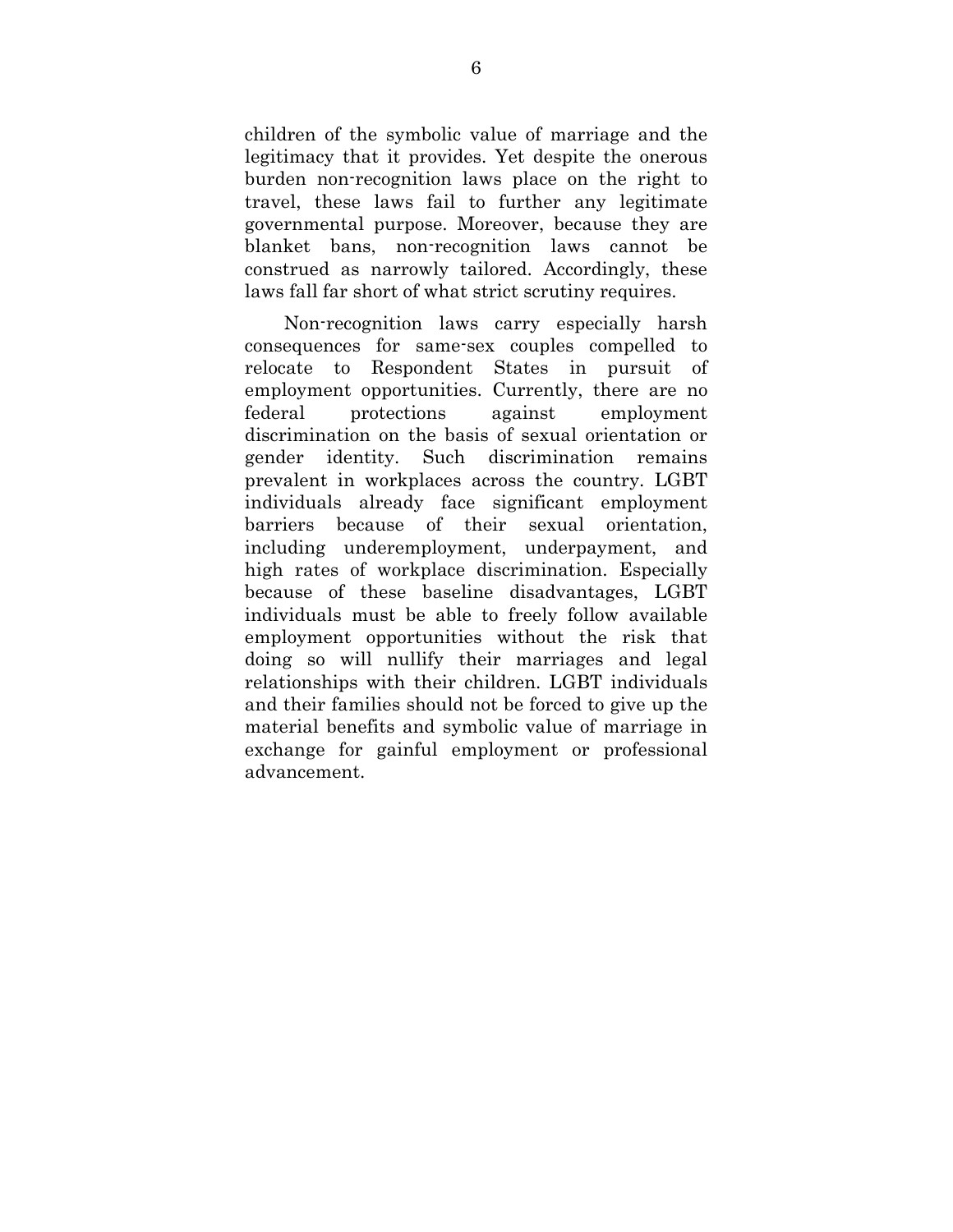I. THE FOURTEENTH AMENDMENT PROTECTS THE FUNDAMENTAL RIGHT TO TRAVEL; LAWS THAT PENALIZE THE EXERCISE OF THIS ENTRENCHED RIGHT MUST WITHSTAND STRICT SCRUTINY

### A. It is Firmly Established that the Right to Travel is Essential to Our Nation's Status as a Federal Union

The right to travel "occupies a position fundamental to the concept of our Federal Union. It is a right that has been firmly established and repeatedly recognized." United States v. Guest, 383 U.S. 745, 757 (1966). The ability to move freely between the states has always been central to the Nation's status as a union of Sister States. The Founders specifically enumerated the right to travel in the Articles of Confederation, providing that "the people of each State shall free[ly] ingress and regress to and from any other State." Articles of Confederation of 1781, art. IV, para. 1. Before the Founding, the right to travel can be traced to William Blackstone, 1 William Blackstone, Commentaries \*130 (1st ed. 1765) (invoking "the power of loco-motion, of changing situation, of moving one's person to whatsoever place one's own inclination may direct, without imprisonment or restraint, unless by due course of law."). Accordingly, this Court has often recognized the "unquestioned historic acceptance of the principle of free interstate migration, and of the important role that principle has played in transforming many States into a single Nation." Attorney Gen. of New York v. Soto-Lopez, 476 U.S. 898, 902 (1986) (plurality opinion).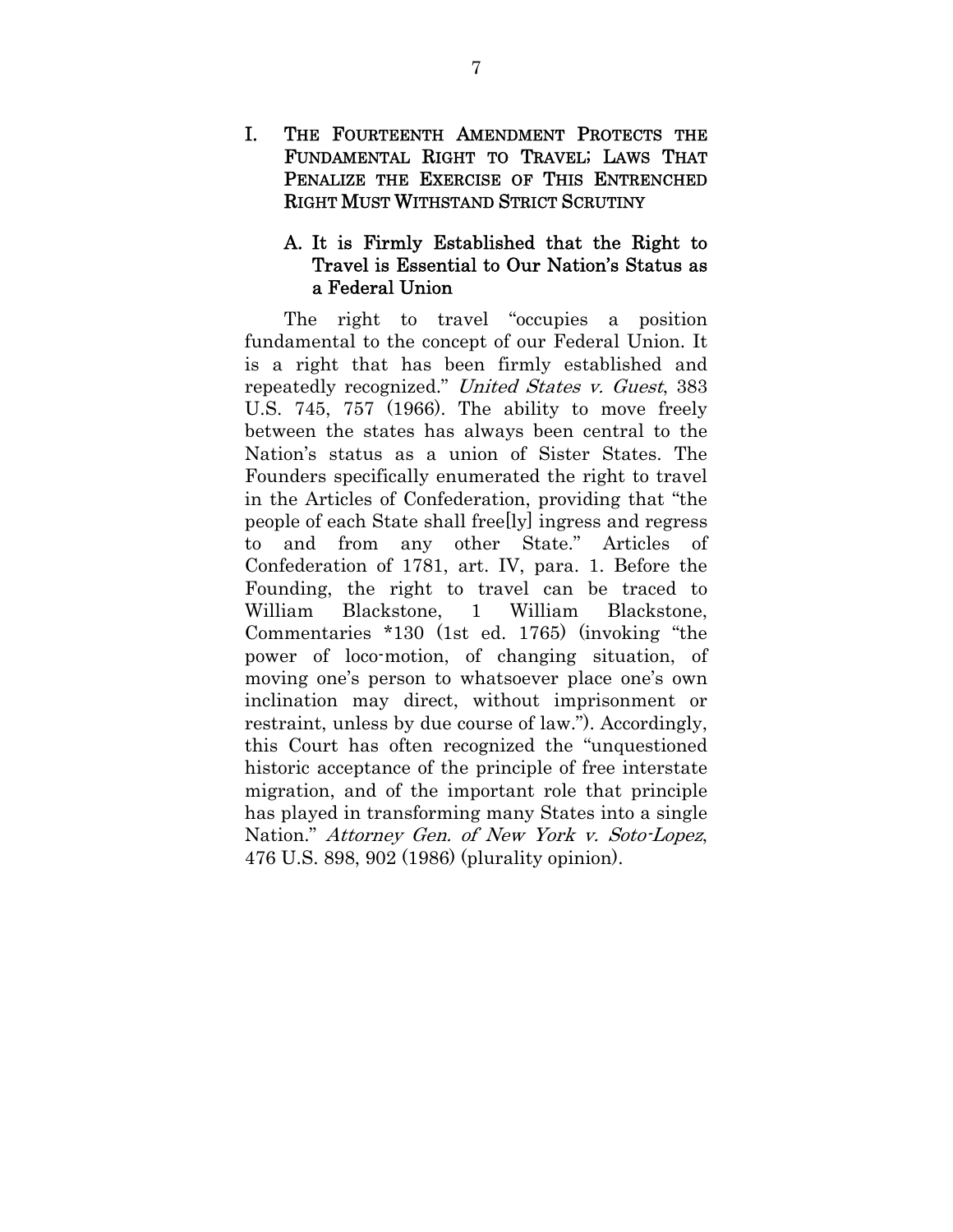In light of the unquestioned standing of the right to travel as a bedrock principle of our Nation, this Court for many years saw no need "to ascribe the source of this right to travel interstate to a particular constitutional provision." Shapiro v. Thompson, 394 U.S. 618, 630 (1969). Instead, this Court explained that the Founders had little reason to specifically enumerate the right; it is "a right so elementary [it] was conceived from the beginning to be a necessary concomitant of the stronger Union the Constitution created." Guest, 383 U.S. at 758. Eventually, however, the Court clarified that certain "components" of this right find their home in the Fourteenth Amendment. Saenz v. Roe, 526 U.S. 489, 500-502 (1999). Specifically, the Fourteenth Amendment protects the right to "become a citizen of any State of the Union by a bona fide residence therein." Id. at 503. It is axiomatic that all citizens are entitled "to migrate, resettle, find a new job, and start a new life" in a new state. Shapiro, 394 U.S. at 629.

### B. State Laws Which Burden or Penalize the Fundamental Right to Interstate Travel Are Subject to Strict Scrutiny

This Court has fashioned a multi-tiered framework for evaluating whether a law offends the Constitution; the most rigorous test is strict scrutiny. Strict scrutiny applies when a law interferes with or burdens a fundamental right, such as the right to travel. See Sosna v. Iowa, 419 U.S. 393, 418 (1975) ("As we have made clear in *Shapiro* and subsequent cases, any classification that penalizes exercise of the constitutional right to travel is invalid unless it is justified by a compelling governmental interest.");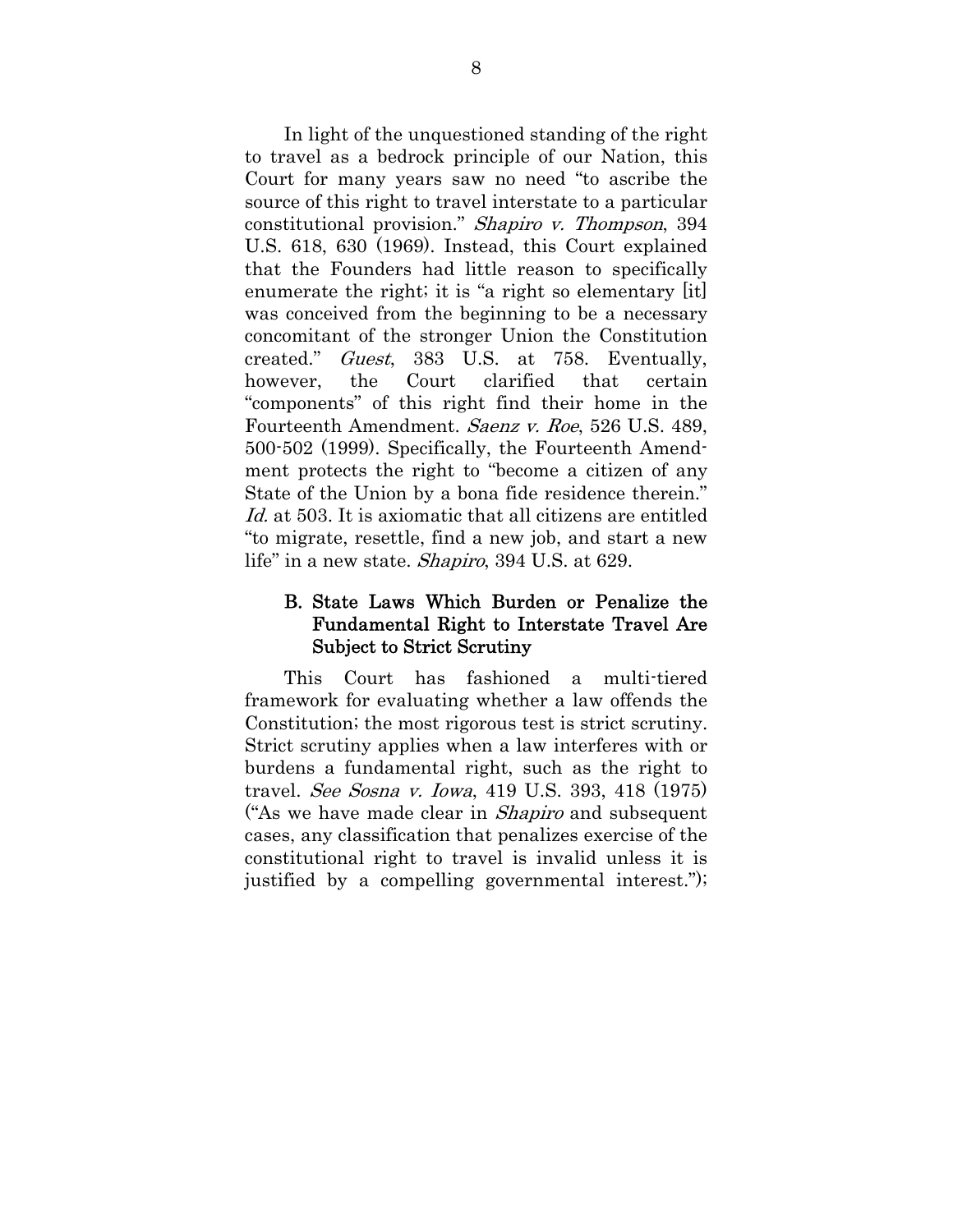see also Washington v. Glucksberg, 521 U.S. 702, 719–20 (1997); Zablocki v. Redhail, 434 U.S. 374, 383 (1978). Under strict scrutiny, when a state law penalizes interstate migration, the state must put forth a compelling governmental interest and must demonstrate that the law is narrowly tailored to effectuate that end. Soto-Lopez, 476 U.S. at 904; Dunn v. Blumstein, 405 U.S. 330, 339 (1972) ("[T]he Court must determine whether the exclusions are necessary to promote a compelling state interest.").

A state law need not expressly regulate movement to impermissibly burden the right to travel. Rather, a law implicates the right to travel and thereby triggers strict scrutiny "when it actually deters such travel, when impeding travel is its primary objective, or when it uses any classification which serves to penalize the exercise of that right." Soto-Lopez, 476 U.S. at 903 (internal citation and quotation marks omitted). This Court's jurisprudence confirms that state laws may be found to impose impermissible burdens on the right to travel even in the absence of "evidence that anyone was actually deterred from travelling by the challenged restriction." Mem'l Hosp. v. Maricopa Cnty., 415 U.S. 250, 257 (1974). The proper inquiry, then, asks whether the law operates as a penalty on those who would exercise the right to travel.

State laws clearly burden the right to travel when they deny significant benefits to those who enter into the state as new residents. See Mem'l Hosp., 415 U.S. at 259 (noting that denials of "fundamental political right[s]" and denials of "the basic 'necessities of life'" amount to penalties on the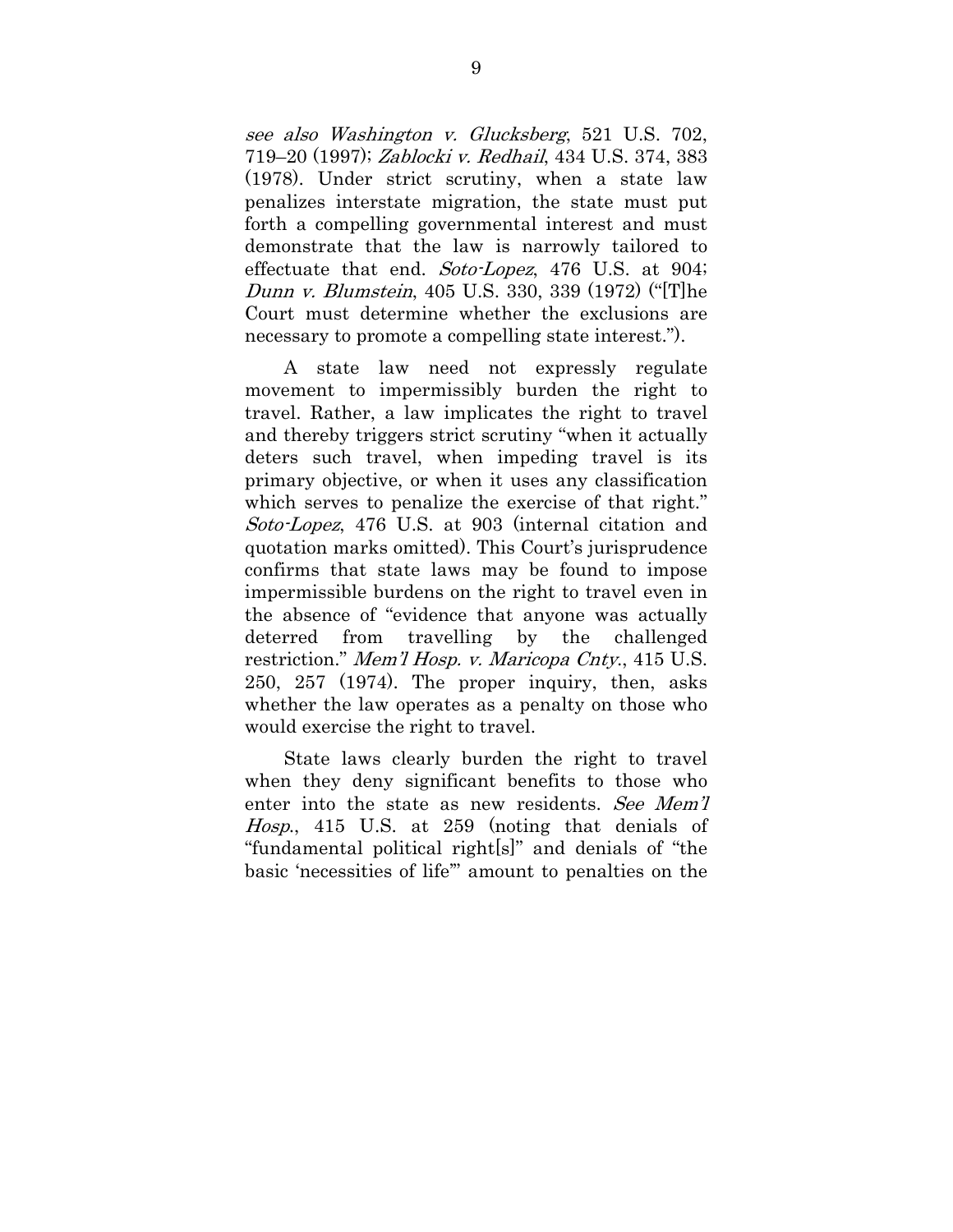right to travel); Soto-Lopez, 476 U.S. at 908 (noting that a denial of a veterans' preference for civil service jobs amounted to a denial of a "significant benefit."). Indeed, "even temporary deprivations of very important benefits and rights can operate to penalize migration." *Soto-Lopez*, 476 U.S. at 907. This Court has held that short-term denials of welfare benefits, Shapiro, 394 U.S at 638, non-emergency healthcare for the indigent, *Mem'l Hosp.*, 415 U.S. at 261, and the right to vote, Dunn, 405 U.S. at 342, all impermissibly burden the right to travel.

### II. NON-RECOGNITION LAWS IMPOSE MASSIVE AND UNJUSTIFIABLE PENALTIES ON SAME-SEX COUPLES WHO EXERCISE THEIR FOURTEENTH AMENDMENT RIGHT TO TRAVEL

As set forth above, the freedom to move between the states inheres in our Federal Union and is protected by the Fourteenth Amendment. Nonrecognition laws erect obstacles that deter and inhibit interstate mobility and do not satisfy strict scrutiny. Such laws inflict unconstitutional penalties on same-sex spouses and therefore cannot stand.

The Sixth Circuit below fashioned an unprecedentedly narrow definition of the right to travel and, in doing so, failed to appreciate how nonrecognition laws penalize interstate migration. In actuality, the burden on travel imposed by such laws upon married same-sex couples is staggering. When same-sex spouses enter jurisdictions with nonrecognition laws, they are forced to relinquish the rights, obligations, and protections of marriage. These myriad rights and benefits affect virtually every aspect of married individuals' lives and legal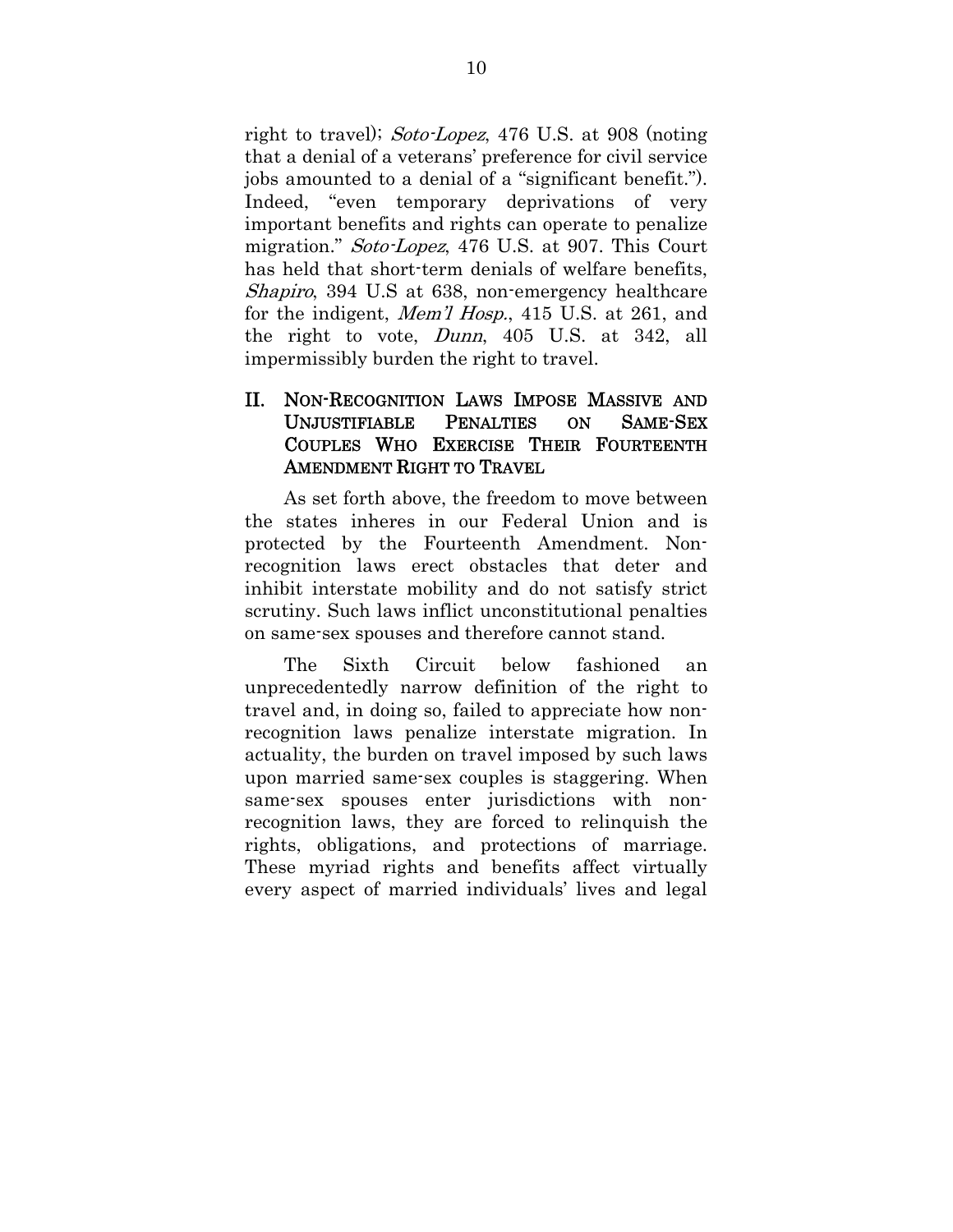relations, including their relations with their children. Legally-married same-sex couples and their children are dispossessed of the profound and farreaching tangible and intangible benefits of marriage as a direct and immediate result of relocating to a non-recognition state. By divesting same-sex couples of an emotional and legal cornerstone of their lives, namely their hard-won marital status, nonrecognition laws penalize these couples' exercise of the right to travel.

Yet the Respondent States and other states with non-recognition laws cannot proffer any legitimate justification for these laws, let alone a compelling one. Cf. Windsor, 133 S. Ct. 2675 (no valid constitutional basis for Section 3 of the Defense of Marriage Act ("DOMA"), which precluded the federal government from recognizing same-sex marriages lawfully-contracted in the spouses' home states); *id.* at 2696 ("no legitimate purpose overcomes the purpose and effect to disparage and to injure those whom the State, by its marriage laws, sought to protect in personhood and dignity.").5 Even if states

<sup>5</sup> While the federal DOMA was especially suspect because it "rejected the long-established precept" that determinations regarding marriage are reserved for the states (see Windsor at 2691-93), non-recognition laws for their part reject the longestablished precept that valid marriages from other states are generally recognized even if they could not be lawfully contracted in the relocation state. Like DOMA, state nonrecognition laws "divest[ ] married same-sex couples of the duties and responsibilities that are an essential part of married life and that they in most cases would be honored to accept were [non-recognition laws] not in force" Id. at 2695. See also id. at 2696.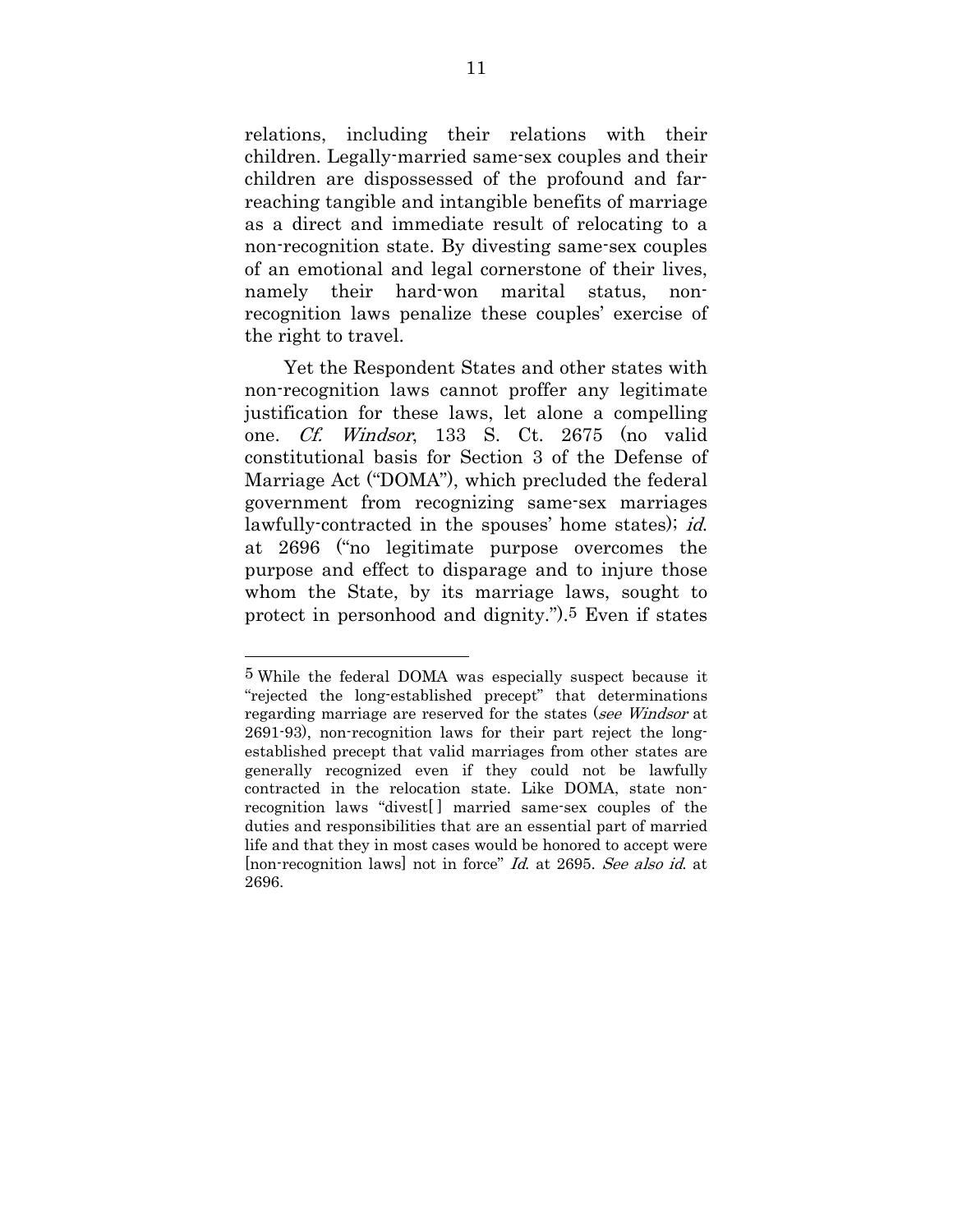could articulate an important interest animating their non-recognition laws, the blanket bans these laws impose sweep far too broadly to be sustained.

### A. The Sixth Circuit's Cursory Analysis Misapprehends How Non-Recognition Laws Burden the Right to Travel

In its opinion below, the Sixth Circuit cabined the right to travel in a way that is inconsistent with this Court's precedent. As a result, the Court of Appeals completely bypassed the strict scrutiny analysis it should have employed. A proper application of this Court's precedent demonstrates that non-recognition laws squarely implicate the right to travel and therefore must satisfy the compelling state interest test.

First, the Sixth Circuit wrongly concluded that non-recognition laws do not implicate the right to travel at all because they do "not ban, or for that matter regulate, movement into or out of the State other than in the respect all regulations create incentives or disincentives to live in one place or another." Deboer v. Snyder, 772 F.3d 388, 420 (6th Cir. 2014). But the right to travel has never been so hollow as to only protect literal movement. Instead, as set forth above in Part I.B, supra, a state can impermissibly interfere with the right to travel in a number of ways, including when it deters interstate migration by curtailing the preexisting rights of newcomers. This is not simply an instance of states having different laws or regulations (such as tax rates); instead, non-recognition laws essentially operate retroactively to strip a particular category of citizens of their already-conferred legal status and its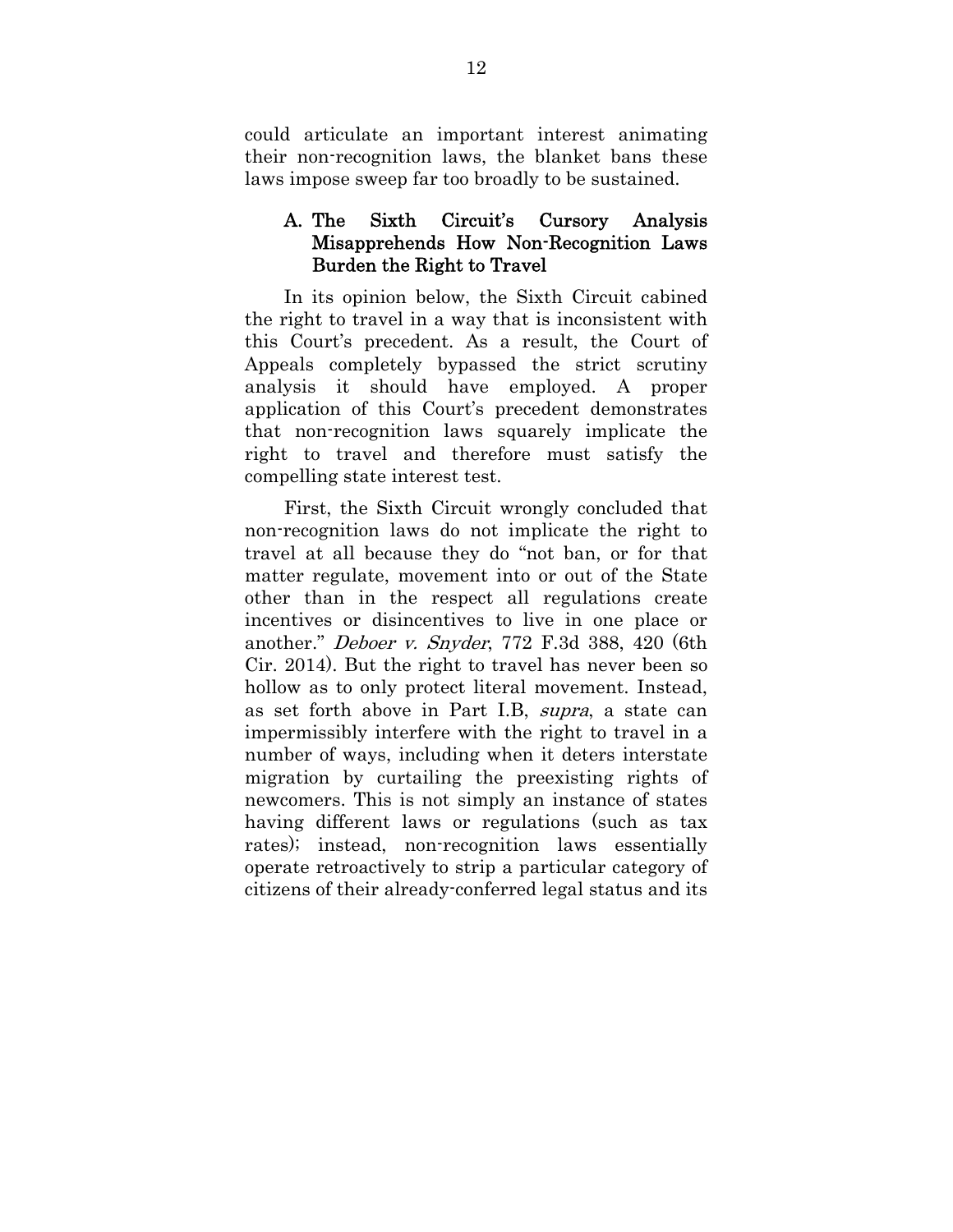attendant rights and benefits. Cf. Windsor, supra. Citizens ordinarily carry their marriages with them between jurisdictions.6

Second, the Court of Appeals held that the right to travel covers only "(1) 'the right of a citizen of one State to enter and to leave another State'; (2) 'the right to be treated as a welcome visitor rather than an unfriendly alien' when visiting a second State; and (3) the right of new permanent residents 'to be treated like other citizens of that State.'" 772 F.3d at 420 (quoting Saenz, 526 U.S. at 500). Again, this Court has never so limited the right. Rather, Saenz held that "[t]he 'right to travel' ... embraces at least" those components. Saenz, 526 U.S. at 500 (emphasis added). By circumscribing its definition of the right to travel, the Court of Appeals ignored a wellestablished component of that right under this Court's longstanding precedent, namely: "the right to migrate, 'with intent to settle and abide.'" Mem'l Hosp., 415 U.S. at 255 (quoting Shapiro, 394 U.S. at 629).

Third, the Court of Appeals incorrectly premised its analysis on the fact that states with nonrecognition laws also deny marriage to longtime resident same-sex couples. But as this Court held in Memorial Hospital, the fact that a state law also inflicts in-state harm does not necessarily lessen or negate its burden on interstate travel. 415 U.S. at

<sup>6</sup> E.g., Obergefell v. Wymyslo, 962 F. Supp. 2d 968, 974 (S.D. Ohio 2013) ("The general rule in the United States for interstate marriage recognition is the 'place of celebration' rule, or lex loci contractus, which provides that marriages valid where celebrated are valid everywhere.")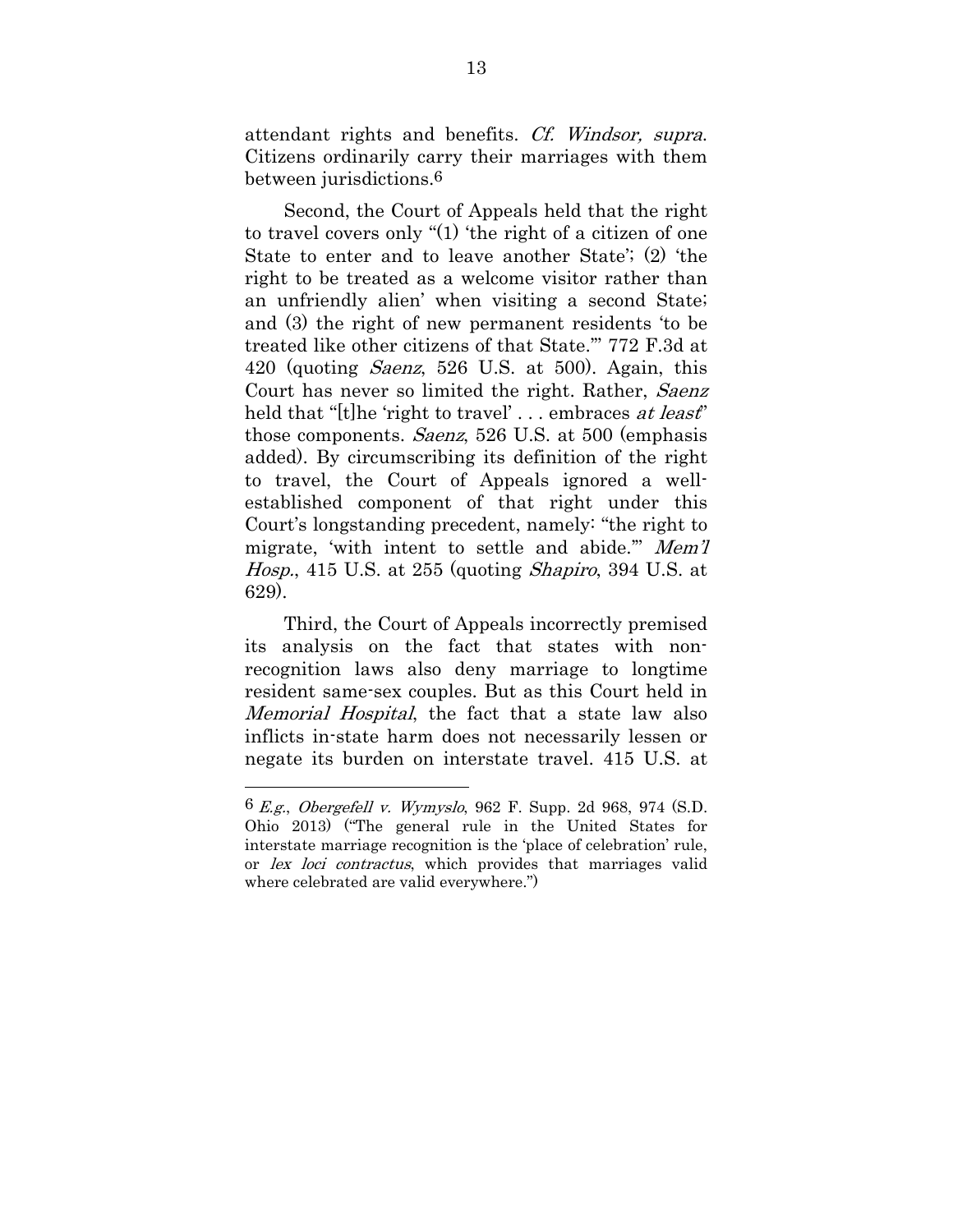255-56 (finding that a county residency requirement which applied to both new and longtime residents of Arizona constituted an impermissible infringement on interstate travel). Respondent States' demand that same-sex spouses forfeit their alreadysolemnized legally-married status—"a dignity and status of immense import," Windsor, 133 S. Ct. at 2692—imposes an obvious and virtually unparalleled burden on these LGBT couples as a condition of their taking up residence in a non-recognition state.

If anything, the Court should compare the states' treatment of out-of-state same-sex marriages to their general treatment of out-of-state opposite-sex marriages. For example, as discussed in the Tanco Petitioners' brief, Tennessee (along with the other three Respondent States in the cases at bar) typically applies the doctrine of *lex loci contractus* to find that marriages valid where contracted are also valid in the Respondent State.7 From this well-established doctrine, the Respondent States have carved out a single blanket exception: non-recognition of same-sex

<sup>7</sup> See, e.g., Noble v. Noble, 299 Mich. 565, 300 N.W. 885 (1941) (holding that a marriage valid where contracted will be recognized as valid in Michigan); McDowell v. Sapp, 39 Ohio St. 558, 560 (1883) ("It is well settled that the validity of a marriage must be determined from the *lex loci contractus*. If valid where solemnized, it is valid elsewhere; if invalid there, it is invalid everywhere."); Stevenson v. Gray, 56 Ky. 193, 194 (1856) ("A marriage valid in the country where celebrated will be held valid in other countries where the parties may be domiciled, though it would have been invalid by the law of the subsequent domicile, if it had been originally celebrated there."); Morgan v. McGhee, 24 Tenn. 13, 14 (1844) ("Our courts of justice recognize as valid all marriages of a foreign country, if made in pursuance of the forms and usages of that country.").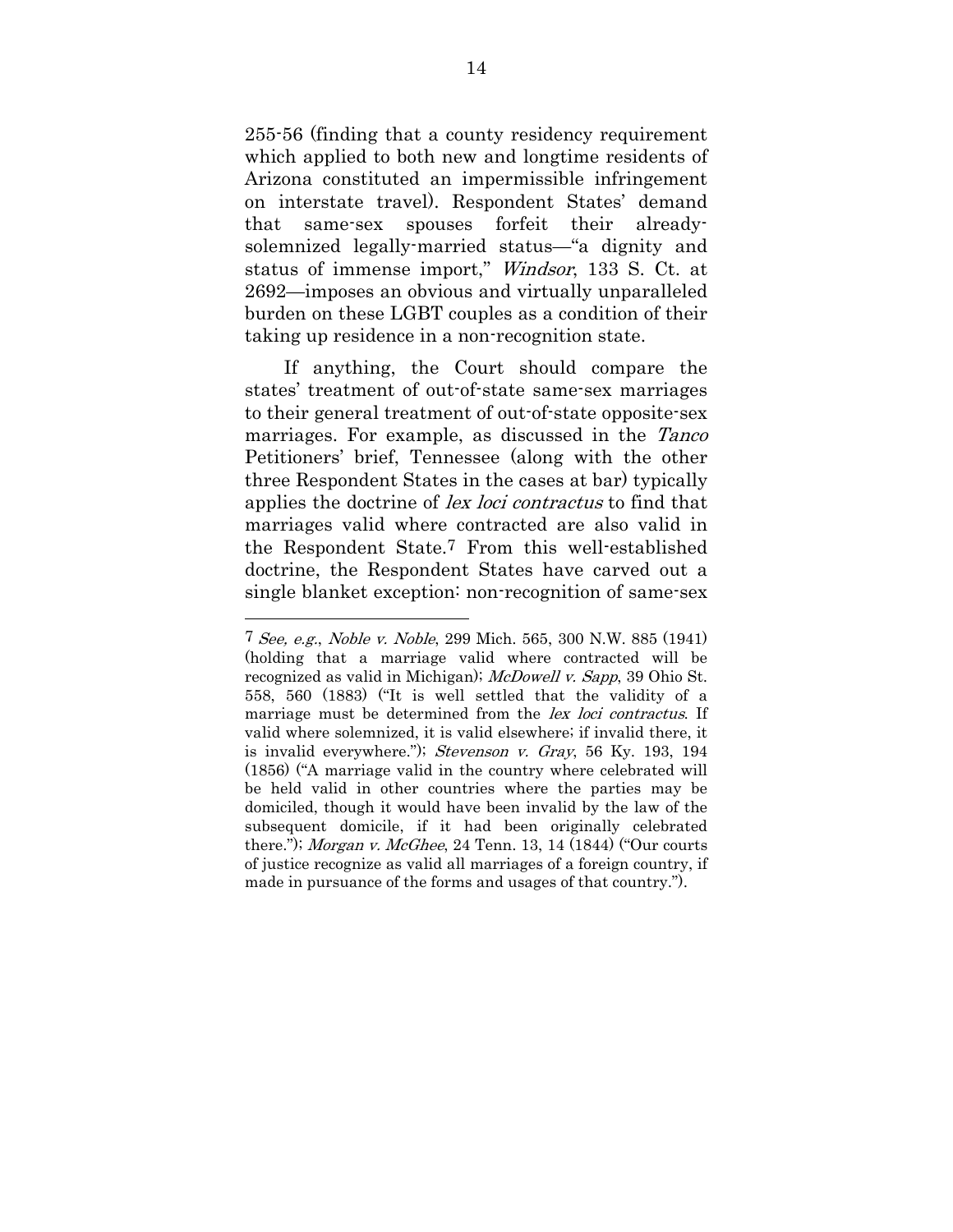marriages validly obtained in other jurisdictions.8 By inappropriately comparing couples in lawful out-ofstate same-sex marriages to in-state same-sex couples, the Sixth Circuit overlooked how Respondent States have affirmatively singled out extant same-sex marriages for differential treatment in order to deter, if not completely inhibit, migration of married same-sex couples to their jurisdictions. Non-recognition laws have the purpose and effect of sending a clear message: We don't want your kind here. Because these laws condition relocation on the forfeiture of one's marital and familial rights, they bear upon and burden same-sex spouses' constitutionally-protected right to travel, and must be analyzed according to the proper constitutional standard.

### B. Non-Recognition Laws Amount to an Impermissible Levy on Same-Sex Couples Who Exercise their Constitutional Right to Resettle in Non-Recognition States

States with non-recognition laws levy an unconstitutional tariff on same-sex couples, nullifying marriages between legally-wedded spouses upon their entry into the jurisdiction. Nonrecognition laws may also disrupt the legal relationship between at least one of the spouses and the couple's children. Non-recognition laws thereby

<sup>8</sup> As the Tanco petitioners highlight, Tennessee has only ever recognized two exceptions for opposite-sex couples: (1) interracial marriage bans, long regarded as anathema; and (2) non-recognition of marriages based on a case-by-case determination that they would constitute a felony under the criminal law.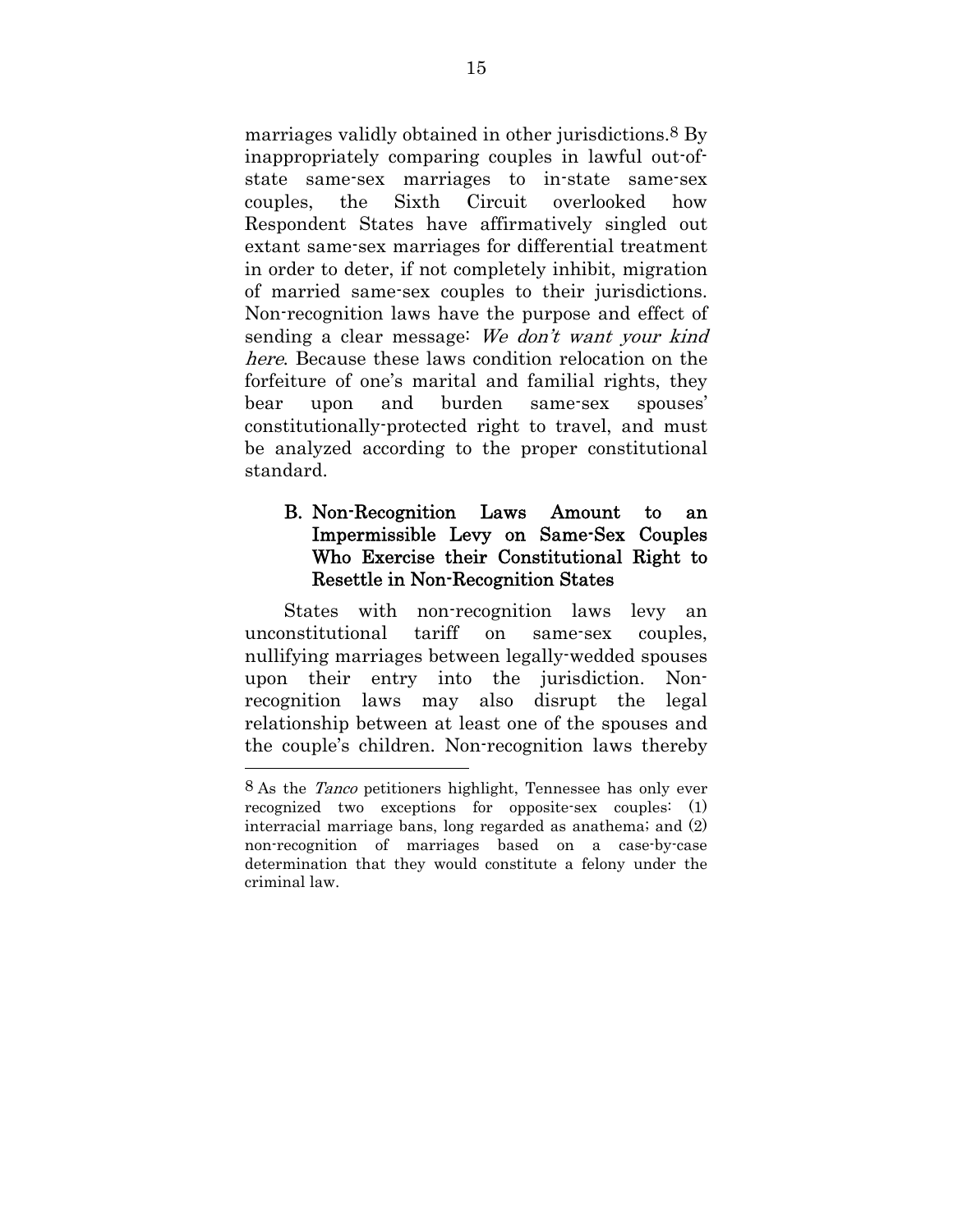deprive same-sex couples and their families of numerous protections, benefits, and obligations. These deprivations follow directly from same-sex couples' migration across the borders into Respondent States.

As the district courts below spelled out in detail, state non-recognition laws inflict numerous material and dignitary harms on same-sex couples and their families. For example, as an immediate result of migration, non-recognition laws prevent same-sex couples from adopting children together;9 deny them certain state and local tax benefits;10 deny them

 $9$  Or. Rev. Code § 3107.03; In re Adoption of Doe, 130 Ohio App. 3d 288, 292 (Ohio Ct. App., Summit County 1998) ("Based upon the clear meaning of R.C. 3107.15(A), we find the trial court did not err in finding the biological mother's parental rights would terminate upon adoption of the child by appellant, a nonstepparent."); S.J.L.S. v. T.L.S., 265 S.W.3d 804, 837 (Ky. Ct. App. 2008) (finding Kentucky law does not permit secondparent adoptions); Mich. Comp. Laws § 710.24.

<sup>10</sup> See Kentucky Department of Revenue, Same-Sex Married Couples Filing Guidance, Kentucky Tax Alert, Nov. 2013, available at http://www.revenue.ky.gov/nr/rdonlyres/9ba15c3d-34cc-45fe-bfb6-0d346d93bac5/0/kytaxalertnov2013.pdf; Michigan Department of Treasury, Same-Sex Couples Filing Joint Federal Income Tax Return Must File Michigan Income Tax Returns as Single Filers, Sep. 19, 2013, available at http://www.michigan.gov/documents/taxes/DOMAnotice\_434103 \_7.pdf; Ohio Department of Taxation, Filing Guidelines for Taxpayers Filing a Joint or Married Filing Separately Federal Income Tax Return With Someone of the Same Gender, Information Release 2013-01, Oct. 11, 2013, rev. Dec. 19, 2013, available at http://www.tax.ohio.gov/Portals/0/ohio\_individual/ individual/information\_releases/DOMA%20PIT% 20Information%20Release%2012-19-13.pdf.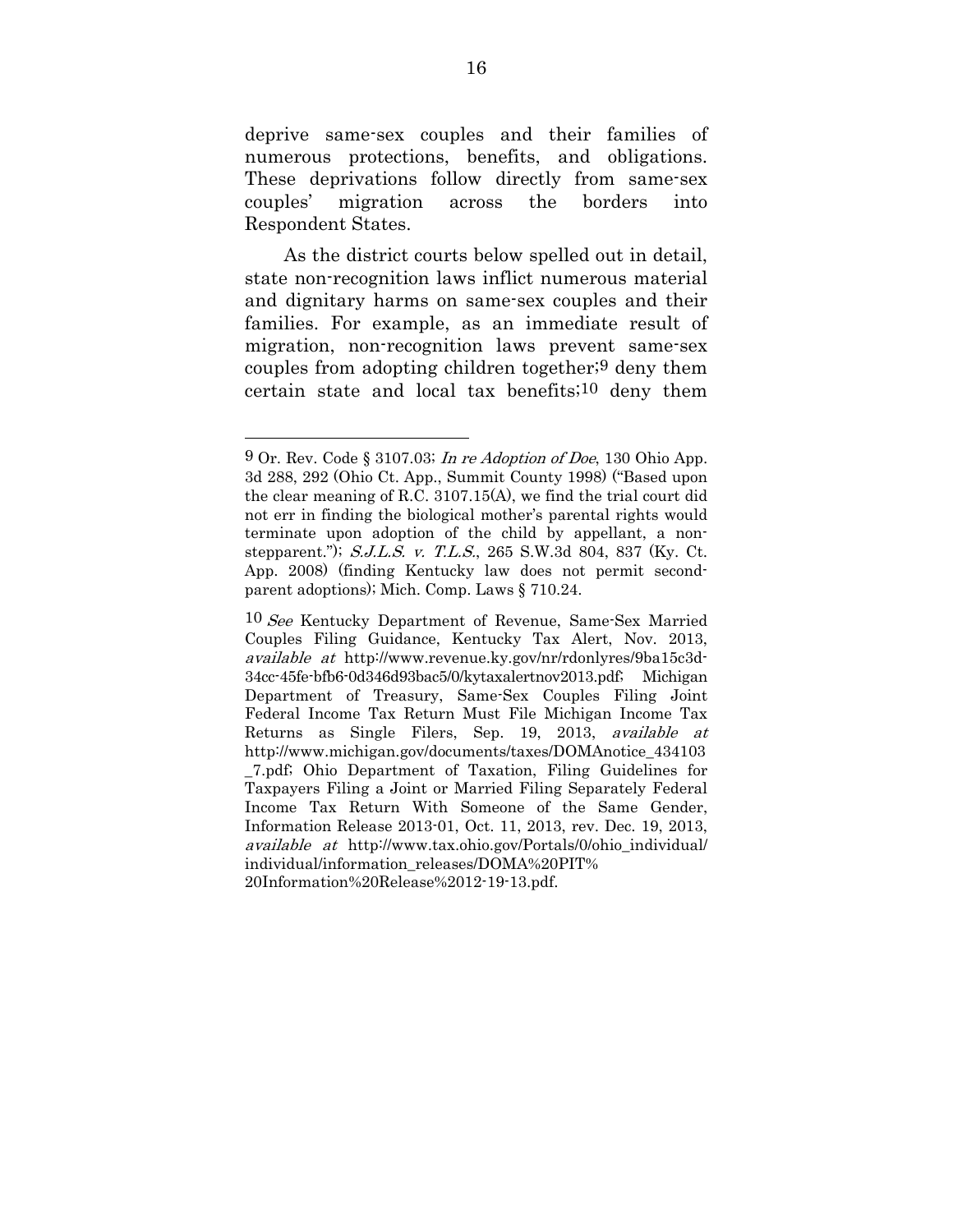access to entitlement programs such as Medicaid;11 and deny them the remedies of loss of consortium and wrongful death. See Bourke v. Beshear, 996 F. Supp. 2d 542, 546 (W.D. Ky. 2014) (listing state benefits denied to same sex couples); Henry  $v$ . Himes, 14 F. Supp. 3d 1036, 1049-1050 (S.D. Ohio  $2014$ ) (same); *Obergefell v. Wymyslo*, 962 F. Supp. 2d 968, 980 (S.D. Ohio 2013) ("The benefits of statesanctioned marriage are extensive, and the injuries raised and evidenced by Plaintiffs represent just a portion of the harm suffered by same-sex married couples due to Ohio's refusal to recognize and give the effect of law to their legal unions.").

Non-recognition laws inflict particular harm on the children of same-sex couples. They deprive these children of the stability and social acceptance that derive from their parents' legally recognized marriages. See Baskin v. Bogan, 766 F.3d 648, 663 (7th Cir. 2014) ("Consider now the emotional comfort that having married parents is likely to provide to children adopted by same-sex couples."); Ellen C. Perrin et al., Promoting the Well-Being of Children Whose Parents Are Gay or Lesbian, 131 Pediatrics e1374, e1381 (2013) ("Marriage equality can help reduce social stigma faced by lesbian and gay parents

11 Memorandum from the Department of Health and Human Resources on United States v. Windsor to State Health Officials and Medicaid Directors 2 (Sep. 27, 2013), available at http:// www.medicaid.gov/Federal-Policy-Guidance/Downloads/SHO-13-006.pdf ("[W]ith respect to Medicaid and [Children's Health Insurance Program] CHIP, a state is permitted and encouraged, but not required, to recognize same-sex couples who are legally

married under the laws of the jurisdiction in which the marriage was celebrated as CHIP.").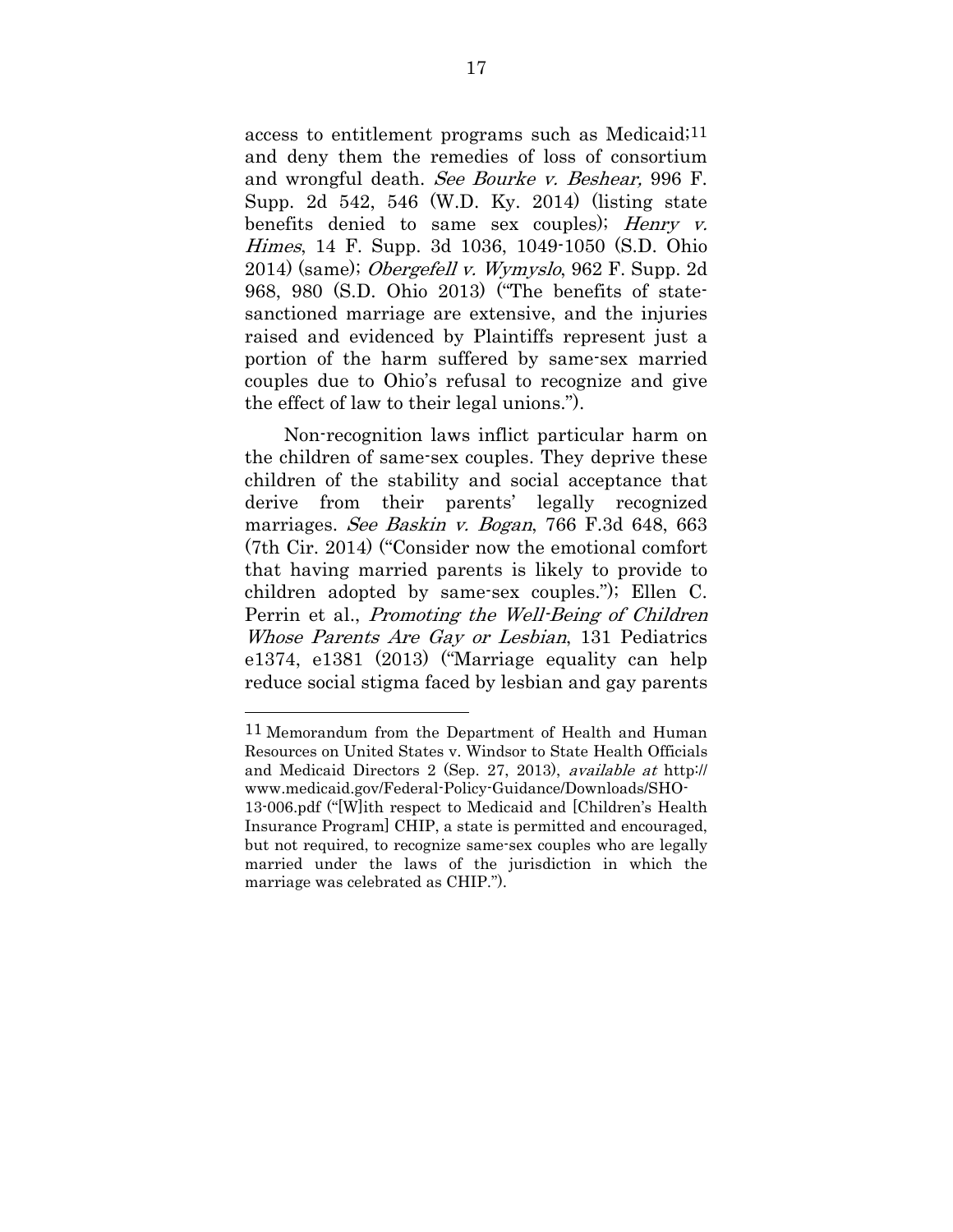and their children, thereby enhancing social stability, acceptance, and support.").

Non-recognition laws also "bring[ ] financial harm to children of same-sex couples." Windsor, 133 S. Ct. at 2695. They "raise[ ] the cost of health care for families by taxing health benefits provided by employers to their workers' same-sex spouses[,]" and they "den[y] or reduce[ ] [Social Security] benefits allowed to families upon the loss of a spouse and parent." Id.; accord Waters v. Ricketts, No. 14-cv-00356, slip op. at 3-7 (D. Neb. Mar. 2, 2015) (finding Nebraska's non-recognition law inflicts upon children of same-sex couples the very economic injuries identified in *Windsor*, 133 S. Ct. at 2695, among other financial and dignitary harms). Denying such governmental benefits to same-sex spouses "undermines . . . one of the central historical bases for civil marriage, namely, family stability." Deboer v. Snyder, 973 F. Supp. 2d 757, 764 (E.D. Mich. 2014); see Perrin et al., supra, at e1381 ("Marriage supports permanence and security (the basic ingredients for the healthy development of children.)").12

These deprivations are equally acute for children born or adopted after the couple's relocation to a nonrecognition jurisdiction. For instance, in Michigan, "children being raised by same-sex couples have only

<sup>12</sup> The American Academy of Pediatrics has "conclude[d] that it is in the best interests of children that they be able to partake in the security of permanent nurturing and care that comes with the civil marriage of their parents, without regard to their parents' gender or sexual orientation." Perrin et al., supra, at e1381.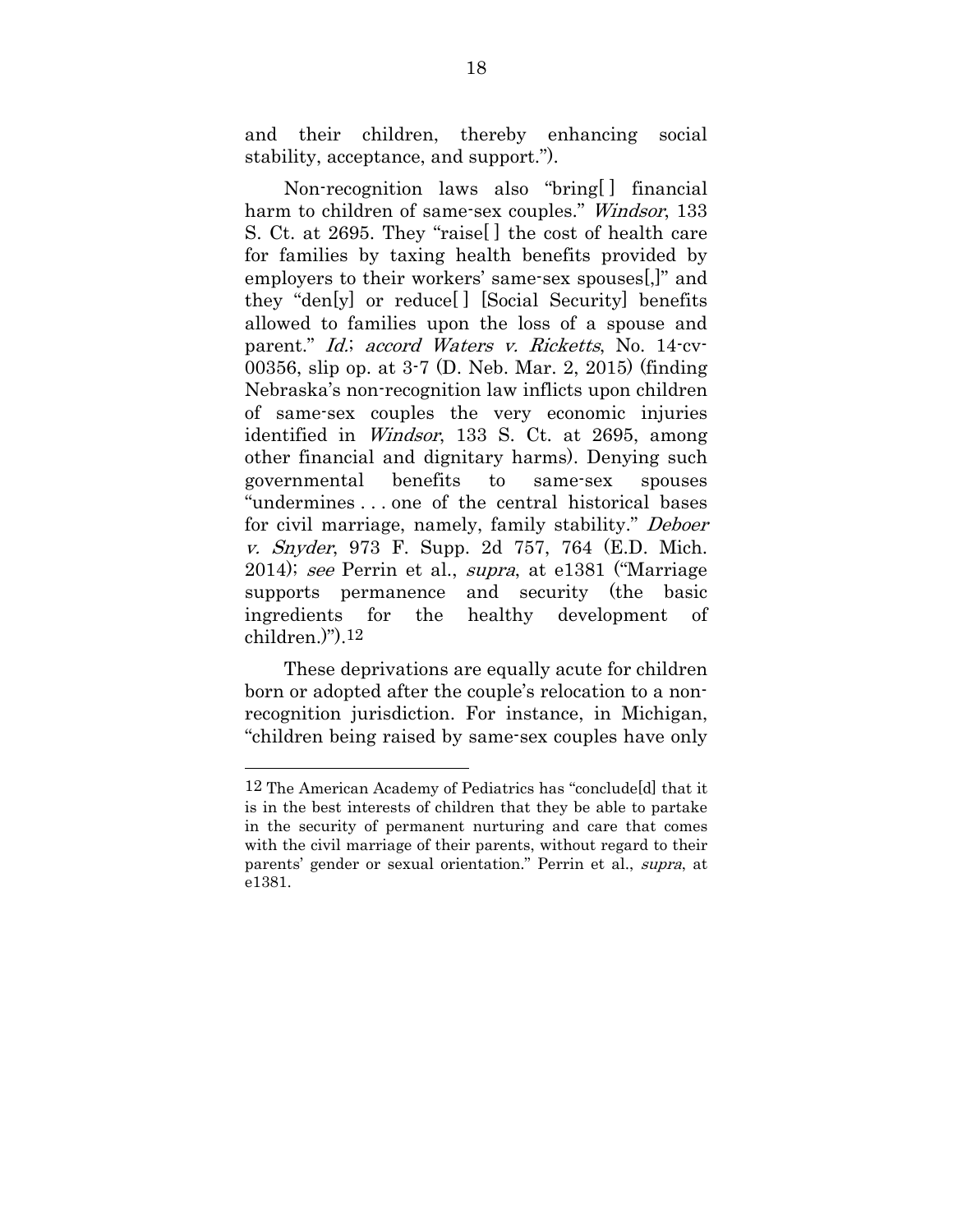one legal parent and are at risk of being placed in 'legal limbo' if that parent dies or is incapacitated." Deboer, 973 F. Supp. at 764. Should the legal parent die, "the surviving non-legal parent would have no authority under Michigan law to make legal decisions on behalf of the surviving children without resorting to a prolonged and complicated guardianship proceeding." Id. at 771.

Similarly, Ohio prohibits same-sex couples from placing both parents' names on their children's birth certificates, denying these couples, "the basic currency by which parents can freely exercise . . . protected parental rights and responsibilities." Henry v. Himes, 14 F. Supp. 3d 1036, 1050 (S.D. Ohio 2014). As the district court noted in *Henry*:

the birth certificate can be critical to registering the child in school; determining the parents' (and child's) right to make medical decisions at critical moments; obtaining a social security card for the child; obtaining social security survivor benefits for the child in the event of a parent's death; establishing a legal parent-child relationship for inheritance purposes in the event of a parent's death; claiming the child as a dependent on the parent's insurance plan; claiming the child as a dependent for purposes of federal income taxes; and obtaining a passport for the child and traveling internationally.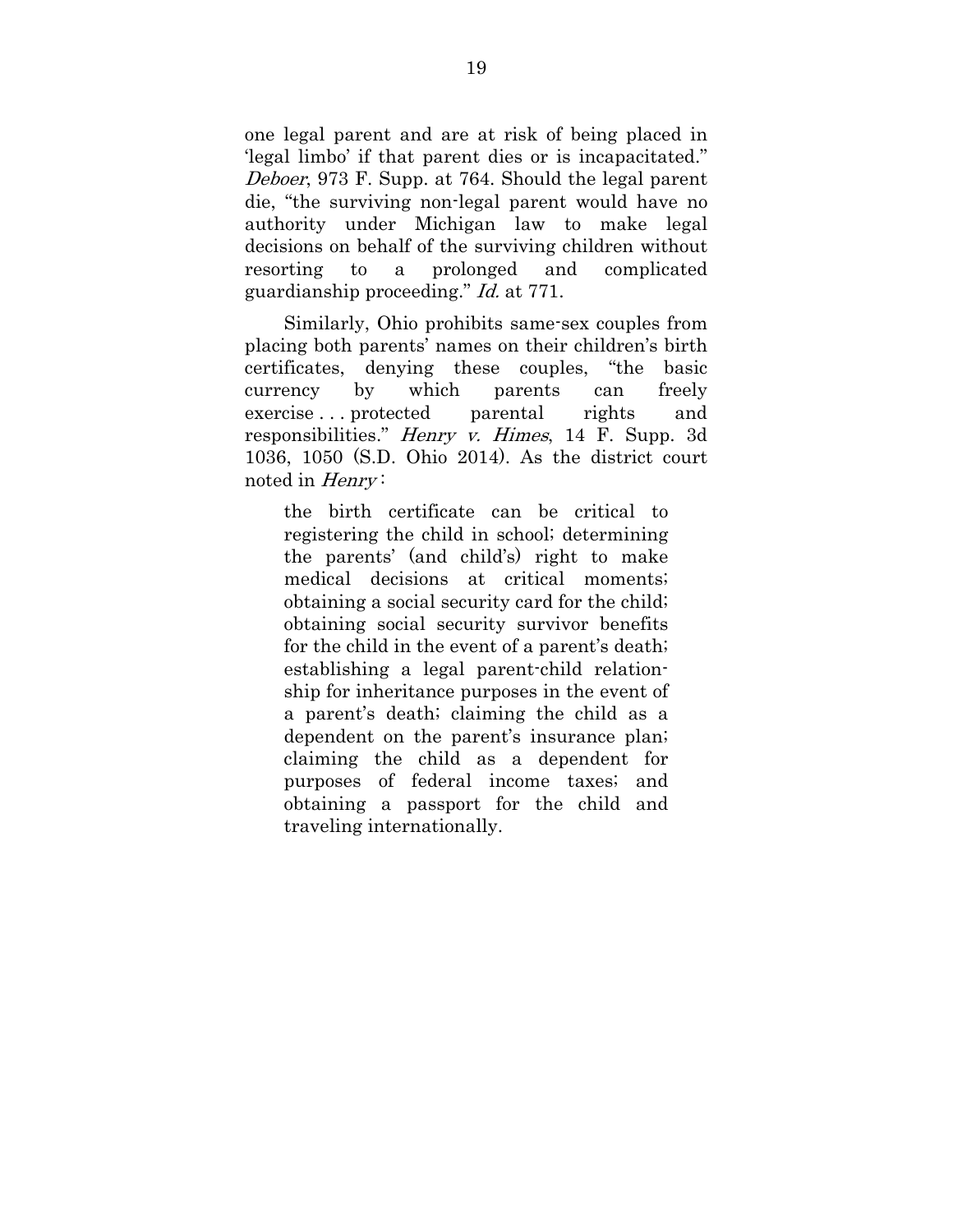Id. Accordingly, non-recognition laws penalize the interstate migration of same-sex parents by directly undermining their ability to raise children.

Because the Sixth Circuit adopted a circumscribed definition of the right to travel, in contravention of this Court's precedent, it failed to consider these significant burdens in its analysis. Unlike the temporary deprivations at issue in Shapiro, Dunn, and Memorial Hospital, nonrecognition laws *permanently* deprive same sex couples of a broad spectrum of state benefits and rights. And rather than touching on just one area of life—e.g. welfare benefits or medical coverage—nonrecognition laws touch upon a vast expanse of rights and obligations, ranging "from the mundane to the profound." Windsor, 133 S. Ct. at 2694. The constitutional harm imposed by non-recognition laws is also particularly pronounced because such laws are tantamount to unconstitutional conditioning of one right upon another. See, e.g., Speiser v. Randall, 357 U.S. 513 (1958) (striking down a California law for conditioning receipt of a tax benefit on swearing an oath, in violation of the First Amendment). As Petitioners have set forth in their principal briefs, marriage is itself a fundamental right. Thus, nonrecognition laws condition one right, the right to marriage, on the non-exercise of another right, the right to travel. Hence, the strict scrutiny analysis required here is even more demanding: when the state's infringement upon the right to travel also implicates another constitutionally protected right, such as the right to marry or the right to vote, the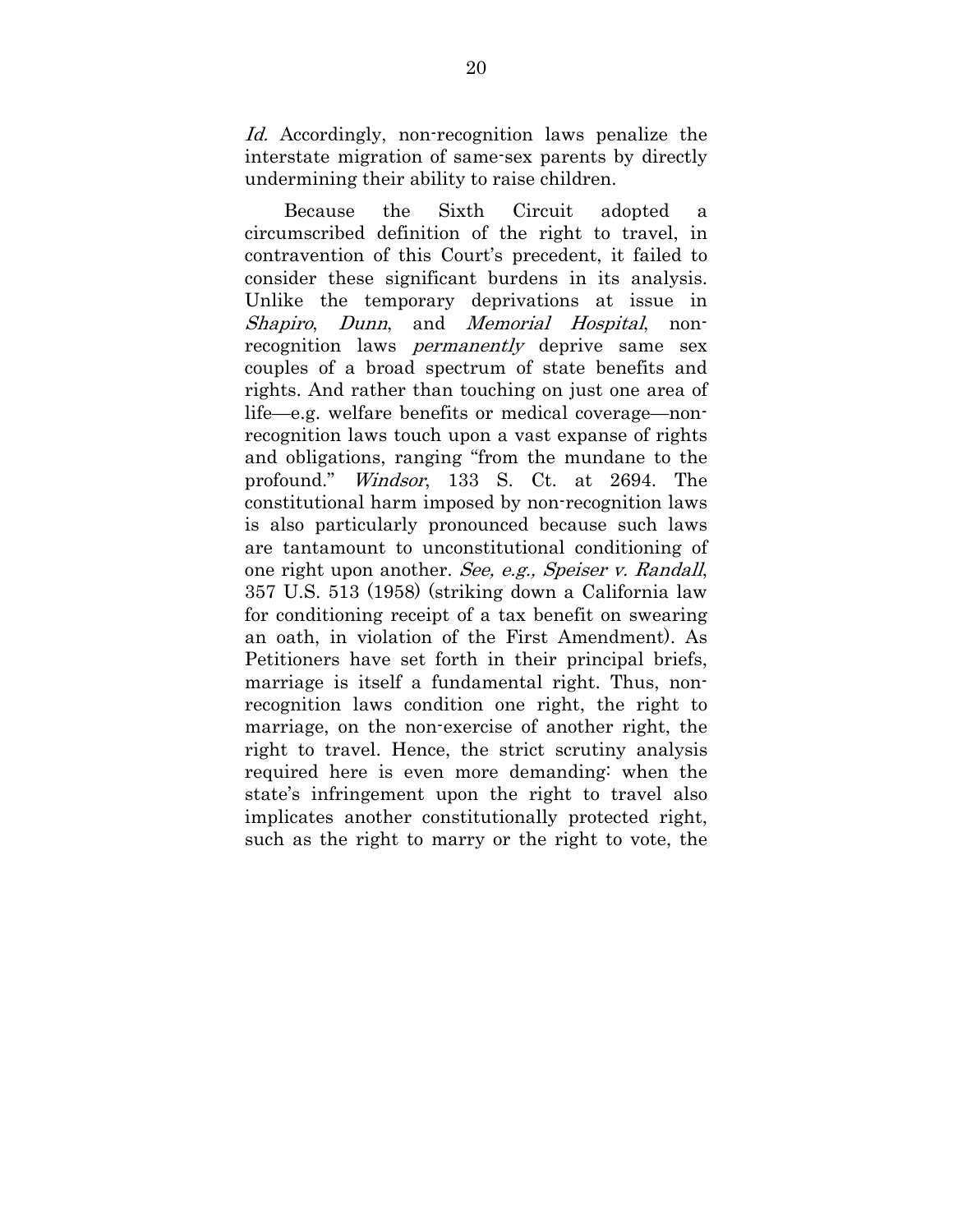Court "undertake[s] intensified equal protection scrutiny of that law." Soto-Lopez, 476 U.S. at 904.13

Couples who are married upon departure from their original home states become legal strangers the moment they set foot in a state with a nonrecognition law. The abrupt loss of their marital status and its attendant rights, privileges, and responsibilities flows directly from their exercise of the right to interstate migration. Where the cost of admission is so high, Respondent States must demonstrate that their burdensome laws further a compelling state interest and offer the least restrictive means of doing so. Respondent States cannot meet this standard, and therefore nonrecognition laws cannot prevail.

<sup>13</sup> Further, by treating a same-sex marriage as a nullity, nonrecognition laws can inhibit the right to divorce established in all states. Same-sex spouses' inability to obtain divorces and dissolve their legal binds would prevent them from moving on with their lives and, crucially, would jeopardize children of the marriage—who would benefit from resolution of their family and legal status. Perrin et al., supra, at e1376. Without recognized marriages in their states of residence, same-sex spouses may be unable to secure division of marital property, alimony, child support, or child custody and visitation decrees. Id. Although no one plans on getting divorced, as a practical matter, members of same-sex unions—as opposed to their straight counterparts—must remain acutely aware of these consequences when deciding where to live and raise their families.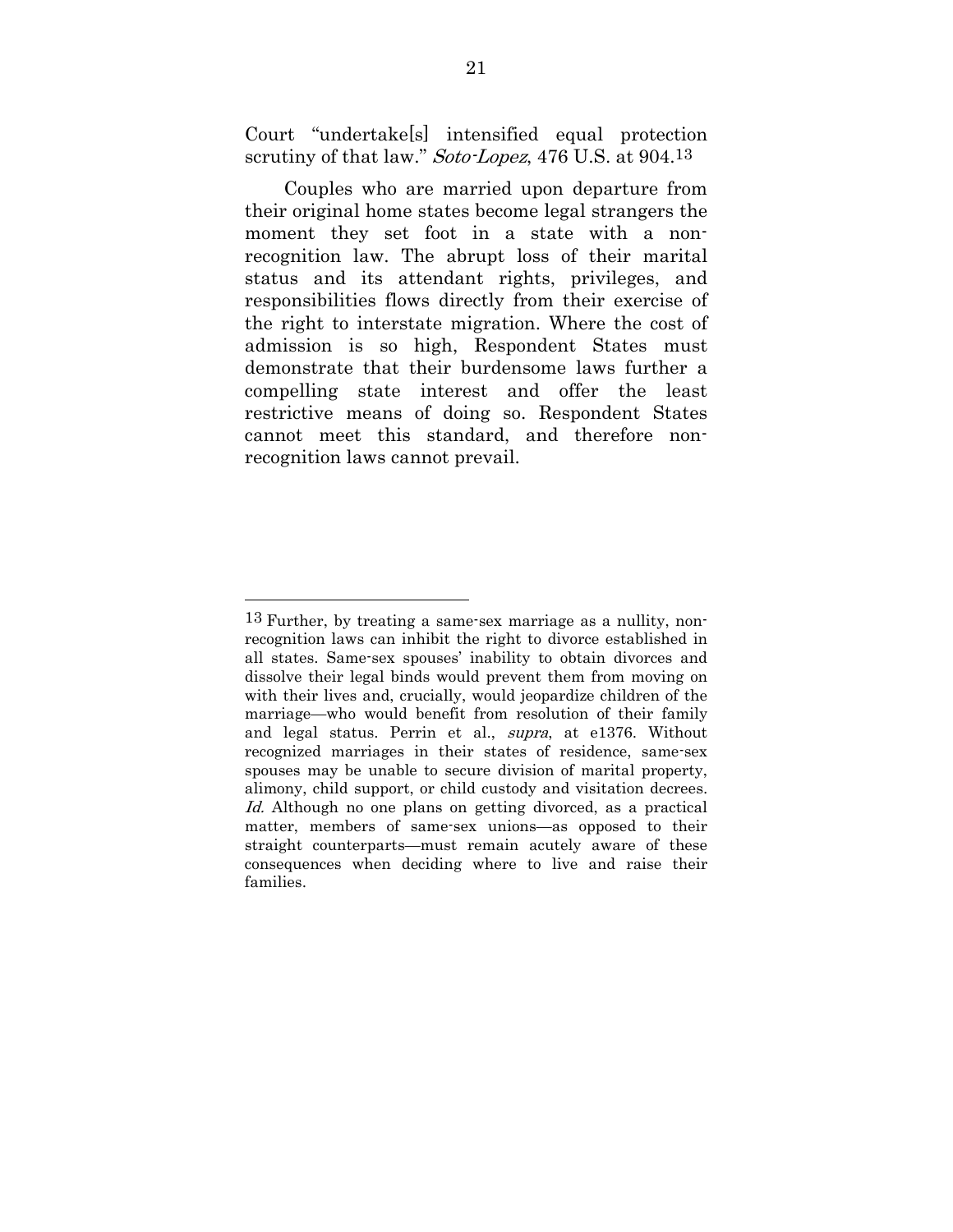### C. The Only Interest Non-Recognition Laws Serve Is to Disfavor and Exclude Same-Sex Spouses, an Interest That Is Neither Legitimate Nor Compelling

The Fourteenth Amendment requires states that burden the fundamental right to travel to justify their actions by presenting a compelling state interest and demonstrating that the burdensome law is narrowly tailored to achieve that end. Nonrecognition laws cannot satisfy strict scrutiny.

Previously, this Court has allowed states to burden the right to travel in certain, limited circumstances. For example, this Court upheld a Georgia law that deemed voluntarily abandoning a minor child to be a misdemeanor, but abandoning a child and then leaving the state to be a felony. See Jones v. Helms, 452 U.S. 412 (1981). This Court deemed a state's interest in preventing those who commit crimes from fleeing the jurisdiction sufficiently weighty to allow a burden on the right to travel. Similarly, this Court found a state's interest in protecting divorce decrees from collateral attack to be compelling enough to justify a durational residency requirement. See Sosna v. Iowa, 419 U.S. 393 (1975).

Non-recognition laws do not prevent abuse of the judicial system or deter criminal conduct. Most states justify their same-sex marriage bans as necessary to preserve the "tradition" of marriage between a man and a woman, uphold the integrity of the democratic process, and promote intact families.14 Such

 $14$  See, e.g., Bourke v. Beshear, 996 F. Supp. 2d 542 (W.D. Ky.)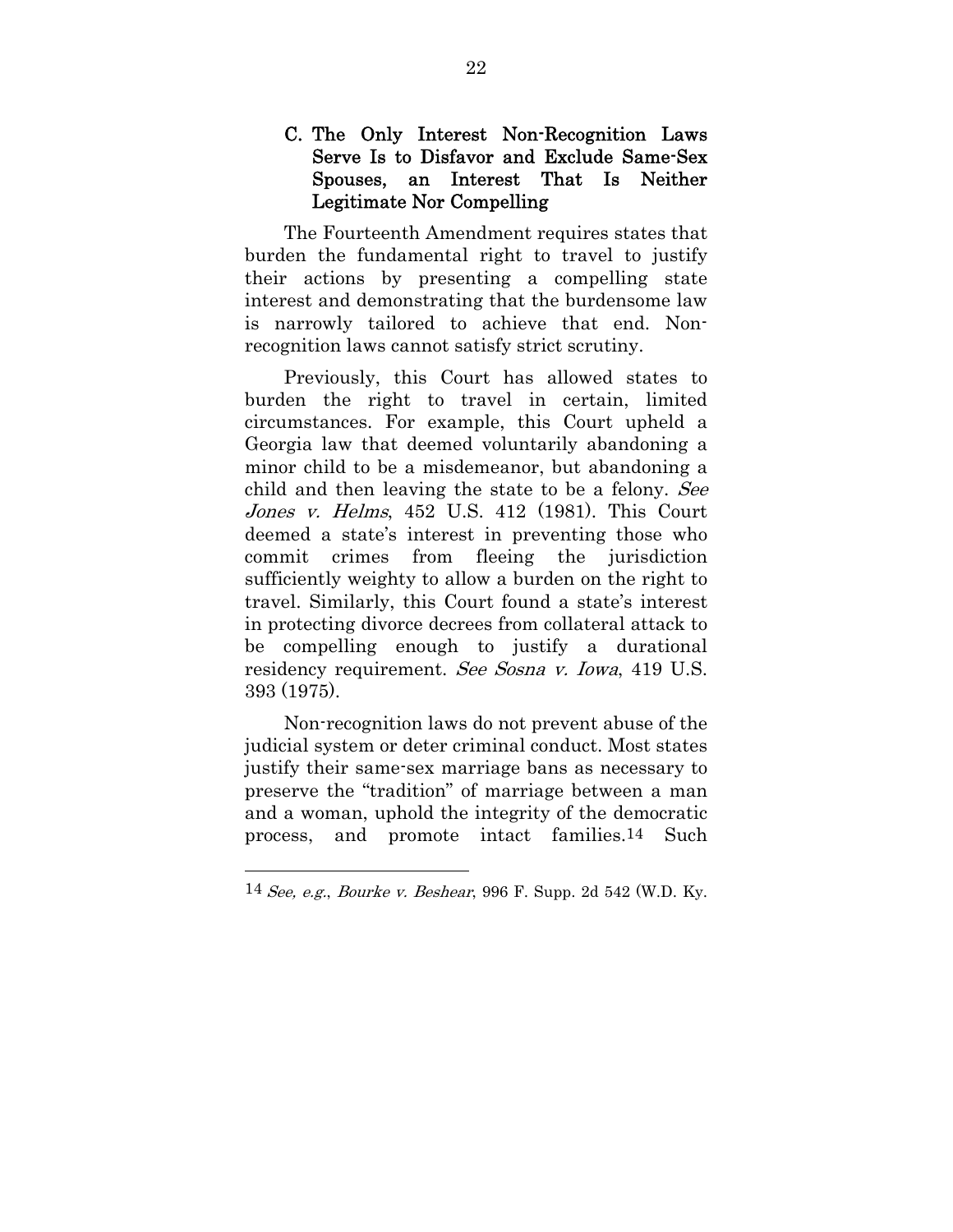rationales, however, are nothing more than "generalized, post hoc, and litigation-reactive justifications." Jernigan v. Crane, No. 4:13-CV-00410 KGB, 2014 WL 6685391, at \*18 (E.D. Ark. Nov. 25, 2014). To begin with, as articulated in Petitioners' briefs, none of these rationales would pass even rational basis review. They reflect little more than the majority's moral disapproval of a disfavored minority. See Romer v. Evans, 517 U.S. 620, 635 (1996); see also Windsor, 133 S. Ct. at 2693-94; Lawrence v. Texas, 539 U.S. 558, 582-83 (2003) (O'Connor, J., concurring). First, if mere tradition were enough to lock society's conception of marriage in place, married women would still be the property of their husbands, interracial marriage would still be banned in swathes of the country, and divorce would not exist. Tradition is not to be honored for its own sake when it exacts a cognizable harm on a class of citizens. Second, judicial review exists precisely to safeguard individual rights from overweening majorities—whether their will is expressed through their elected representatives or by direct plebiscite. Third, the so-called "responsible procreation" rationale is faulty on its face; it serves no rational end to seek to protect offspring of opposite-sex unions by limiting marriage to opposite-sex couples (fertile

<sup>2014);</sup> Henry v. Himes, 14 F. Supp. 3d 1036 (S.D. Ohio 2014); Deboer v. Snyder, 973 F. Supp. 2d 757 (E.D. Mich. 2014); Tanco v. Haslam, No. 3:13-CV-01159, 2014 WL 997525 (M.D. Tenn. Mar. 14, 2014); *Obergefell v. Wymyslo*, 962 F. Supp. 2d 968 (S.D. Ohio 2013); see also De Leon v. Perry, 975 F. Supp. 2d 632 (W.D. Tex. 2014); Robicheaux v. Caldwell, No. CIV.A. 13-5090, 2014 WL 4347099 (E.D. La. Sept. 3, 2014).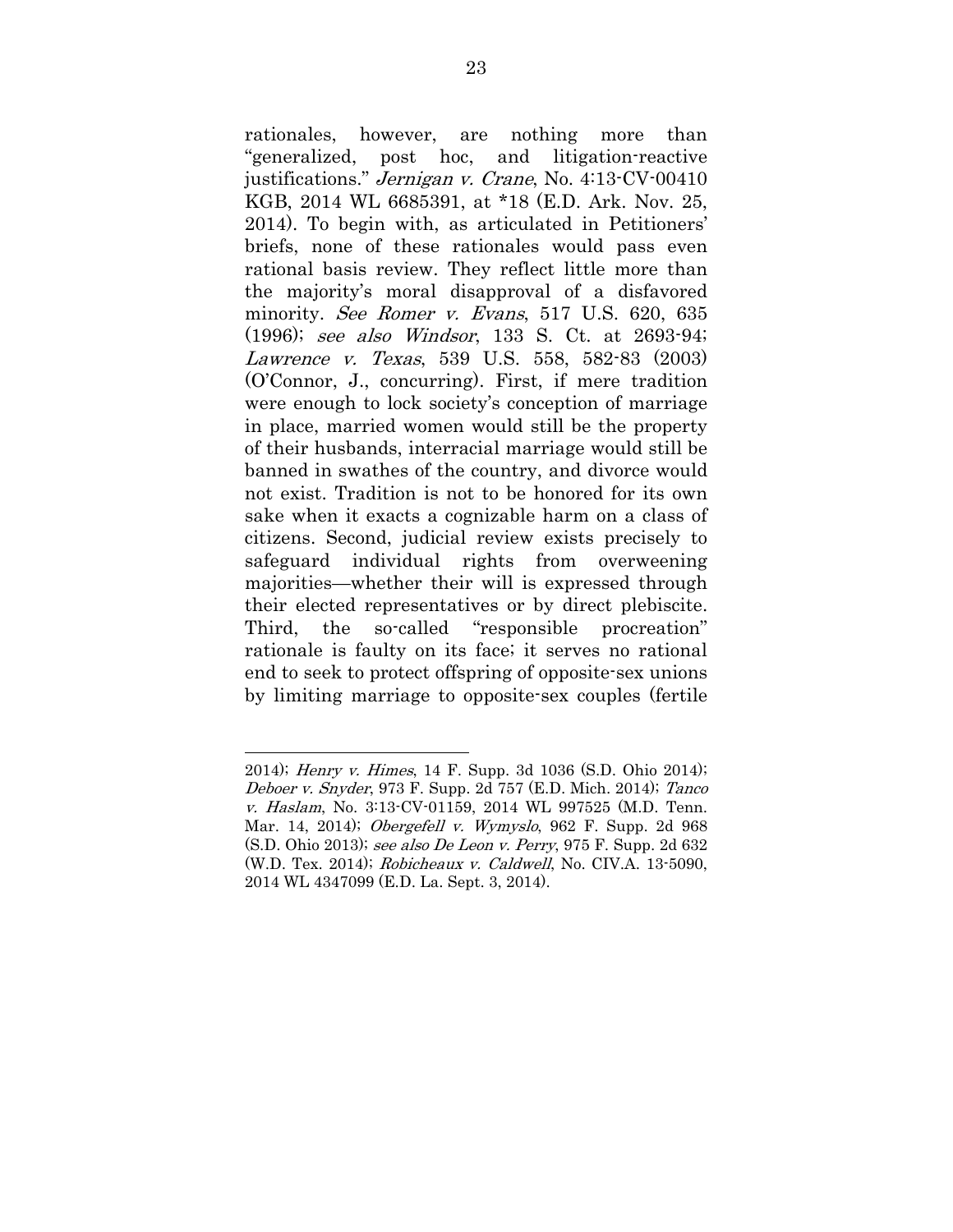and infertile alike) and by gratuitously harming the children of same-sex couples.

Crucially, even these deficient rationales do not relate to the states' specific interests in refusing to recognize validly-contracted marriages from other jurisdictions. In the courts below, the Respondent States failed to present any separate justifications for their non-recognition laws distinct from their justifications for same-sex marriage bans.15 The link, for example, between fostering "responsible procreation" and stripping spouses and families of their existing legal status is so specious as to amount to sheer farce.

The fact that non-recognition laws apply exclusively to same-sex marriages strongly demonstrates that they serve no legitimate purpose. If any administrative or budgetary concerns were served by nullifying out-of-state marriages—concerns which would be inadequate under this Court's right to travel jurisprudence, see Sosna, 419 U.S. at 406 there would be no reason to distinguish between couples on the basis of gender or sexual orientation. As the Ohio district court pointed out:

for example, under Ohio law, out-of-state marriages between first cousins are recognized by Ohio, even though Ohio law

<sup>15</sup> The same holds true for other states with non-recognition bans. See, e.g., De Leon v. Perry, 975 F. Supp. 2d 632, 662 (W.D. Tex. 2014) ("Defendants have not provided any specific grounds that justify the refusal to recognize lawful, out-of-state same-sex marriages that is not related to the impermissible expression of disapproval of same-sex married couples.") (internal quotation marks omitted).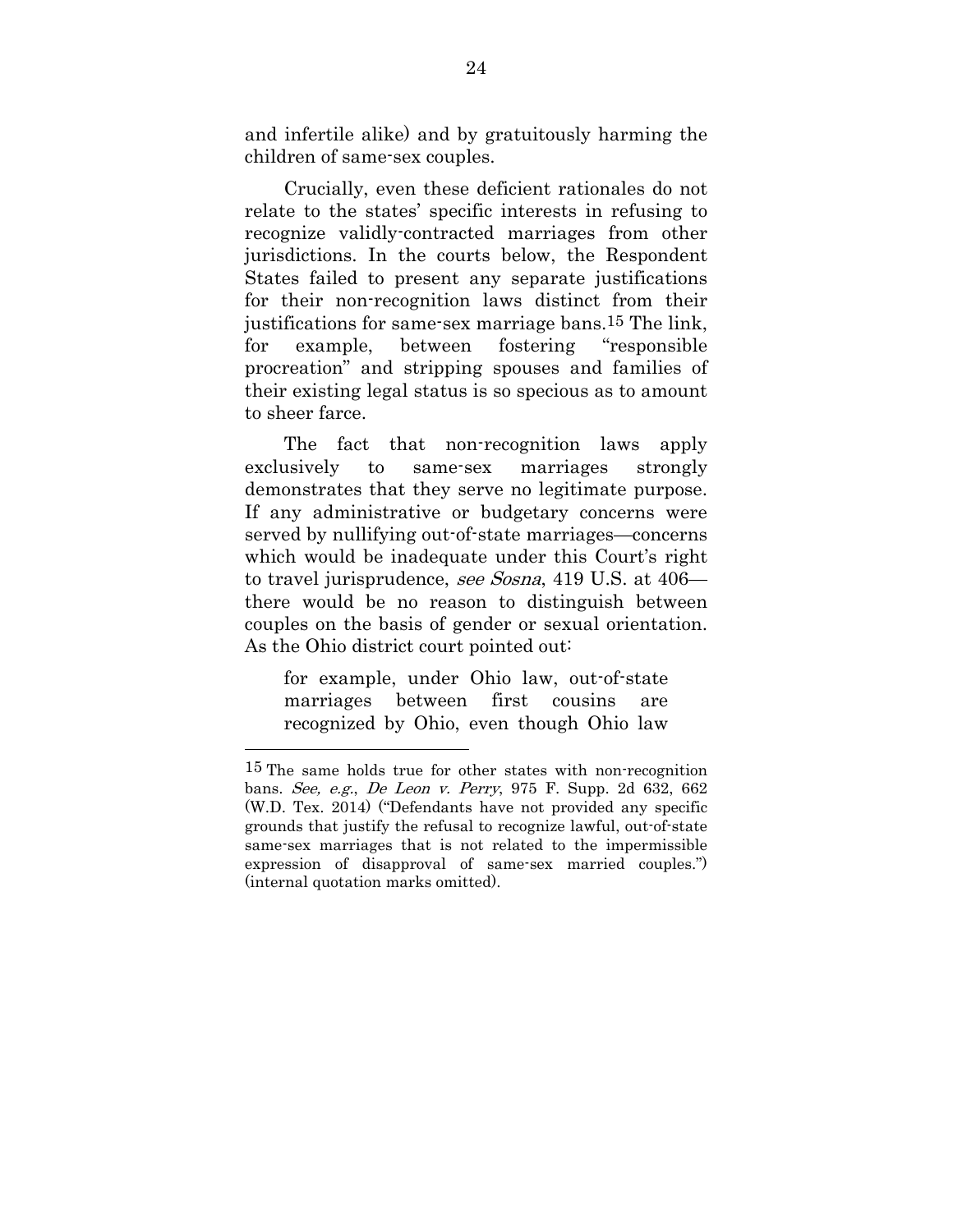does not authorize marriages between first cousins. Likewise, under Ohio law, out of state marriages [sic] of minors are recognized by Ohio, even though Ohio law does not authorize marriages of minors.

Obergefell v. Wymyslo, 962 F. Supp. 2d 968, 983 (S.D. Ohio 2013). Non-recognition laws thus target and invalidate same-sex marriages alone. This limited scope reveals that the true interest which non-recognition laws serve is to deter a disfavored minority from taking up residence in the enacting states. Non-recognition laws are tailored to achieve only one end: fencing out same-sex couples. Animus is not, and has never been, a legitimate state interest.

### III. NON-RECOGNITION LAWS ARE PARTICULARLY BURDENSOME FOR LGBT STUDENTS ENTERING A MOBILE WORKFORCE, DETERRING THEM FROM PURSUING VALUABLE TRAINING AND EMPLOYMENT **OPPORTUNITIES**

Non-recognition laws fortify the significant barriers to equal employment that LGBT workers already confront. LGBT individuals face high rates of workplace discrimination, making it harder for them to both find and keep gainful employment. The United States is a highly mobile country, in which citizens often need to relocate to secure or retain job opportunities. This is especially the case in the specialized academic and professional fields pursued by many of Amici's constituents. Jobs in these areas are simply not interchangeable and may be hard to come by. For example, judicial clerkships and medical residencies are prized commodities that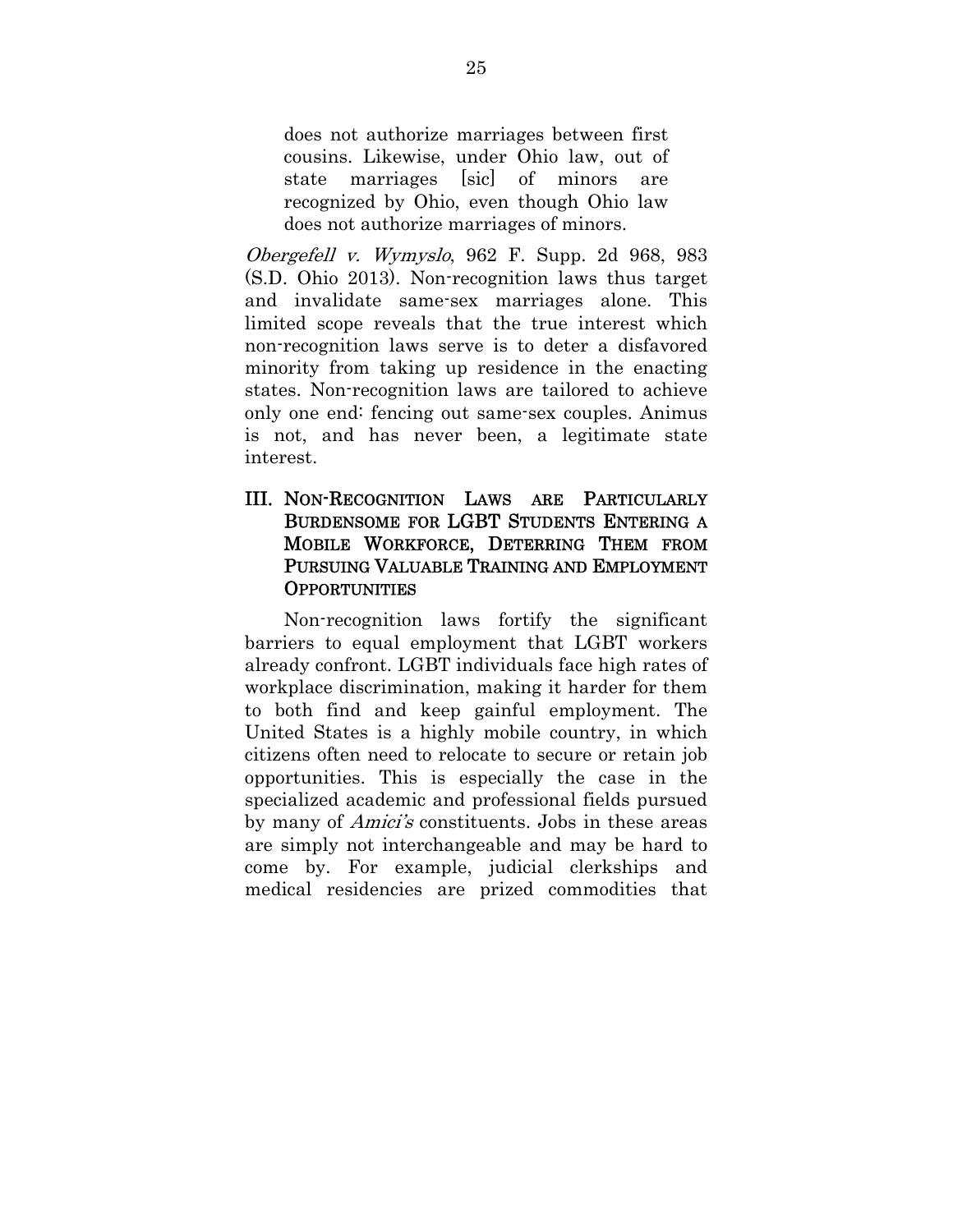frequently take graduates to far-flung locales.16 Academic postings in particular disciplines may be especially rare.17 Although LGBT individuals reside in every state in the country,18 their geographical flexibility is limited by societal discrimination. Nonrecognition laws take this dilemma to an extreme: they force LGBT individuals to choose between gainful employment and the rights, benefits, and dignity of marriage and family recognition. Where the obstacles to employment are already so high, this Hobson's choice inflicts particularly severe harm.

<sup>16</sup> Data shows that the number of medical students exceeds the number of available residencies and that the gap is growing. See Brett Sholtis, Some Med School Grads Fail to Get Residency, Pittsburgh Post-Gazette, May 26, 2014, http://www. post-gazette.com/news/health/2014/05/26/Some-med-schoolgrads-fail-to-get-residency/stories/201405260083.

<sup>17</sup> The American Academy of Arts & Sciences reports a "pattern of decline" in job postings in the humanities fields, including English and other languages, history, philosophy, religion, and classical studies. Danger Signs for the Academic Job Market in Humanities?, The American Academy of Arts & Sciences (March 2015), https://www.amacad.org/content/research/data ForumEssay.aspx?i=21673. Similarly, doctoral candidates in psychology note increasing difficulty in finding academic positions. See Kristin Weir, The New Academic Job Market, 9 gradPSYCH Magazine, no. 3, 2011, available at http://www.apa. org/gradpsych/2011/09/job-market.aspx. To find such a job, "[f]lexibility is key." *Id.* at 18. Yet non-recognition laws inhibit flexibility by limiting the locations where LGBT candidates may pursue work.

<sup>18</sup> See Gary J. Gates and Frank Newport, LGBT Percentage Highest in D.C., Lowest in North Dakota, Gallup (2012), http://www.gallup.com/poll/160517/lgbt-percentage-highestlowest-north-dakota.aspx.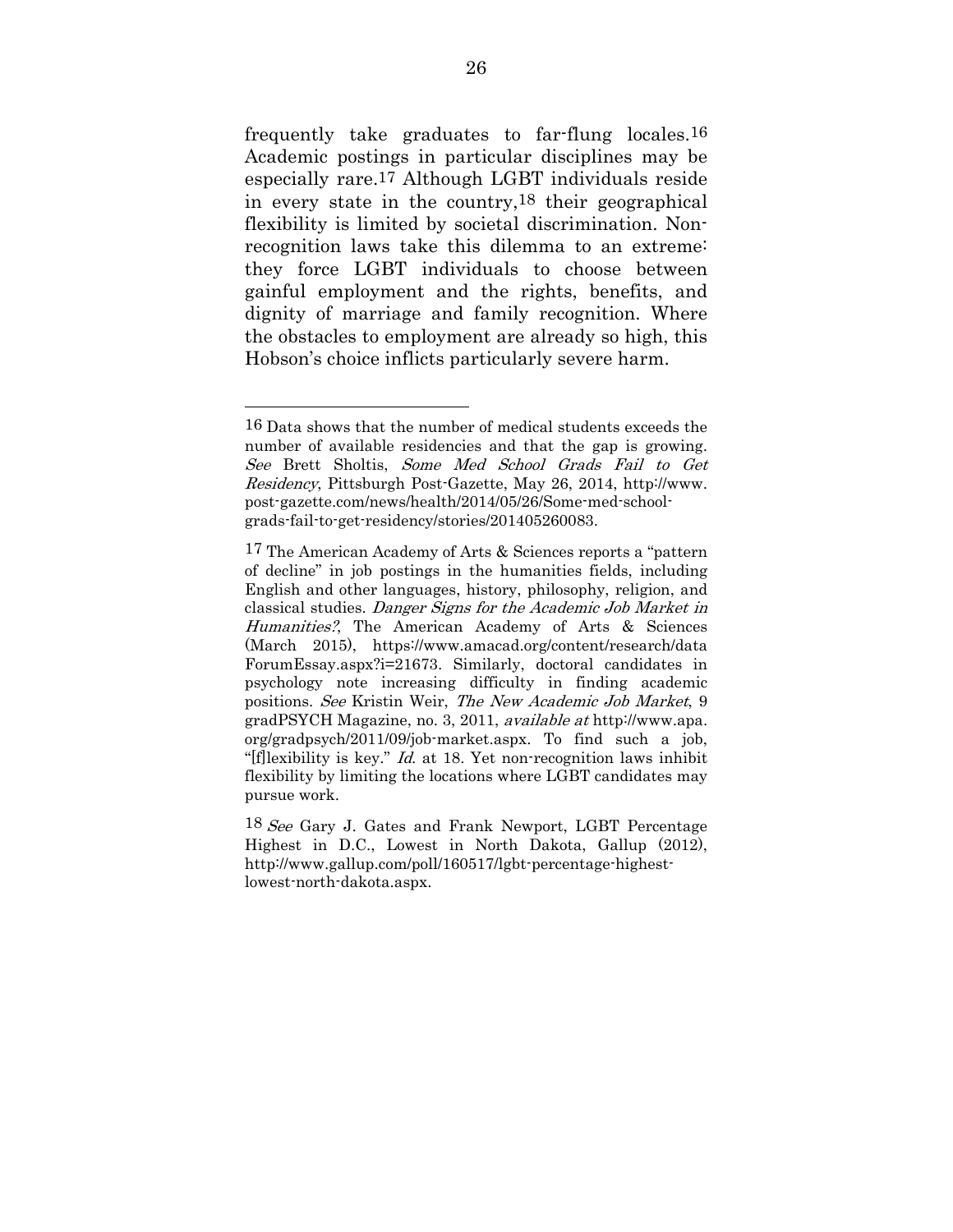The United States remains an internally mobile country. Between 2012 and 2013 alone, approximately 11.7% of the U.S. population moved.19 The most recent United States Census Community Population Survey (CPS) reveals that of CPS respondents who moved, approximately nineteen percent did so for employment-related reasons.20 Since 1999, between fifteen and twenty percent of CPS respondents who moved did so for their jobs.21 Petitioners are a prime example: all three of the couples challenging Tennessee's same-sex marriage ban and non-recognition law married elsewhere and later moved to the state for employment reasons pursuing new jobs, being relocated by their employer, or being transferred to another military facility.

When LGBT employees move, they are particularly burdened with the potentially farreaching consequences of inconsistent state recognition of their marriages and familial rights.<sup>22</sup>

20 Ihrke, supra note 15, at 3.

 $21$  *Id.* at 5.

<sup>19</sup> David Ihrke, U.S. Census Bureau, P20-574, Reasons for Moving 2012-2013 1 (2014), available at http://www.census.gov/ prod/2014pubs/p20-574.pdf; see also Neli Esipova et al., 381 Million Adults Worldwide Migrate Within Countries: U.S. one of the most mobile countries in the world, Gallup.com (May 15, 2013), http://www.gallup.com/poll/162488/381-million-adultsworldwide-migrate-within-countries.aspx?utm\_source=alert& utm\_medium=email&utm\_campaign=syndication&utm\_content =morelink&utm\_term=All%20Gallup%20Headlines (finding approximately "one in four U.S. adults (24%) reported moving within the country in the past five years.").

<sup>22</sup> Businesses are burdened too. As the employer Amici Curiae argued to the Sixth Circuit below, inconsistent state laws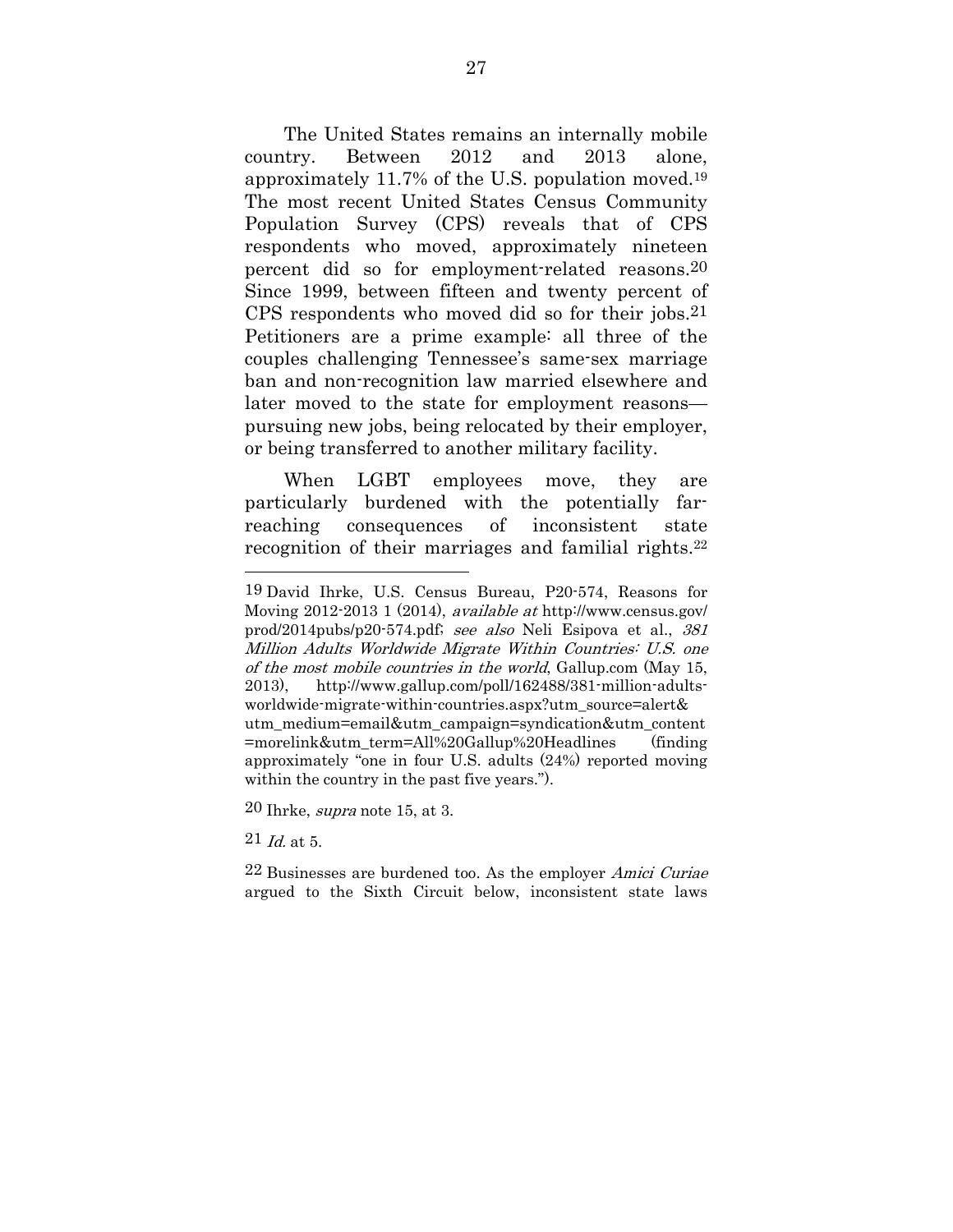Unfortunately, such *de jure* discrimination is frequently accompanied by de facto discrimination in hiring, promotion, and the terms and conditions of employment.

Over the past ten years, LGBT individuals consistently report high levels of employment discrimination in national surveys. For example, a 2013 Pew Research Center survey found that twentyone percent of LGBT respondents reported "being treated unfairly" by their employers because of their sexual orientation.23 Similarly, the 2008 General Social Survey, a nationally representative survey conducted by the National Opinion Research Center at the University of Chicago, found that 42% of lesbian, gay, and bisexual respondents reported having experienced employment discrimination because of their sexual orientation at some point in their lives.24 Twenty-seven percent of LGBT

<u>.</u>

23 Pew Research Center, A Survey of LGBT Americans Attitudes, Experiences and Values in Changing Times 5 (2013) available at http://www.pewsocialtrends.org/files/2013/06/ SDT\_LGBT-Americans\_06-2013.pdf.

concerning marriage "become even more serious given the mobile nature of today's workforce, where employees may work in several states, where they must then file taxes and determine their eligibility for state benefits." Br. of 57 Employers and Organizations Representing Employers as Amici Curiae in Support of Appellees, DeBoer v. Snyder, 772 F.3d 388 (6th Cir. 2014) (No. 14-1341), 2014 WL 2800890 at \*22.

<sup>24</sup> Jennifer C. Pizer et al., Evidence of Persistent and Pervasive Workplace Discrimination Against LGBT People: The Need for Federal Legislation Prohibiting Discrimination and Providing for Equal Employment Benefits, 45 Loy. L. Rev. 715, 722 (2012); see also Senate Report 113-105, The Employment Non-Discrimination Act of 2013 (Sept. 12, 2013), at p. 15, Part VIII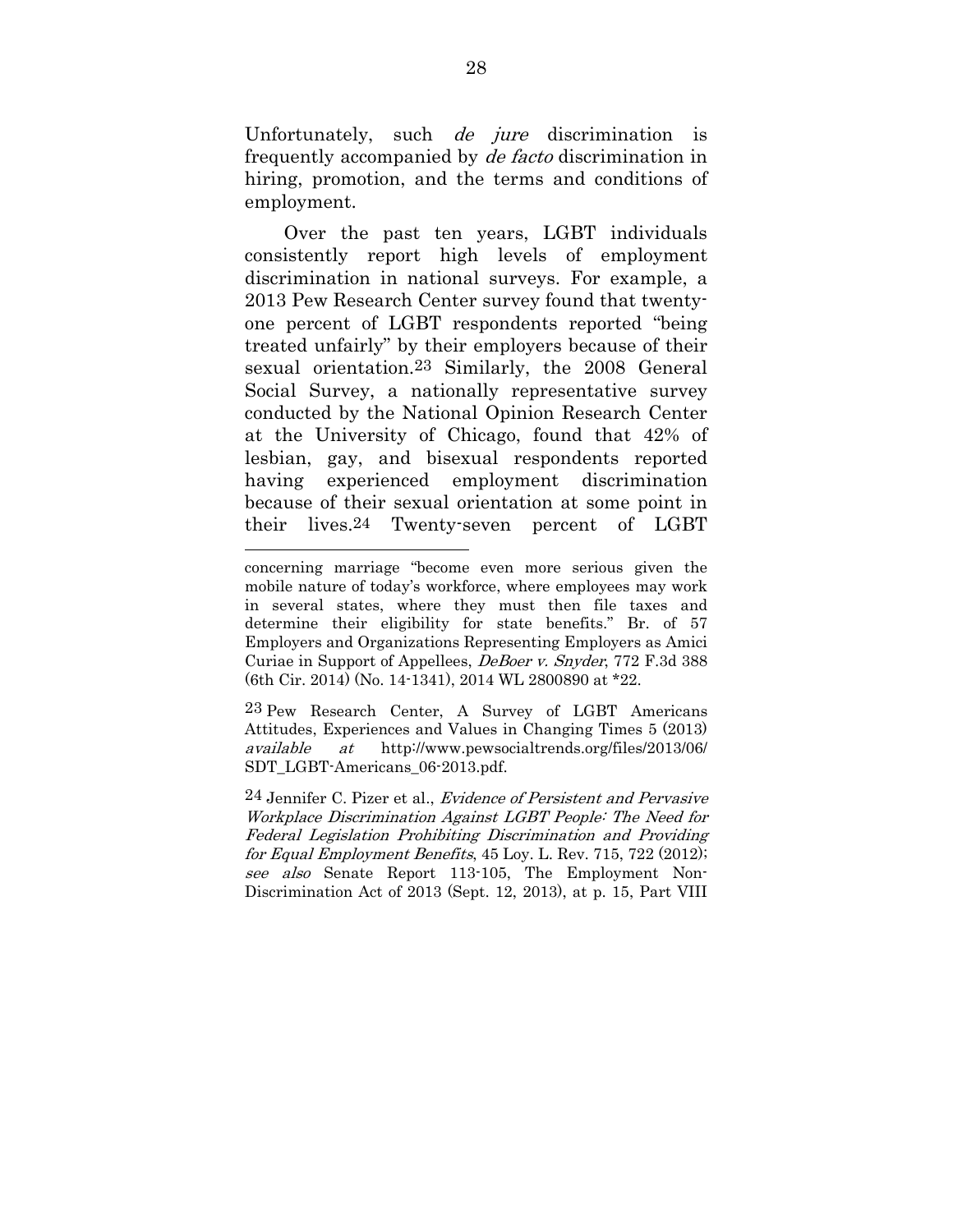respondents had experienced such discrimination in the past five years.25

Employment discrimination against transgender individuals is even more widespread. A 2010 national survey of transgender individuals revealed that "90%[ ] of respondents said they had directly experienced harassment or mistreatment at work or felt forced to take protective actions that negatively impacted their careers or their well-being, such as hiding who they were, in order to avoid workplace repercussions."26 "78%[ ] of respondents said they experienced some type of direct mistreatment or discrimination."27

Similarly, studies have revealed pronounced discrimination against LGBT employees in specific geographic locales. For example, a recent study of university employees at rural schools in states lacking LGBT antidiscrimination laws found that "[m]ost participants (76%) had encountered at least one episode of harassment on the job."28 A recent

<sup>(</sup>a) (same).

 $25$  *Id.* at 723. Among respondents who were open with coworkers about their sexual orientation, a majority (56%) reported having experienced discrimination over the course of their careers, while 38% had experience such discrimination in the past five years. Id.

 $26$  Jamie M. Grant et al., *Injustice at Every Turn: A Report of* the National Transgender Discrimination Survey, 56 (2011); see also Senate Report 113-105, The Employment Non-Discrimination Act of 2013 (Sept. 12, 2013), at p. 15, Part VIII (a) (same).

<sup>27</sup> Id.

<sup>28</sup> Veronica Caridad Rabelo & Lilia M. Cortin, Two Sides of the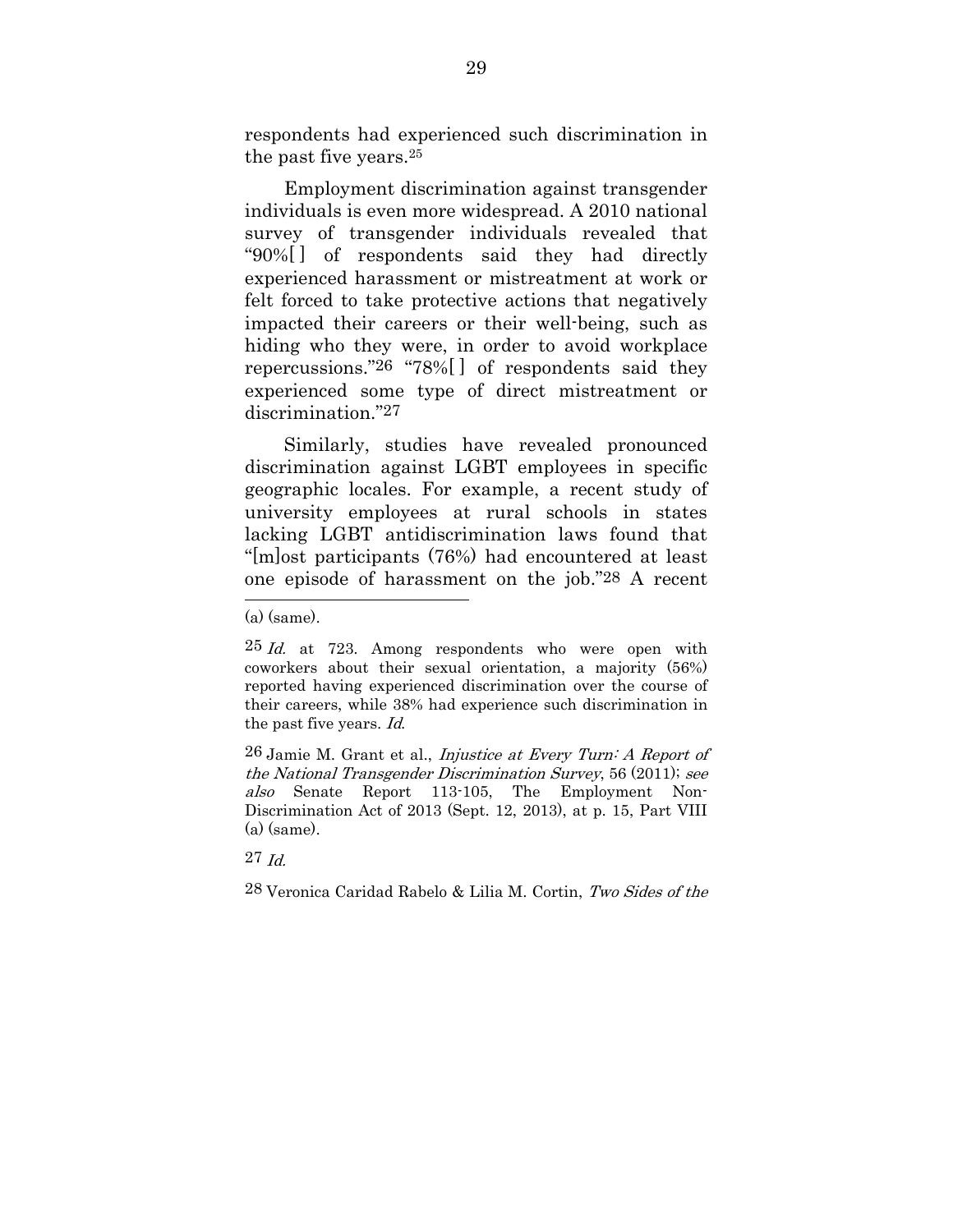survey of 215 lesbian, gay, and bisexual residents of Chicago, Illinois also found that "[d]uring the past 24 months, 168 (78.1%) participants experienced at least one instance of enacted stigmatization at work," such as witnessing offensive remarks, being told to conform to gender stereotypes, or having received negative evaluations because of their sexual orientation.29 Similarly recent surveys of transgender individuals in California, Utah, and Colorado have found that 70%, 67%, and 52%, respectively, of respondents had experienced employment discrimination.30

Recent data also suggests that state laws figure prominently in LGBT workers' decisions regarding employment. A 2014 Harris Poll, conducted in partnership with the organization Out and Equal, found that "three out of five (60%) LGBT adults prefer a job with an employer in a state where same sex marriages are recognized over an employer in a

<u>.</u>

30 Jennifer C. Pizer et al., 45 Loy. L. Rev. at 722. Currently there is no federal legislation prohibiting employment discrimination on the basis of sexual orientation. Moreover, twenty nine states lack state legislation protecting LGBT workers from employment discrimination. See Non-Discrimination Laws: State by State Information Map, ACLU, https://www.aclu.org/maps/non-discrimination-laws-state-stateinformation-map.

Same Coin: Gender Harassment and Heterosexist Harassment in LGBQ Work Lives, 38 Law and Human Behavior 378, 385 (2014).

<sup>29</sup> Trevor G. Gates & Christopher G. Mitchell, Workplace Stigma-Related Experiences Among Lesbian, Gay, and Bisexual Workers: Implications for Social Policy and Practice, 28 Journal of Workplace Behavioral Health 159, 165 (2013).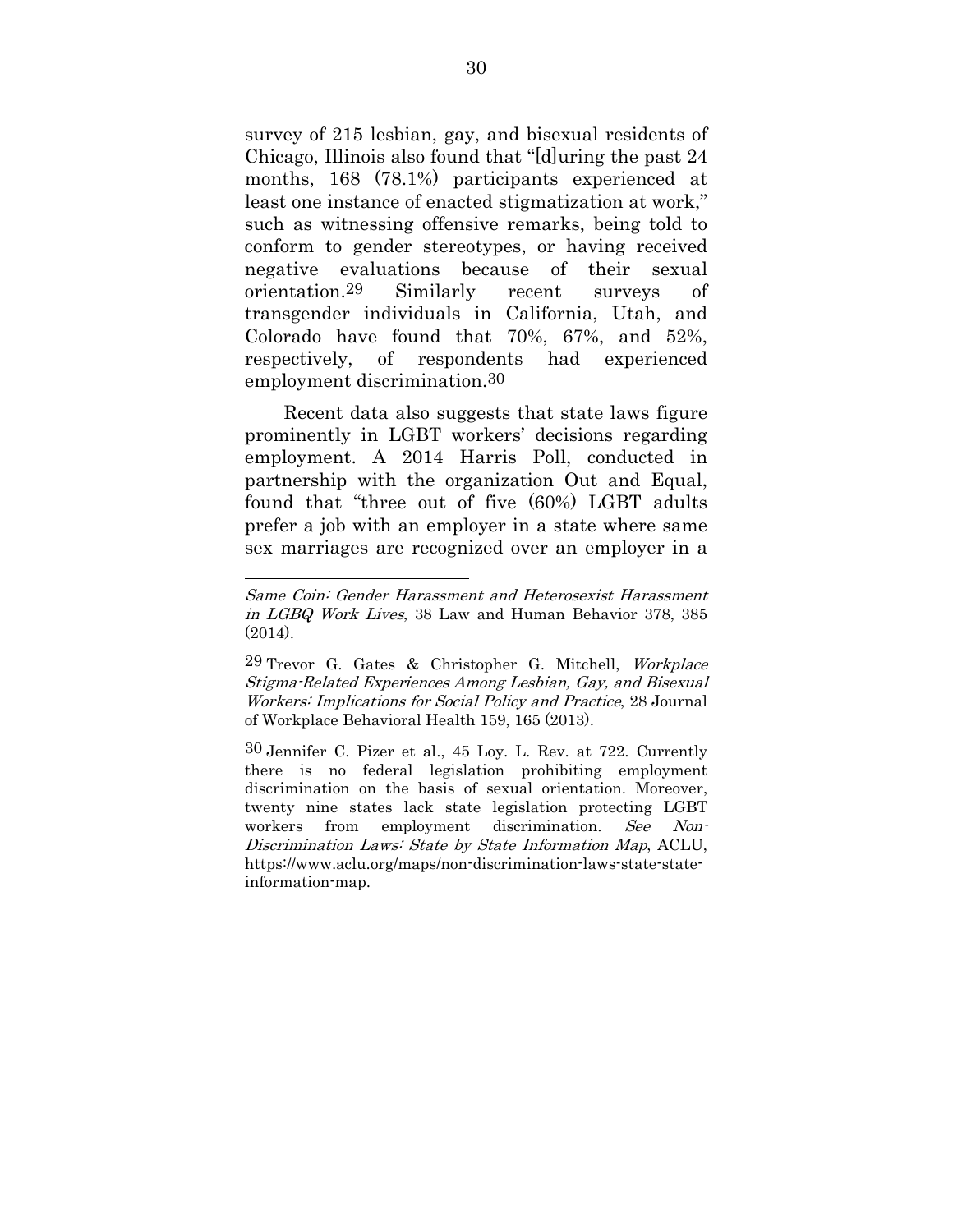state that does not recognize same sex marriages, other factors being equal . . . ."31 Indeed, "[n]early a third (30%) of LGBT adults would consider changing jobs if their employer required them to transfer to a state where same sex marriages were not recognized . . . ."32

This discriminatory employment environment presents particular challenges to LGBT graduates entering a specialized workforce. As a result, universities must specifically prepare LGBT students for the unique challenges they face applying for and maintaining jobs. For instance, Cornell University reminds students:

For the most part, college life [at Cornell] has been a supportive environment . . . . The workplace can be quite different, in terms of the openness of and support for LGBT employees. Industries and geographic regions may vary widely in their policies and support, and you will want to research your options carefully to meet your individual needs and goals.33

<sup>31</sup> Americans Favor Federal Job Protections Based On Sexual Orientation and Gender Identity, Out & Equal (Oct. 30, 2014), http://www.outandequal.org/connect/about/media-announce ments/2014-harris-poll/.

<sup>32</sup> Id.

<sup>33</sup> LGBT Career Resources, Cornell University Career Services, http://www.career.cornell.edu/resources/Diversity/lgbt.cfm. See also LGBT Career Resources, Career Services at University of Pennsylvania, http://www.vpul.upenn.edu/careerservices/affinity/ LGBTResources.php (same).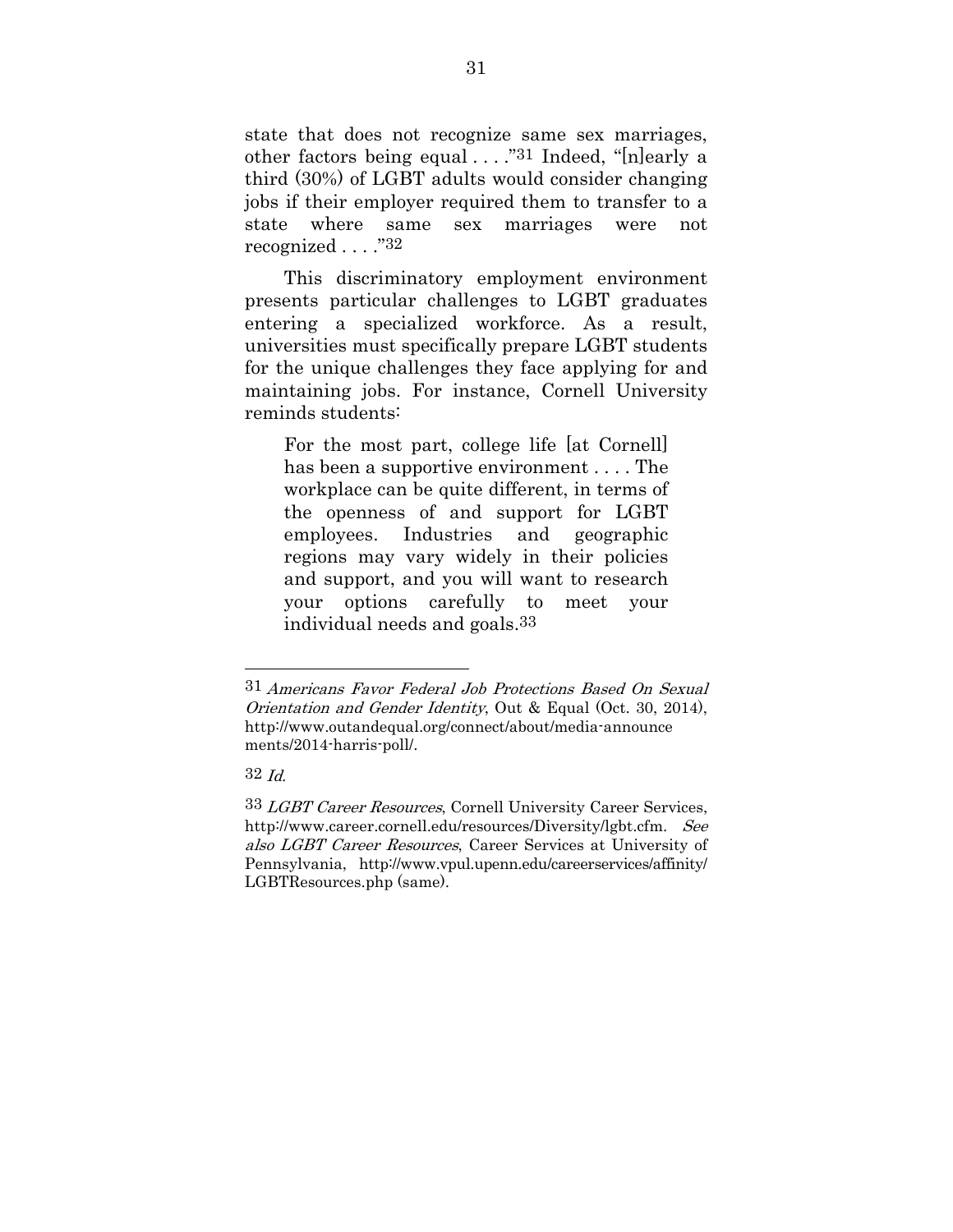Similarly, Stanford University counsels students:

If you mention your involvement in the LGBT community on your resume or in the job interview, you will need to clearly explain how those experiences are transferable to the job. The pro is you may feel better about being completely honest. However, the con is that whoever is reviewing your resume or conducting a job interview may not be gay-friendly, in which case you may not even be considered for a  $i$ ob. $34$ 

Both de jure and de facto discrimination figure prominently in the LGBT job search and in the career advice universities provide to their LGBT <u>.</u>

<sup>34</sup> Being 'Out' on the Job Search and at Work, Stanford University, http://studentaffairs.stanford.edu/cdc/jobs/job search-out-at-work. See also LGBT Students and Alumni, Career Center, University of California, Berkeley, https://career.berkeley.edu/Infolab/LGBTdisc.stm\_ (advising LGBT students on strategies for resume writing and interviewing); LGBTQ Job Search and Career Resources, Virginia Tech, http://www.career.vt.edu/websites/LGBTQ.html (compiling resources); LGBT Career Development Resources, Duke University Student Affairs, http://studentaffairs.duke. edu/career/online-tools-resources/lgbt-resources/lgbt-careerdevelopment-resources (same); Resources for the Lesbian, Gay, Bisexual, and Transgender Communities, Williams College Career Center, http://careers.williams.edu/resources-for-thegay-lesbian-bisexual-and-transgender-communities/ (same); LGBTQ Career Resources, Yale School of Forestry and Environmental Studies, http://environment.yale.edu/careers/ lgbtq/ (same); LGBT, Teachers College at Columbia University, http://www.tc.columbia.edu/careerservices/index.asp?Id= Resources\_Helpful+Websites&info=LGBT#LGBT ~ Job Search (same).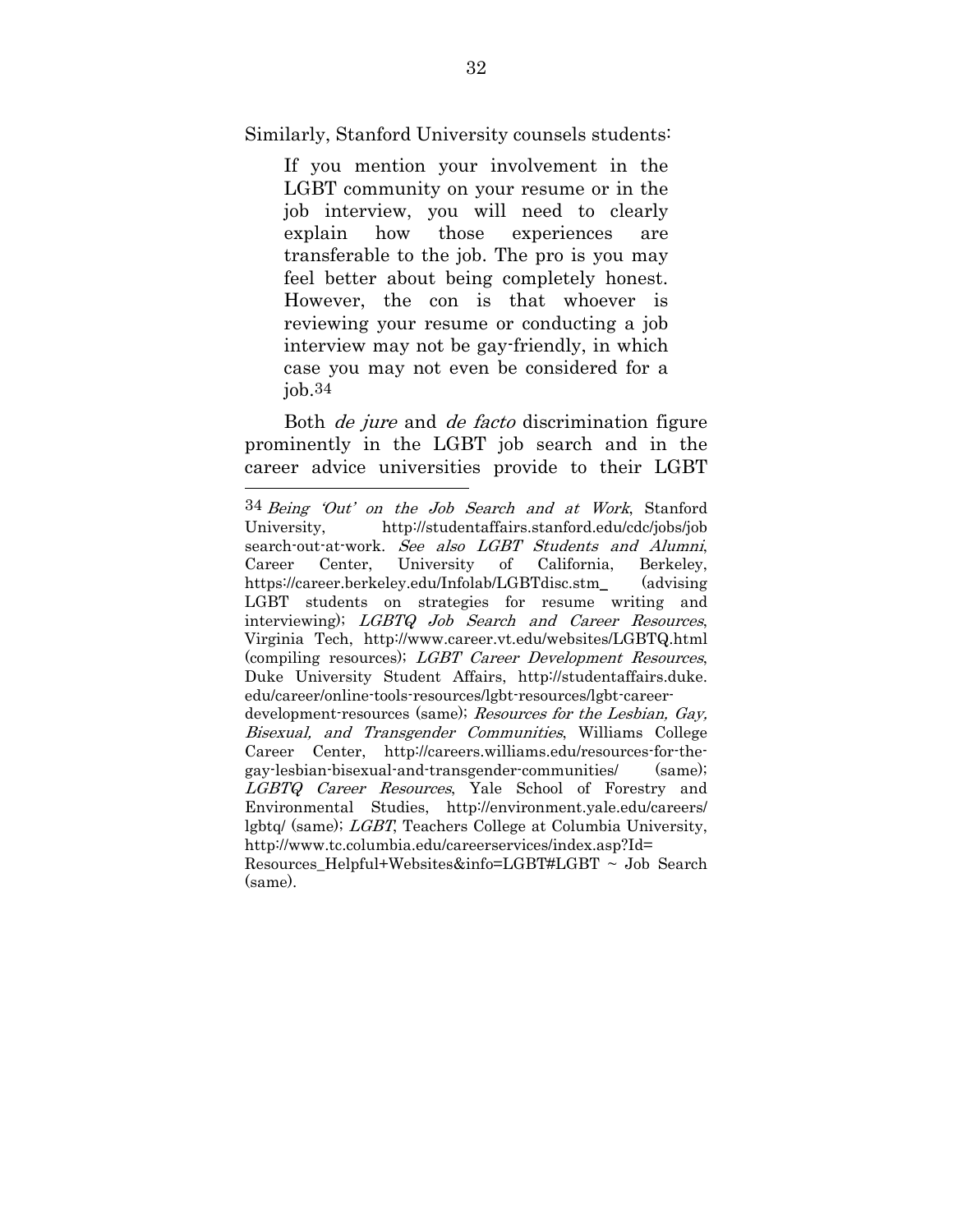students. Non-recognition laws, and the attendant inconsistency in state-law rights and privileges, greatly exacerbate these difficult employment issues and particularly burden students at a critical early stage in their careers. Being unable to accept a clerkship on the Sixth Circuit, a research position at Oak Ridge National Laboratory, or an internship with a rural medical program<sup>35</sup>—to cite just a few examples—can have a defining impact on one's career trajectory. Married students must already consider the well-being of their spouses and children when deciding what professional opportunities to pursue; they should not face a state-imposed conflict between obtaining a job and preserving the dignity, stability, and integrity of the family unit.

<sup>35</sup> According to U.S. News and World Report, 6 of the 15 top medical schools for Rural Medicine are located in nonrecognition states, including: #2 (tie)–University of North Dakota, #5–University of South Dakota (Sanford), #6–East Tennessee State University (Quillen), #9–University of Nebraska Medical Center, #11 (tie)–University of Alabama-Birmingham, and #11 (tie)–University of North Texas Health Science Center. U.S. News and World Report Rankings of Rural Medicine Programs, U.S. News and World Report, http://gradschools.usnews.rankingsandreviews.com/best-graduateschools/ top-medical-schools/ruralmedicine-rankings (noting that "Through these programs, students train to be physicians in rural and underserved communities."). Medical students who desire to practice in rural and underserved communities would be apt to pursue post-graduate opportunities at or affiliated with such institutions. But as argued in this brief and by Petitioners, nonrecognition laws impose barriers to qualified LGBT professionals undertaking such endeavors.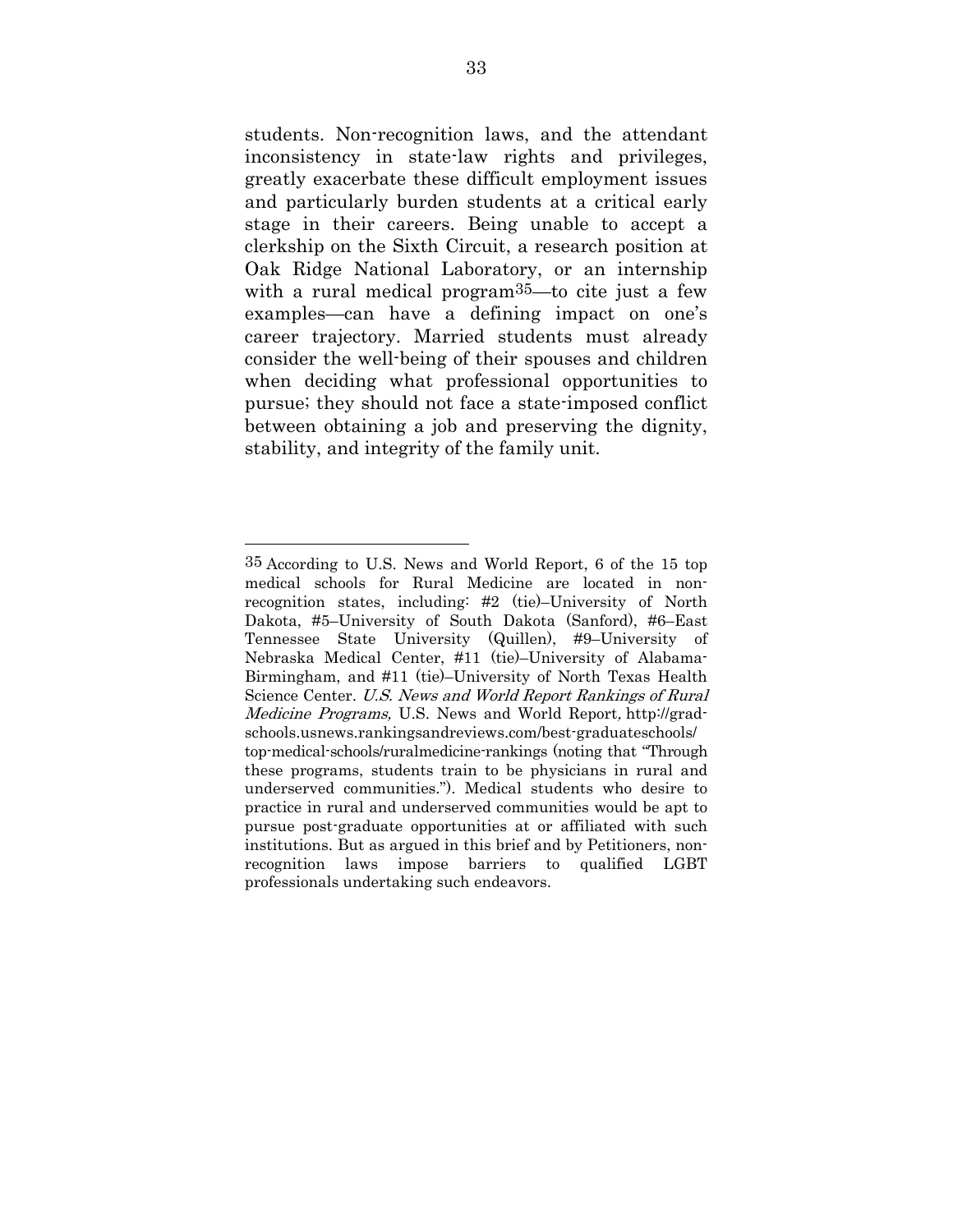

#### **CONCLUSION**

For well over a century, this Court has endorsed the Fourteenth Amendment's firm protection of the right to travel: "Undoubtedly the right of locomotion, the right to remove from one place to another according to inclination, is an attribute of personal liberty, and the right, ordinarily, of free transit from or through the territory of any state is a right secured by the 14th Amendment and by other provisions of the Constitution." Williams v. Fears, 179 U.S. 270, 274 (1900). The right to travel contemplates unencumbered movement between the states. Non-recognition laws directly undermine this fundamental right without serving a legitimate, much less a compelling, purpose. Lacking such justification, these laws also act as a hobble on LGBT graduates' career prospects. Hence, non-recognition laws—which inflict particular harm on Amici and their constituents—cannot pass constitutional muster.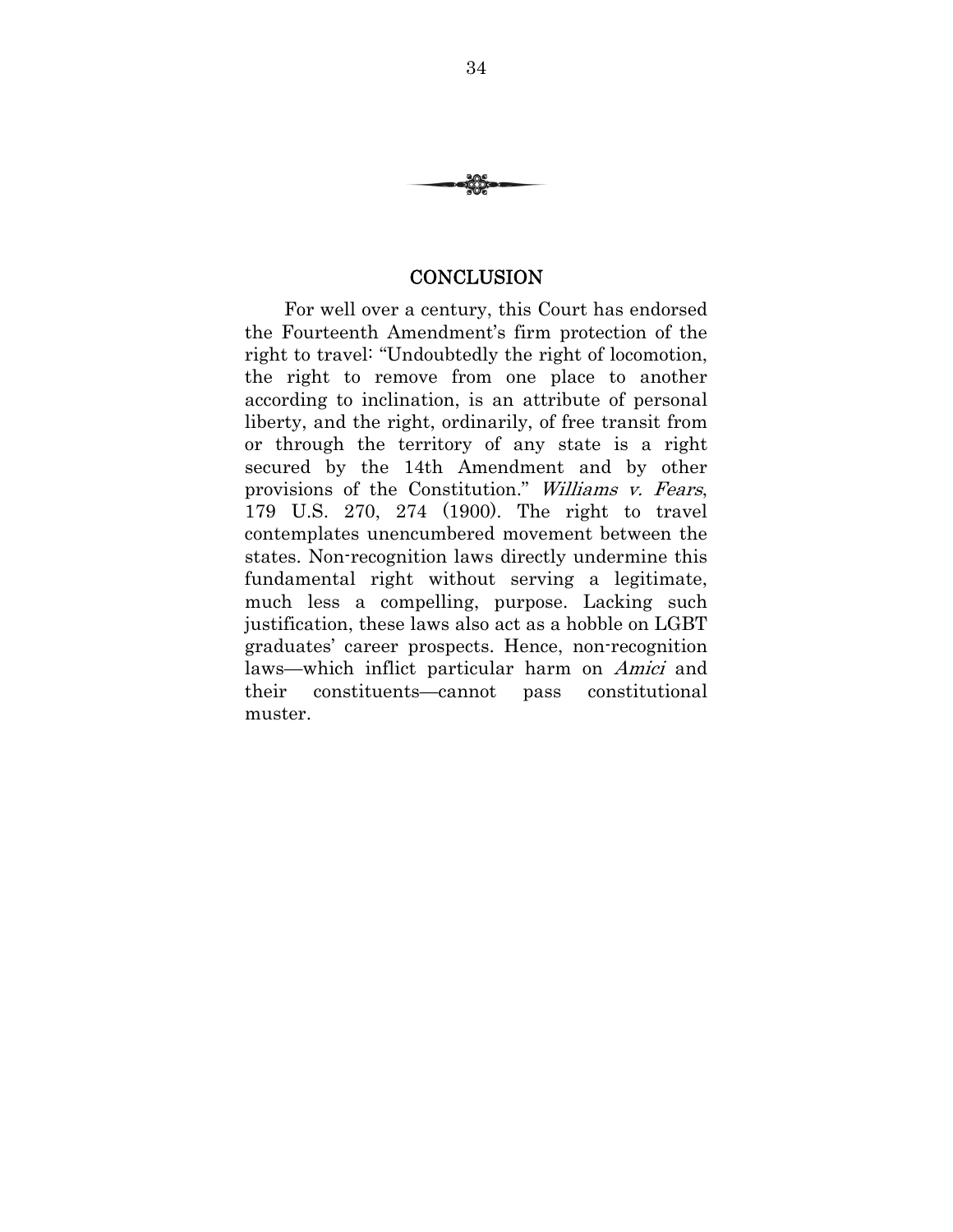Respectfully Submitted,

ANDREW MELZER Counsel of Record DEBORAH K. MARCUSE LILA MILLER DAVID TRACEY SANFORD HEISLER KIMPEL, LLP 1350 AVENUE OF THE AMERICAS, 31ST FLOOR NEW YORK, NY 10019 (646) 402-5657 AMELZER@SANFORDHEISLER.COM

Counsel for Amici Curiae Stanford GradQ, et al.

March 6, 2015

Admission to the New York bar pending; practicing under the supervision of Sanford Heisler Kimpel, LLP partners who are members of the New York bar.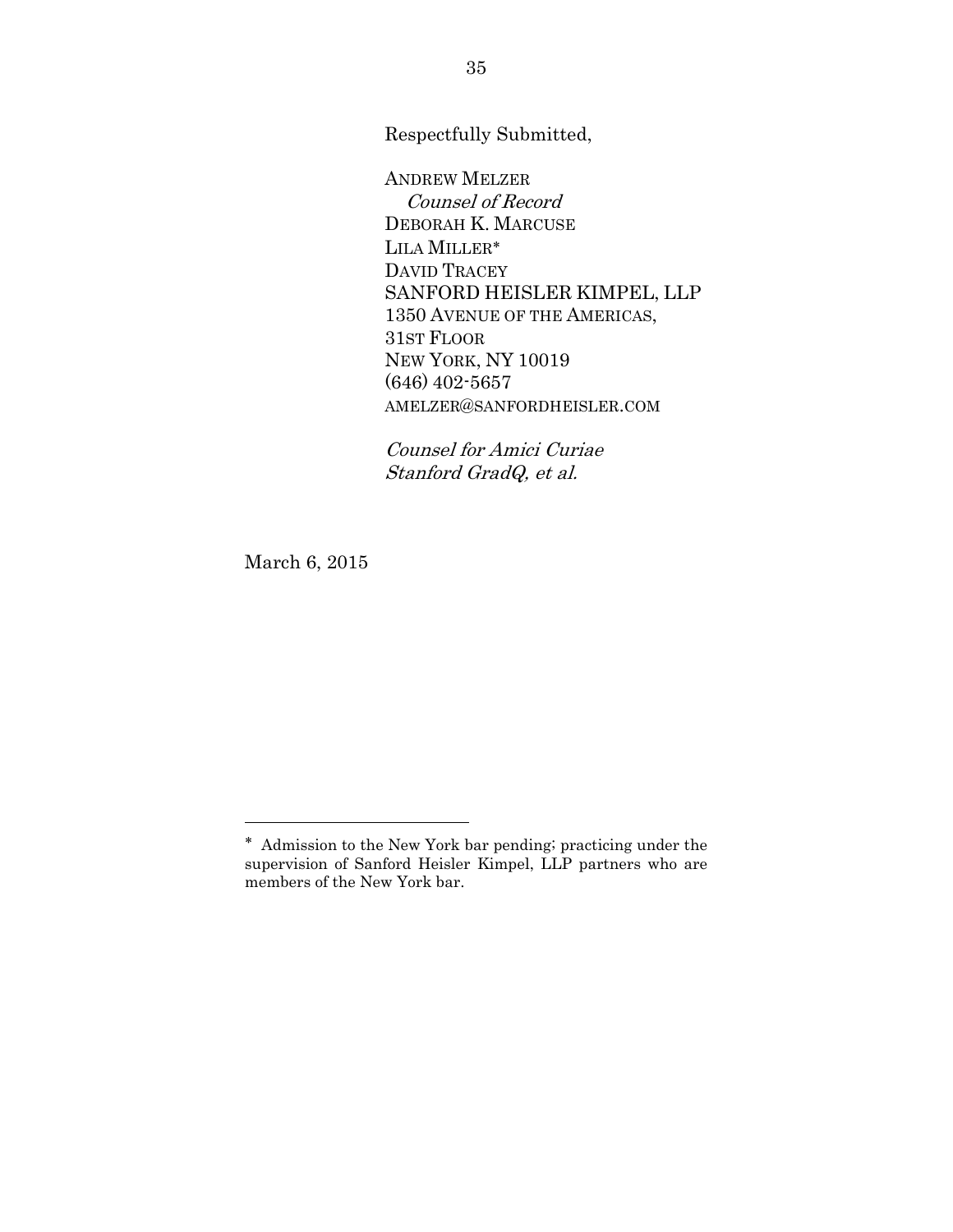## APPENDIX

ADDITIONAL BACKGROUND INFORMATION ON THE INDIVIDUAL STUDENT GROUPS COMPRISING THE AMICI CURIAE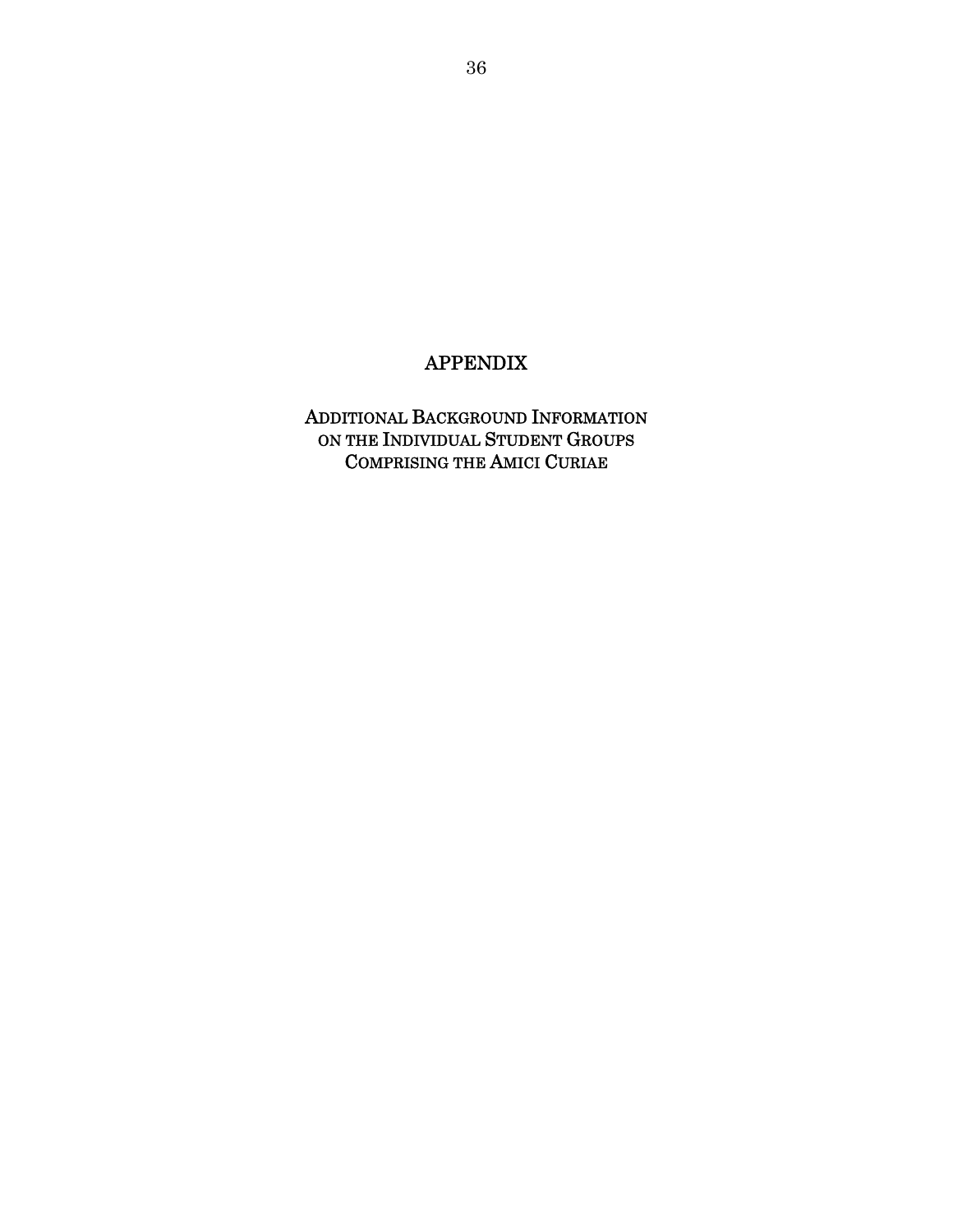#### Stanford University GradQ

The Stanford University GradQ is the largest student-run organization for LGBTQ graduate and professional students at Stanford University. Founded in 2007, GradQ is dedicated to developing a safe space for LGBTQ graduate students, creating a visible LGBTQ presence in the larger graduate community through networking and community building, and facilitating communication between the LGBTQ community and the Stanford administration. Representing over 200 queer and allied students, GradQ has a vested interest in creating a world in which LGBTQ students feel safe and empowered to pursue employment in the location of their choosing. GradQ firmly believes that respect for the dignity of all our citizens should be a common thread uniting all states in our Union, regardless of their sexual orientation and gender identity.

### Cohort Q

Cohort Q is the LGBTQ student organization for the Boston University Graduate School of Management. The organization's mission is to connect and support LGBTQ students and allies at Boston University and increase awareness of LGBTQ issues within the School of Management. To fulfill its mission, Cohort Q informs LGBTQ students of events, career conferences, scholarships, and jobs that specifically target LGBTQ candidates, and facilitates networking with other Boston MBA programs. Cohort Q strongly supports this brief, as the organization has a fervent interest in ensuring that the rights of LGBTQ people are protected. Cohort Q agrees that the bans on same-sex marriage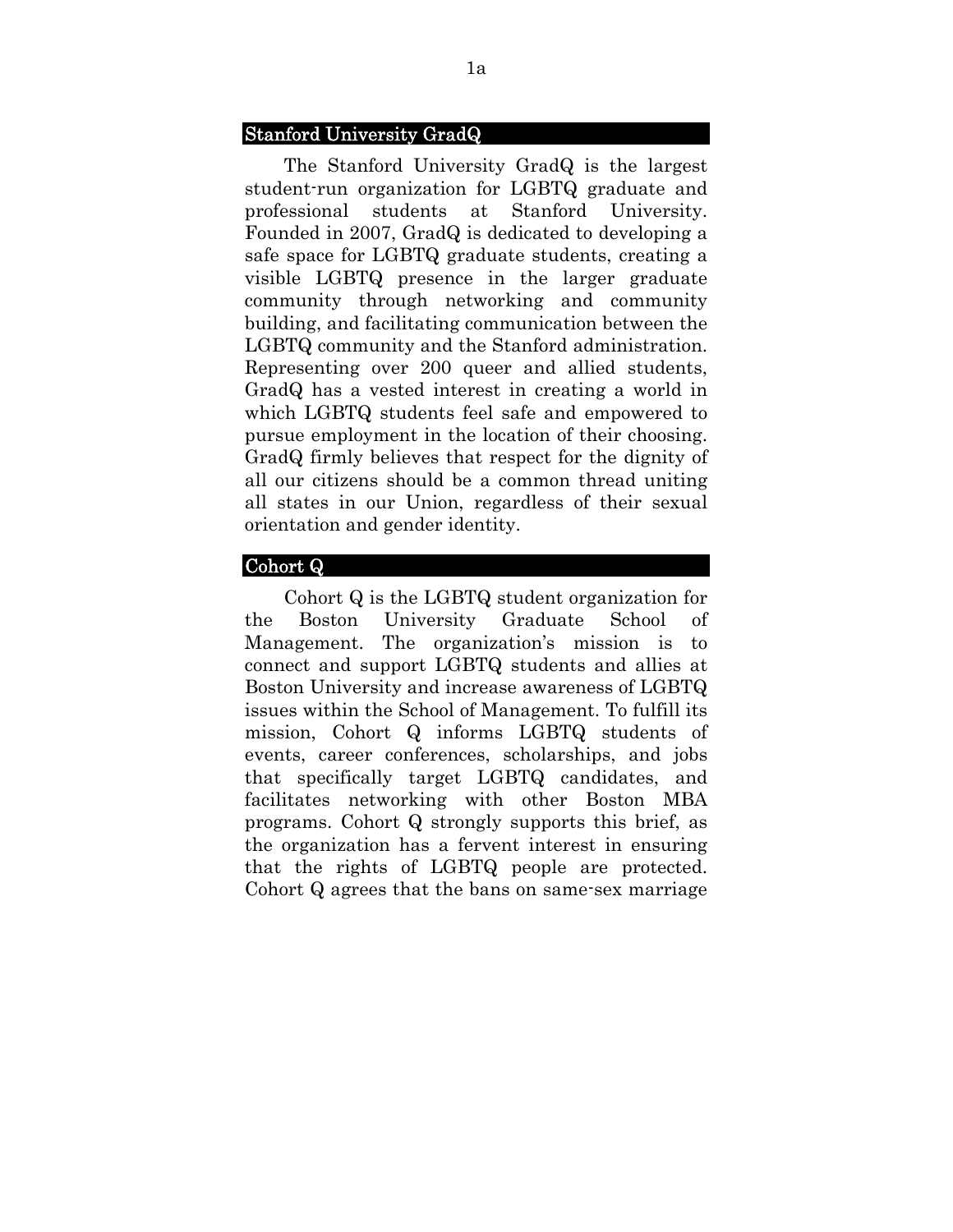and "non-recognition" laws violate the Fourteenth Amendment's guarantees of equal protection and the fundamental right to travel. The bans on same-sex marriage in many states limit Cohort Q members' ability to seek meaningful employment around the country, as we cannot live full lives by leaving our marital rights behind. The "non-recognition" laws directly impact Cohort Q members, as imminent business school graduates, particularly with limited flexibility in the job market. In addition to the discrimination already faced in the workplace, the non-recognition laws further alienate and marginalize LGBTQ people.

### Columbia Outlaws

Columbia Outlaws is the LGBTQ student organization at Columbia Law School. Our primary goal is to create a safe space for LGBTQ students to develop professionally, socially, and academically at the Law School. Each academic year, we sponsor programming to support LGBTQ law students and to advance opportunities to advocate for the rights of the wider LGBTQ community. Because of the marriage non-recognition laws at issue in this case, Outlaws who marry face a difficult choice between the dignity that comes with full legal recognition for their families on the one hand—and on the other, a full set of professional opportunities after graduation, including clerkships, fellowships, and other positions in jurisdictions that refuse to recognize same-sex marriages. For these reasons, we join this amicus brief.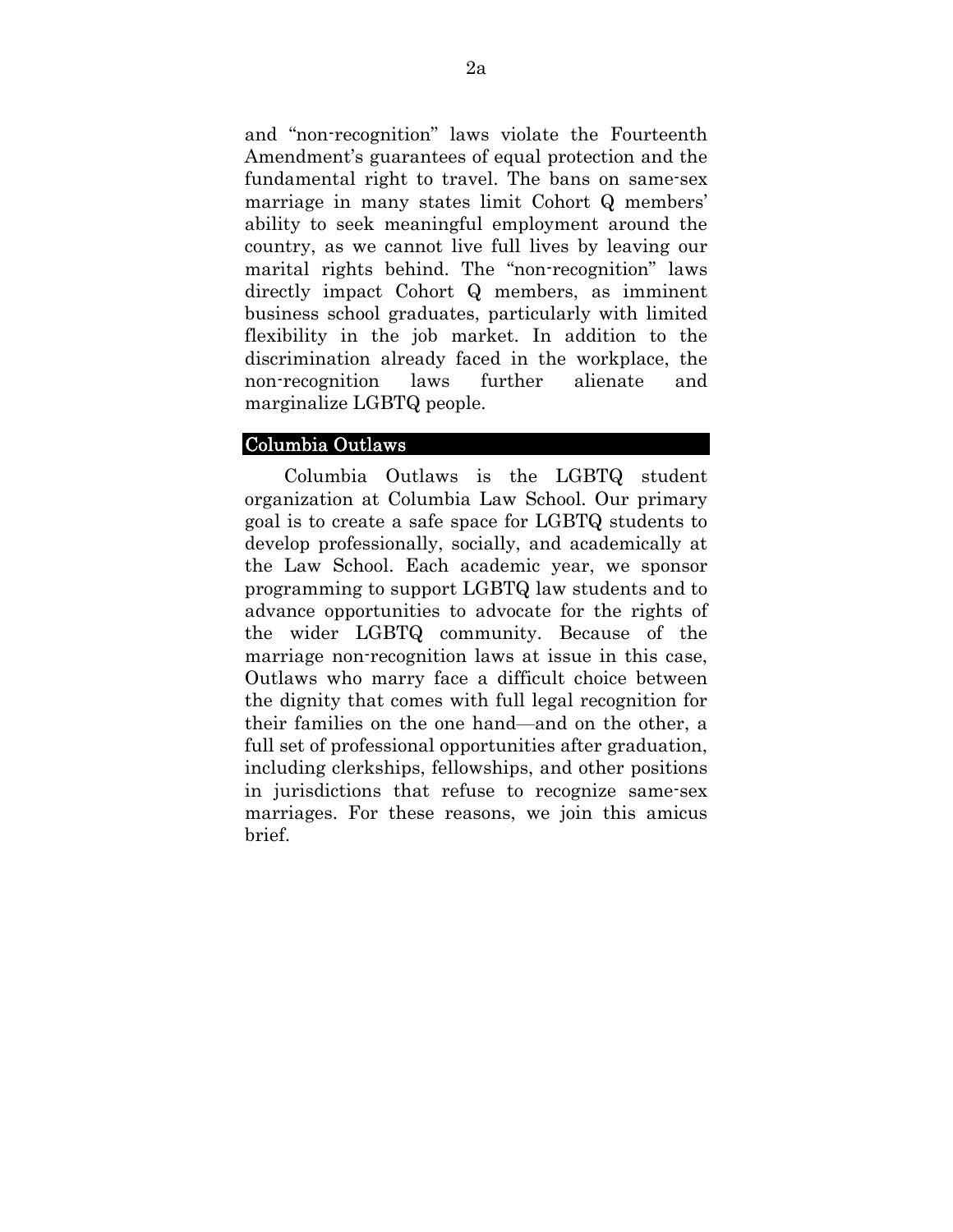#### Harvard Law School Lambda

Harvard Law School Lambda is an inclusive organization devoted to the support of lesbian, gay, bisexual, transgender, and queer (LGBTQ) communities and to the advancement of equal rights for individuals at Harvard and beyond. We represent over 200 Harvard Law School students of all genders, races, socioeconomic statuses, political affiliations, and sexual orientations. At any given point during the year, Lambda members are actively engaged in applying for jobs across the country and making decisions regarding employment for the summer months and beyond. These decisions become exponentially more difficult when we must consider in which geographic areas we will be treated as equal. For those of us who are married or who will marry in the future, same-sex marriage bans constrict our choices of where to live, work and start our families. We support a decision by the Court that lifts this barrier and enables members of our community to make these types of decisions free from discrimination.

#### The 2014-2015 Executive Board of NYU OUTLaw

The 2014-2015 Executive Board of NYU OUTLaw, the LGBTQ student organization at New York University School of Law, supports the contents of this amicus. State laws that forbid recognition of marriages between members of the same sex lawfully entered into in other states impair the ability of our current members and alumni to travel freely throughout the United States. Such laws unfairly limit the professional opportunities of current NYU OUTLaw members and alumni.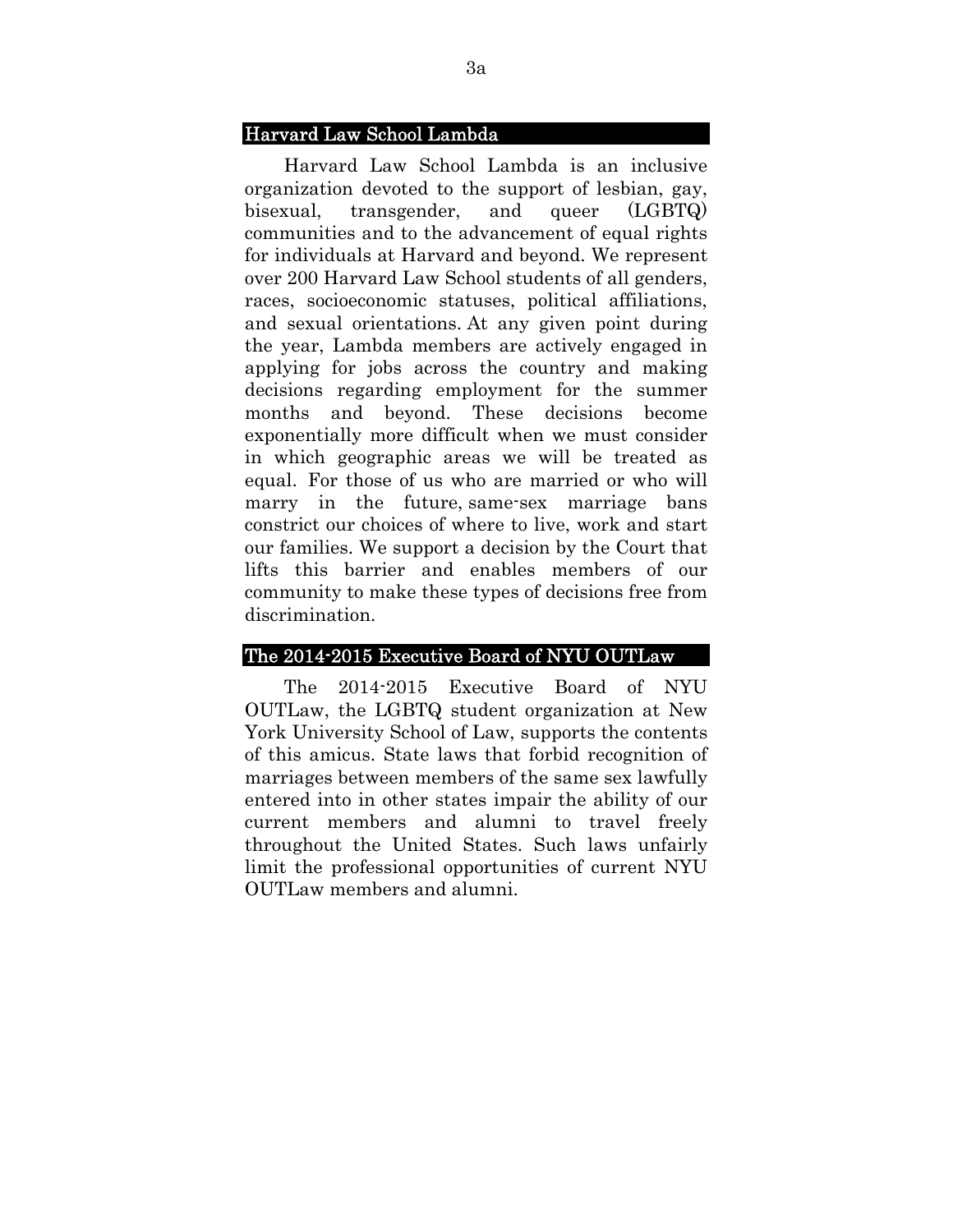This statement of interest reflects the views of the 2014-2015 Executive Board of NYU OUTLaw, but does not purport to present the institutional views of New York University School of Law.

#### Out in Business

Out in Business, an organization of MBA students from the Michael G. Foster School of Business at the University of Washington, aims to position students as leaders of LGBTQ inclusion in business by providing a welcoming community and raising awareness about the value of equality in business. Out in Business joins this brief to bring attention to the issues at hand while emphasizing the impacts no-recognition laws have upon same-sex couples in a mobile and changing business community.

### Stanford OutLaw

Stanford OutLaw is a group that represents lesbian, gay, bisexual, transgender, and queer students (LGBTQ) at Stanford Law School. The mission of OutLaw includes promoting the participation of LGBTQ law students in the law school community. OutLaw brings speakers to campus and hosts discussions of issues that affect LGBTQ law students, including marriage equality, employment discrimination, and accommodations for gender non-conforming students. Because of the patchwork of same sex marriage laws, OutLaw members are forced to make an unseemly decision between having their marriages recognized and living in the state of their choice.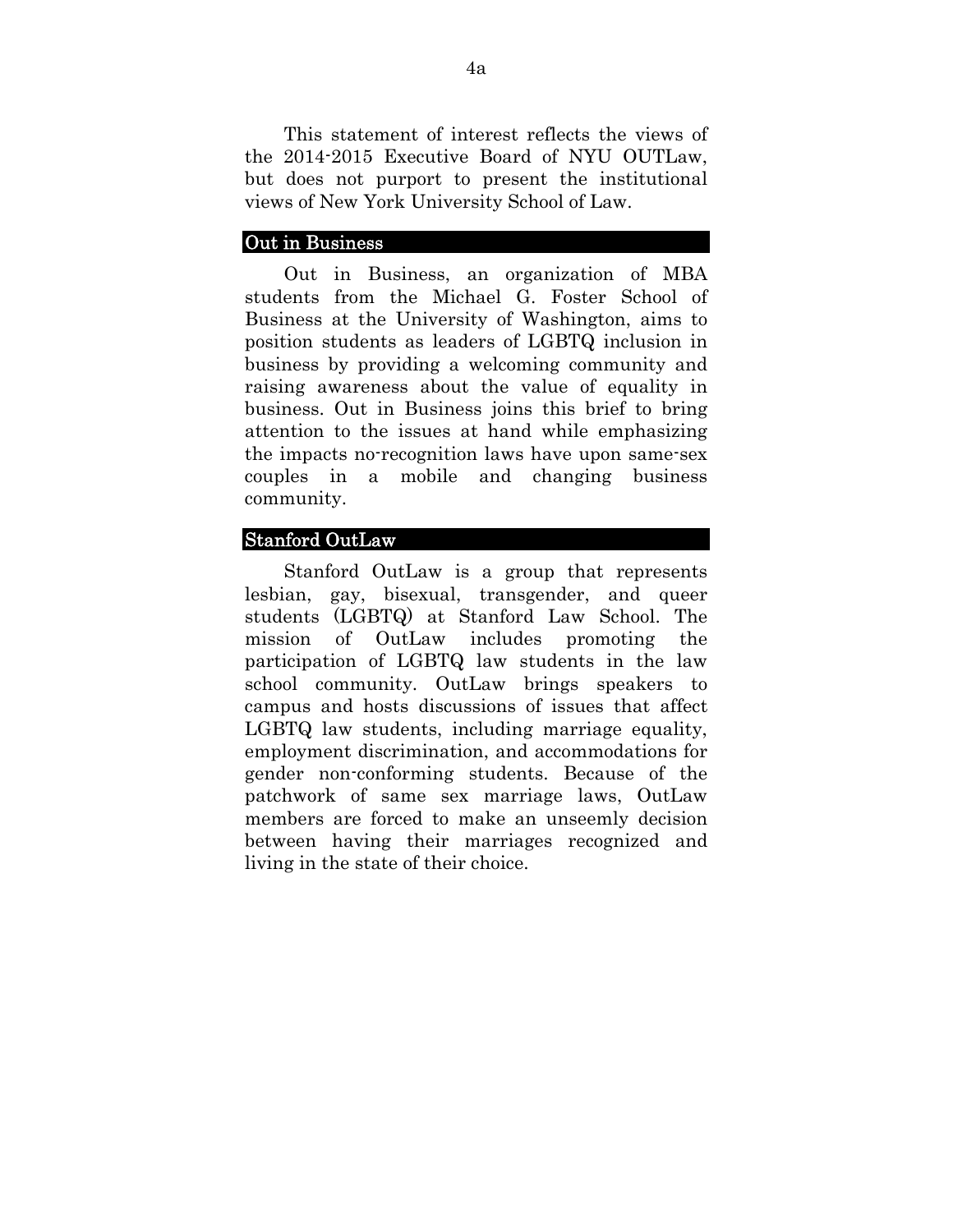#### UCLA OUTlaw Executive Board

UCLA OUTlaw is a coalition of LGBTQ law students at the University of California, Los Angeles. Our membership has a particularly vested interest in the outcome of this case. Many of our LGBT students are married, or hope to one day be married. While California currently recognizes same-sex marriage, many other states refuse to recognize our marriages as valid.

As law students, we have to decide where we want to practice law, and in which state we want to take the bar exam after graduation. The legal market is incredibly competitive, and the ability to expand our geographic options is vital. The legal implications of these "non-recognition" laws constrain many students' ability to move outside of California upon graduation, limiting our employment options.

#### The Williams College Queer Student Union (QSU)

The Williams College Queer Student Union (QSU) is the student-run group that organizes social and political programming for queer and trans\* students on campus in an attempt to cultivate, nurture, and enrich the queer experience at Williams College. Representing over six percent of campus, we hope to confront discrimination and marginalization in an intersectional manner.

Williams College is ranked the #1 college in the United States by Forbes magazine and U.S. News. Williams students are driven, passionate, and multifaceted individuals with a wide variety of skills and hopes for our futures. Many of us, as young graduates, will live all over the country. It is